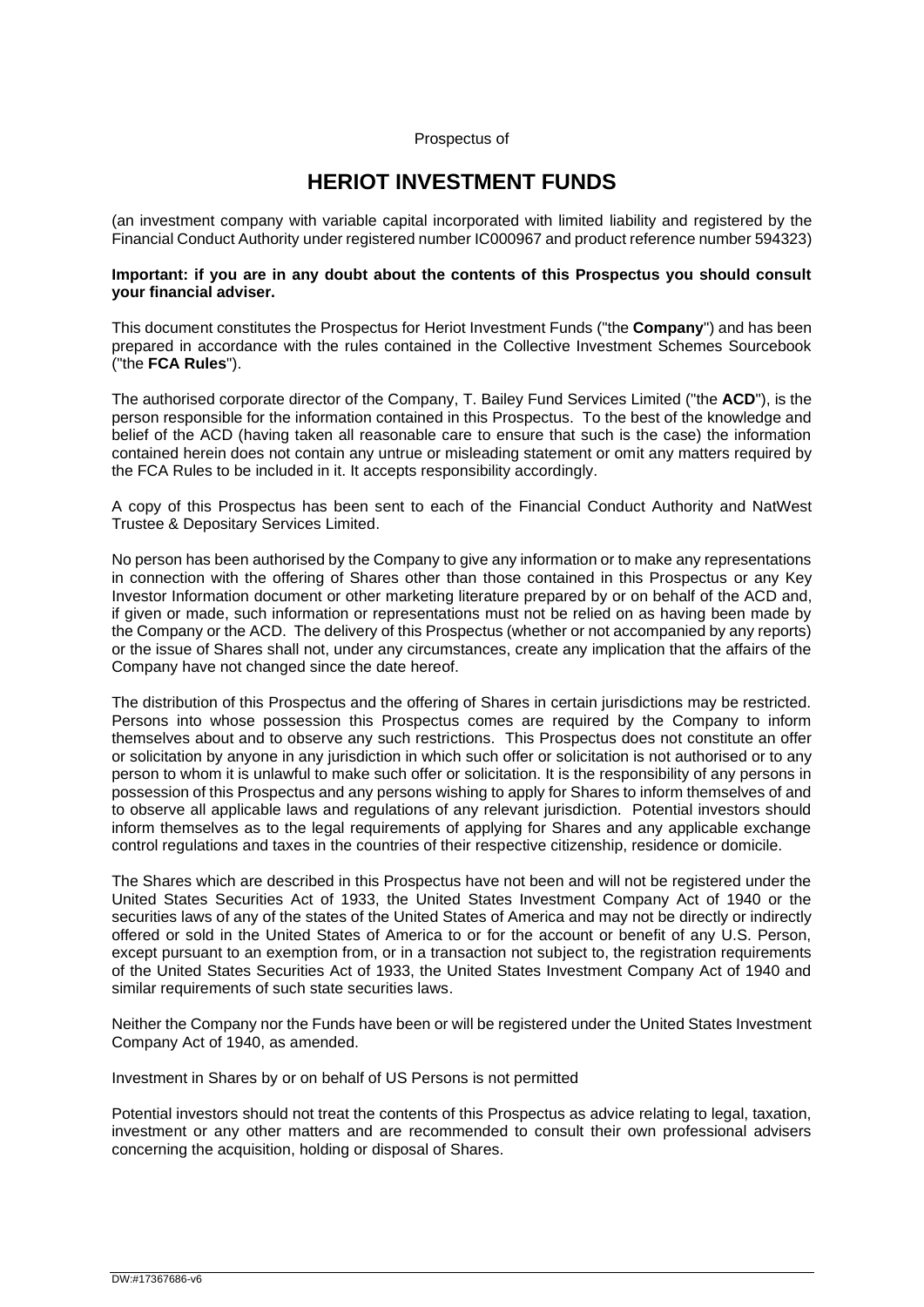The provisions of the Company's Instrument of Incorporation are binding on each of its Shareholders (who are taken to have notice of them). This Prospectus has been approved for the purpose of section 21 of the Financial Services and Markets Act 2000 by the ACD.

**This Prospectus is dated, and is valid as at, 10 March 2022. This Prospectus may at any time be replaced by a new Prospectus or extended by a supplement issued by the Company; investors should, therefore, check with the ACD that this is the most recently published Prospectus and that they have all (if any) supplements to it issued by the Company.**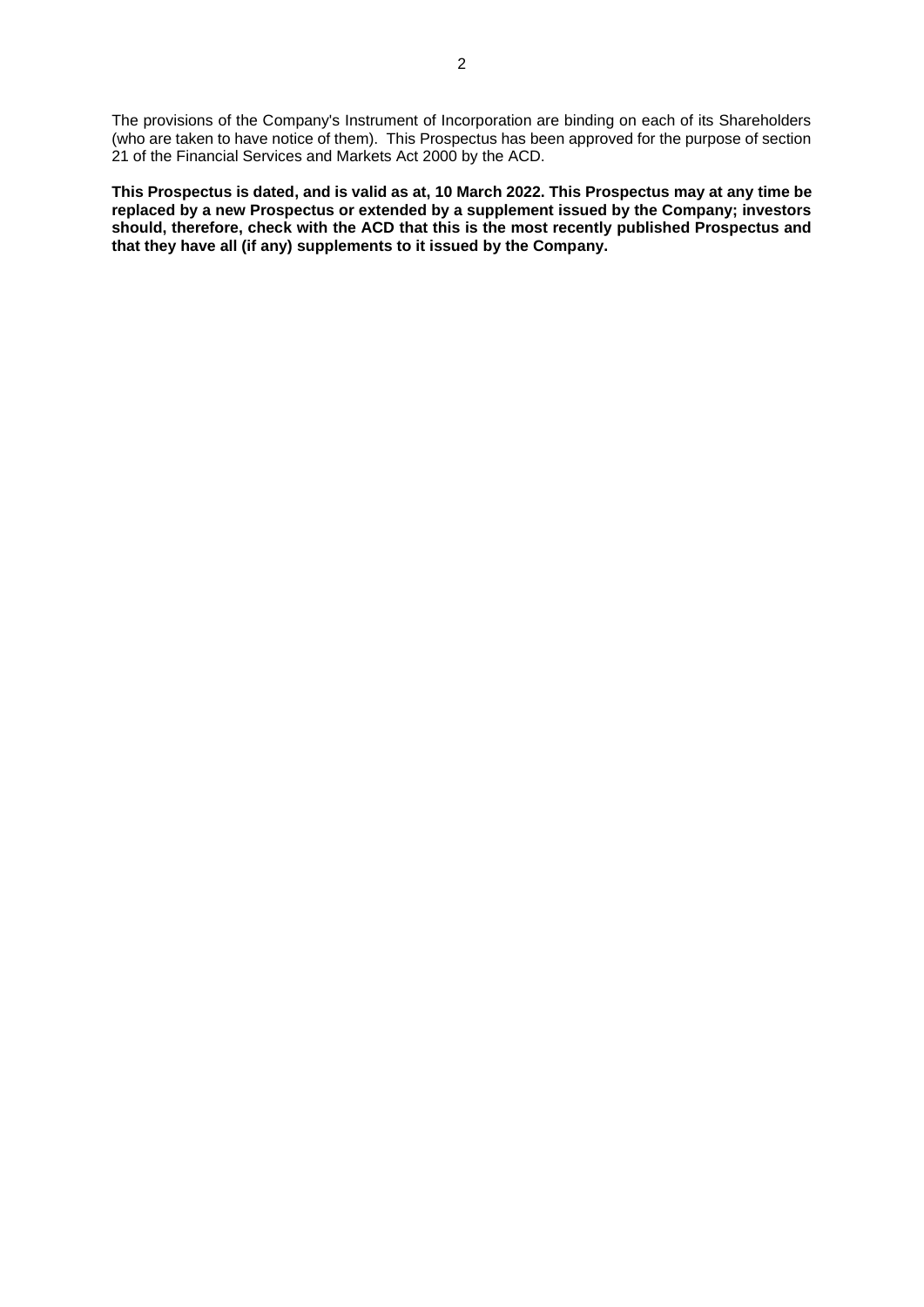## **Table of Contents**

# Page

| 1 <sub>1</sub> |                                                                                                    |  |
|----------------|----------------------------------------------------------------------------------------------------|--|
| 2.             |                                                                                                    |  |
| 3.             |                                                                                                    |  |
| 4.             |                                                                                                    |  |
| 5.             |                                                                                                    |  |
| 6.             |                                                                                                    |  |
| 7 <sub>1</sub> |                                                                                                    |  |
| 8.             |                                                                                                    |  |
| 9.             |                                                                                                    |  |
| 10.            |                                                                                                    |  |
| 11.            |                                                                                                    |  |
| 12.            |                                                                                                    |  |
| 13.            |                                                                                                    |  |
|                |                                                                                                    |  |
|                |                                                                                                    |  |
|                |                                                                                                    |  |
|                |                                                                                                    |  |
|                |                                                                                                    |  |
|                |                                                                                                    |  |
|                | Appendix G Directors of the ACD and their business activities as at the date of this Prospectus 65 |  |
|                |                                                                                                    |  |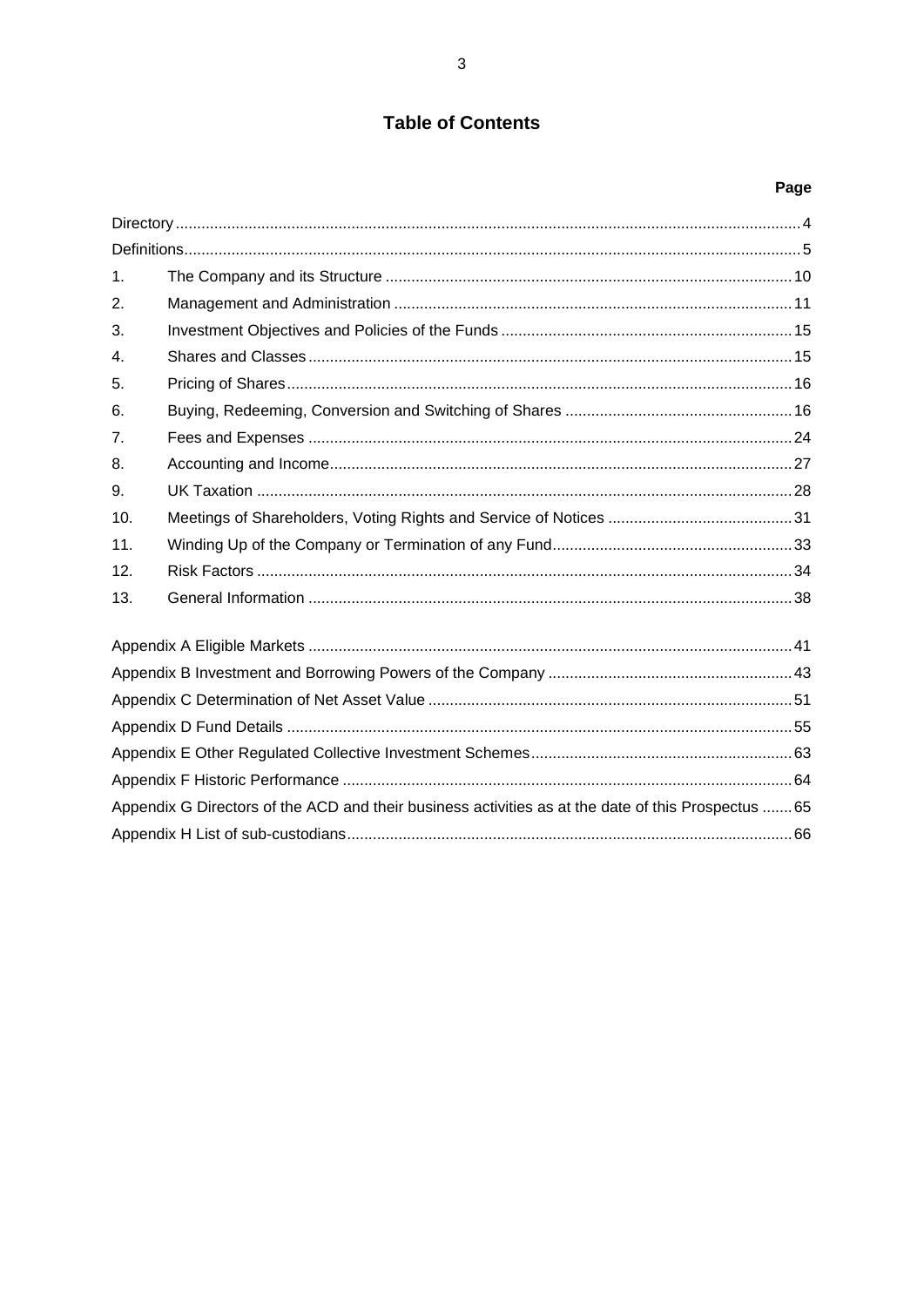**Directory**

<span id="page-3-0"></span>

| <b>The Company</b>                    | <b>Head Office:</b><br>64 St. James's Street<br>Nottingham<br>NG1 6FJ                                                                                                  |
|---------------------------------------|------------------------------------------------------------------------------------------------------------------------------------------------------------------------|
| <b>Authorised Corporate Director</b>  | T. Bailey Fund Services Limited<br><b>Head Office and Correspondence Address:</b><br>64 St. James's Street<br>Nottingham<br>NG1 6FJ                                    |
| <b>Investment Adviser and Sponsor</b> | Dundas Partners LLP<br>41 Northumberland Street<br>Edinburgh<br>Midlothian<br>EH3 6JA                                                                                  |
| <b>Depositary</b>                     | NatWest Trustee & Depositary Services Limited<br><b>Correspondence Address:</b><br>House A<br>Floor 0<br>Gogarburn<br>175 Glasgow Road<br>Edinburgh<br><b>EH12 1HQ</b> |
| <b>Custodian</b>                      | The Northern Trust Company<br>50 Bank Street<br>Canary Wharf<br>London<br>E14 5NT                                                                                      |
| Registrar                             | T. Bailey Fund Services Limited<br>64 St. James's Street<br>Nottingham<br>NG1 6FJ                                                                                      |
| <b>Auditor</b>                        | Cooper Parry<br>Sky View<br>Argosy Road<br>East Midlands Airport<br>Castle Donington<br>Derby<br><b>DE74 2SA</b>                                                       |
| <b>Legal Advisers</b>                 | CMS Cameron McKenna Nabarro Olswang LLP<br><b>Saltire Court</b><br>20 Castle Terrace<br>Edinburgh<br>EH1 2EN                                                           |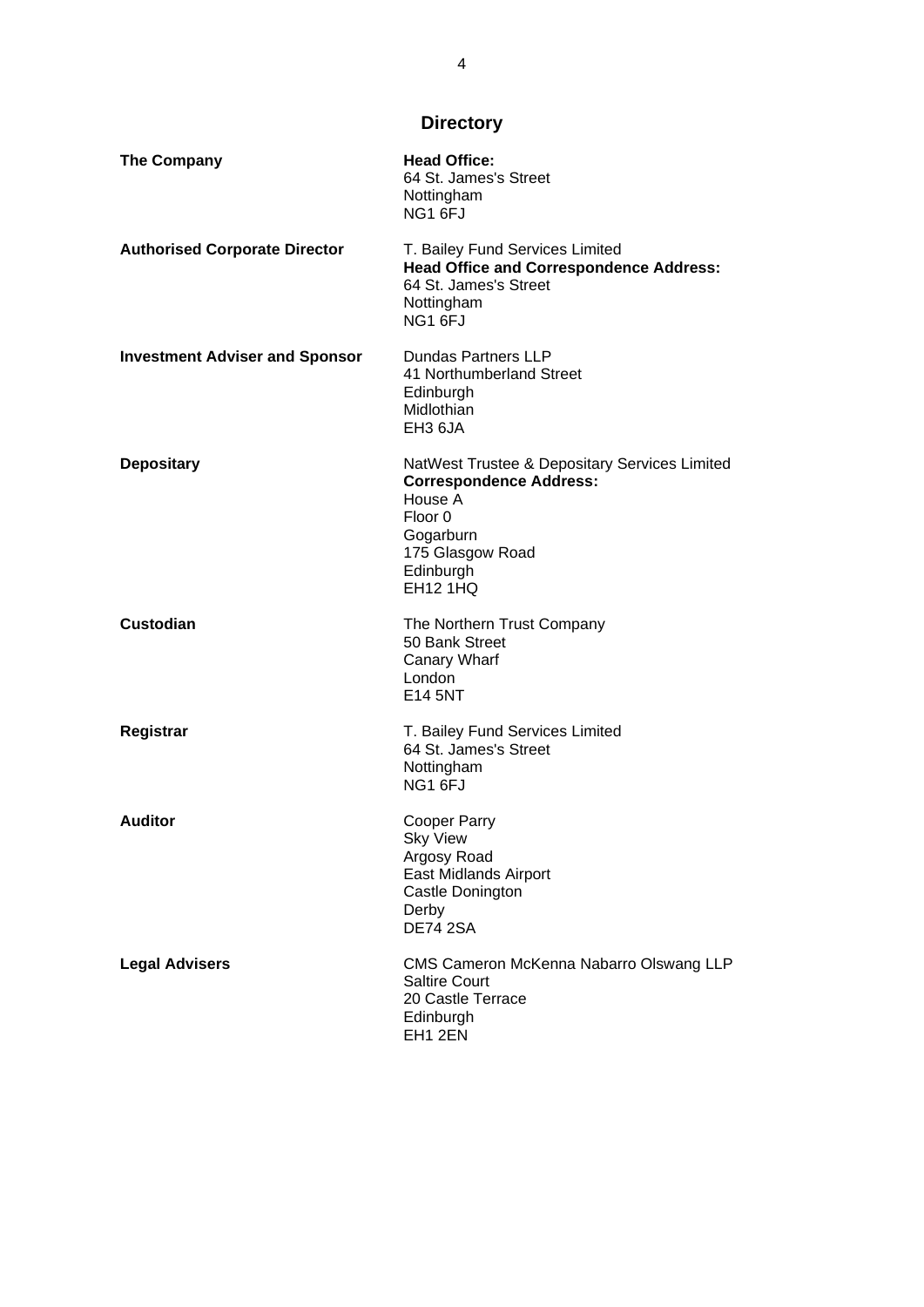## **Definitions**

<span id="page-4-0"></span>In this Prospectus each of the words and expressions in the left-hand column of the table set out below has the meaning set opposite it in the right-hand column of that table:

| <b>ACD</b>                            | the authorised corporate director of the Company, being T. Bailey<br>Fund Services Limited;                                                                                                                              |
|---------------------------------------|--------------------------------------------------------------------------------------------------------------------------------------------------------------------------------------------------------------------------|
| <b>ACD Agreement</b>                  | the Agreement dated 1 March 2013 by which the ACD was<br>appointed by the Company to act as such;                                                                                                                        |
| <b>ACD's Group</b>                    | the group of companies consisting of the ultimate holding company<br>of the ACD and each of the subsidiaries of that holding company;                                                                                    |
| Act                                   | the Financial Services and Markets Act 2000 as amended or<br>replaced from time to time;                                                                                                                                 |
| <b>Baseline Exclusion Criteria</b>    | a set of exclusionary criteria applied by the Investment Adviser that<br>seek to address the majority of its clients' requests for exclusions;                                                                           |
| <b>Business Day</b>                   | Monday to Friday (except for a bank holiday in England and Wales<br>and other days at the ACD's discretion) being a day on which the<br>London Stock Exchange is open for trading and other days at<br>ACD's discretion; |
| <b>Class</b>                          | a class of Share relating to a Fund;                                                                                                                                                                                     |
| <b>COBS</b>                           | The Conduct of Business Sourcebook published by the FCA as<br>part of their Handbook of rules made under the Act;                                                                                                        |
| Company                               | Heriot Investment Funds;                                                                                                                                                                                                 |
| Comparator                            | a factor against which investors may compare a Funds'<br>performance                                                                                                                                                     |
| <b>Conversion</b>                     | The conversion of Shares in one class in a Fund to Shares of<br>another class in the same Fund and convert shall be construed<br>accordingly;                                                                            |
| <b>Custodian</b>                      | The Northern Trust Company;                                                                                                                                                                                              |
| <b>Dealing Day</b>                    | in relation to the Heriot Global Fund and the Heriot Global Smaller<br>Companies Fund, any Business Day and other days at ACD's<br>discretion;                                                                           |
| <b>Depositary</b>                     | the depositary of the Company, being NatWest Trustee &<br>Depositary Services Limited;                                                                                                                                   |
| <b>EEA State</b>                      | a State which is a contracting party to the agreement on the<br>European Economic Area signed at Oporto on 2 May 1992, as it<br>has effect for the time being;                                                           |
| <b>Efficient Portfolio Management</b> | techniques and instruments which relate to transferable securities<br>and approved money-market instruments and which fulfil the<br>following criteria:                                                                  |
|                                       | (a) they are economically appropriate in that they are realised in<br>a cost effective way;                                                                                                                              |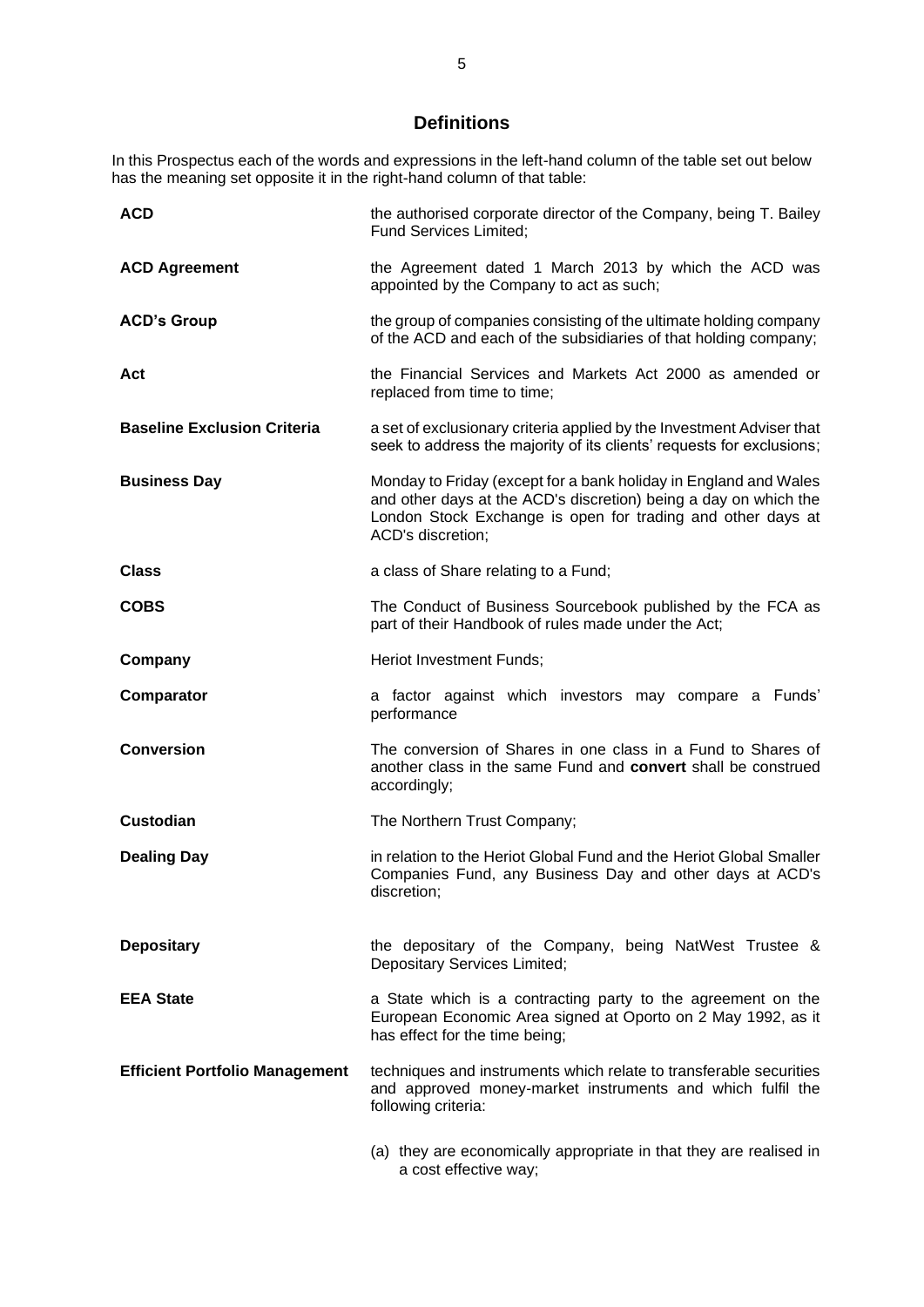|                                    | (b) they are entered into for one or more of the following specific<br>aims:                                                                                                                                                                                                                                                                                                                                     |
|------------------------------------|------------------------------------------------------------------------------------------------------------------------------------------------------------------------------------------------------------------------------------------------------------------------------------------------------------------------------------------------------------------------------------------------------------------|
|                                    | (i)<br>reduction of risk;                                                                                                                                                                                                                                                                                                                                                                                        |
|                                    | (ii)<br>reduction of cost; and                                                                                                                                                                                                                                                                                                                                                                                   |
|                                    | (iii) generation of additional capital or income for the<br>Company with a risk level which is consistent with the risk<br>profile of the Company and the risk diversification rules<br>laid down in the FCA Rules;                                                                                                                                                                                              |
| ESG                                | a set of standards setting out environmental, social, and<br>governance (ESG) criteria                                                                                                                                                                                                                                                                                                                           |
| <b>EU Benchmark Regulation</b>     | Regulation (EU) 2016/1011 issued by the European Parliament<br>and the Council of 8 June 2016 on indices used as benchmarks in<br>financial instrument and financial contracts or to measure the<br>performance of investment funds, as implemented in the United<br>Kingdom;                                                                                                                                    |
| <b>FATCA</b>                       | the Foreign Account Tax Compliance Act                                                                                                                                                                                                                                                                                                                                                                           |
| <b>FCA</b>                         | the Financial Conduct Authority or any relevant successor body;                                                                                                                                                                                                                                                                                                                                                  |
| <b>FCA Rules</b>                   | the rules contained in the Collective Investment Schemes<br>Sourcebook ("COLL") published by the FCA as part of their<br>Handbook of rules made under the Act, as amended,<br>supplemented or replaced from time to time, which shall, for the<br>avoidance of doubt, not include guidance or evidential provisions<br>contained in the said Sourcebook;                                                         |
| Fund                               | a sub-fund of the Company (being a part of the Scheme Property<br>which is pooled separately from each other part) to which specific<br>assets and liabilities of the Company may be allocated and which<br>is invested in accordance with its own investment objective;                                                                                                                                         |
| <b>Holding company</b>             | the meaning ascribed thereto in the Companies Act 2006;                                                                                                                                                                                                                                                                                                                                                          |
| <b>Instrument of Incorporation</b> | the Instrument of Incorporation of the Company as amended from<br>time to time;                                                                                                                                                                                                                                                                                                                                  |
| <b>Investment Adviser</b>          | Dundas Partners LLP, the investment adviser appointed by the<br>ACD;                                                                                                                                                                                                                                                                                                                                             |
| <b>IOSCO</b>                       | the International Organisation of Securities Commissions;                                                                                                                                                                                                                                                                                                                                                        |
| <b>ISA</b>                         | Individual Savings Account;                                                                                                                                                                                                                                                                                                                                                                                      |
| <b>Net Asset Value or "NAV"</b>    | the value of the Scheme Property of the Company (or of any Fund<br>or Class of Shares as the context requires) less the liabilities of the<br>Company (or of the Fund or Class of Shares concerned) as<br>calculated in accordance with the FCA Rules and the Instrument<br>of Incorporation (the relevant provisions of which are set out below<br>under "Determination of the Net Asset Value" in Appendix C); |
| <b>OECD</b>                        | Organisation for Economic Co-operation and Development;                                                                                                                                                                                                                                                                                                                                                          |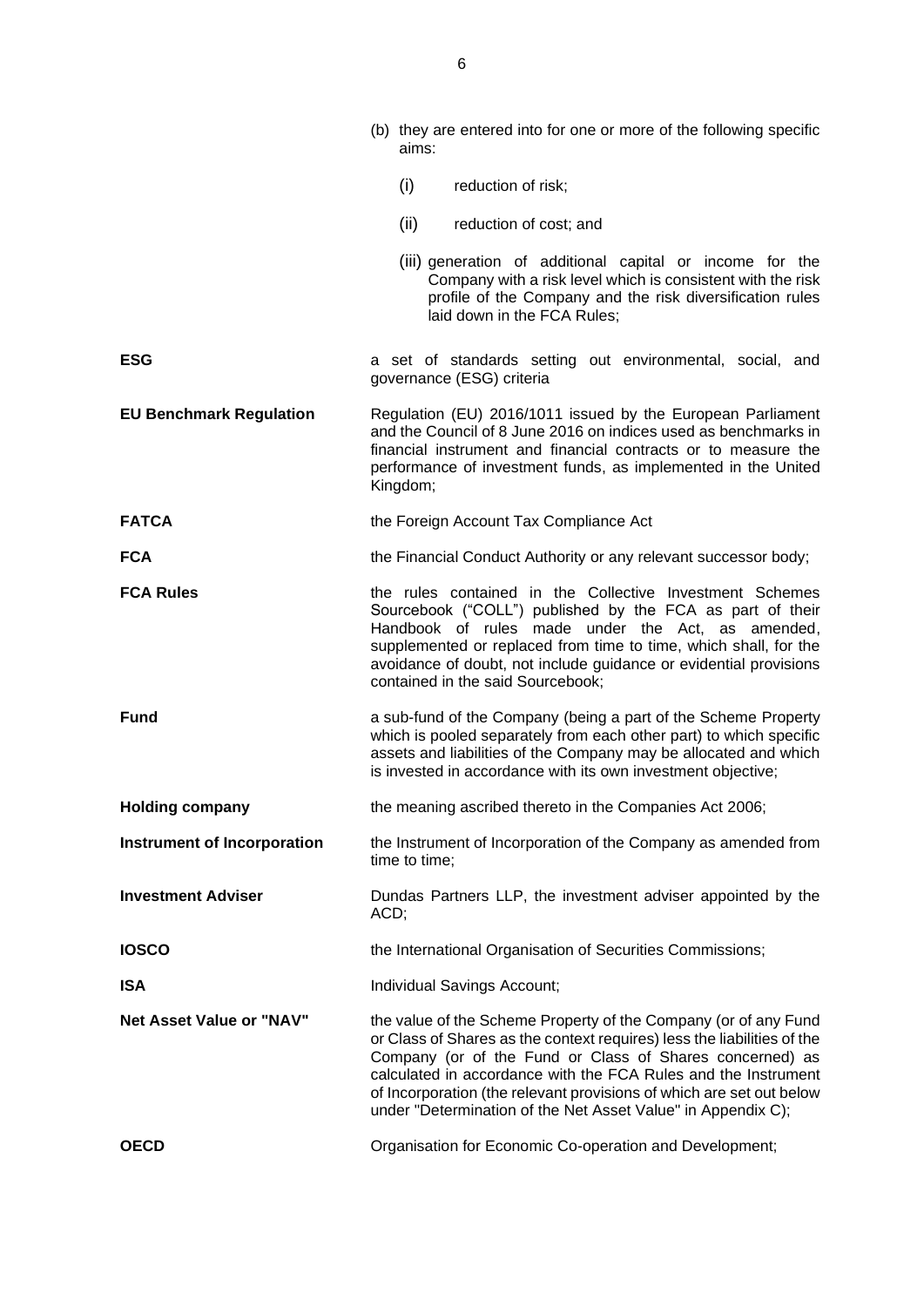| <b>OEIC Regulations</b>       | the Open-Ended Investment Companies Regulations 2001 as<br>amended or replaced from time to time;                                                                                                                                                                |  |
|-------------------------------|------------------------------------------------------------------------------------------------------------------------------------------------------------------------------------------------------------------------------------------------------------------|--|
| <b>Ongoing Charges Figure</b> | the total payments deducted from the Scheme Property over a<br>specific period where such deductions are required or permitted<br>by the FCA Rules;                                                                                                              |  |
| <b>Prospectus</b>             | a prospectus of the Company prepared pursuant to the<br>requirements of the FCA Rules, including a prospectus consisting<br>of an existing version of a prospectus as extended by a<br>supplement issued by the Company;                                         |  |
| <b>Register</b>               | the register of Shareholders kept on behalf of the Company;                                                                                                                                                                                                      |  |
| Registrar                     | the registrar of the Company, being T. Bailey Fund Services<br>Limited;                                                                                                                                                                                          |  |
| <b>Regular Savings Plan</b>   | the savings scheme provided by the ACD to facilitate regular<br>investment;                                                                                                                                                                                      |  |
| <b>Scheme Property</b>        | the property of the Company subject to the collective investment<br>scheme constituted by the Company or (as the context may<br>require) the part of that property attributable to a particular Fund;                                                            |  |
| <b>Share</b>                  | a share in the Company (including both a larger and a smaller<br>denomination share);                                                                                                                                                                            |  |
| <b>Shareholder</b>            | the holder of a Share;                                                                                                                                                                                                                                           |  |
| <b>Switch</b>                 | exchange of Shares for either Shares of another Class relating to<br>the same Fund or for Shares relating to another Fund or (as the<br>context may require) the act of so exchanging;                                                                           |  |
| <b>UCITS</b>                  | undertakings for collective investment in transferable securities<br>that are established in an EEA State in accordance with the UCITS<br>Directive or in the United Kingdom as a UK UCITS, within the<br>meaning of section 236A of the Act;                    |  |
| <b>UCITS Directive</b>        | the European Parliament and Council Directive of 13 July 2009 on<br>the coordination of laws, regulations and administrative provisions<br>relating to undertakings for collective investment in transferable<br>securities (UCITS) (No 2009/65/EC), as amended; |  |
| <b>UK UCITS</b>               | In accordance with sections 236A and 237 of the Act, subject to<br>(4) below, an undertaking which may consist of several sub-<br>funds and:<br>1) is an AUT, an ACS or an ICVC:                                                                                 |  |
|                               | (a)<br>with the sole object of collective investment of<br>capital raised from the public in transferable<br>securities or other liquid financial assets specified<br>in paragraph (2), and operating on the principle of<br>risk-spreading;                     |  |
|                               | with units which are, at the request of holders,<br>(b)<br>repurchased or redeemed, directly or indirectly, out<br>of those undertakings' assets (see also paragraph<br>$(3)$ ; and                                                                              |  |
|                               | which (in accordance with the rules in COLL 4.2)<br>(c)<br>has identified itself as a UCITS in                                                                                                                                                                   |  |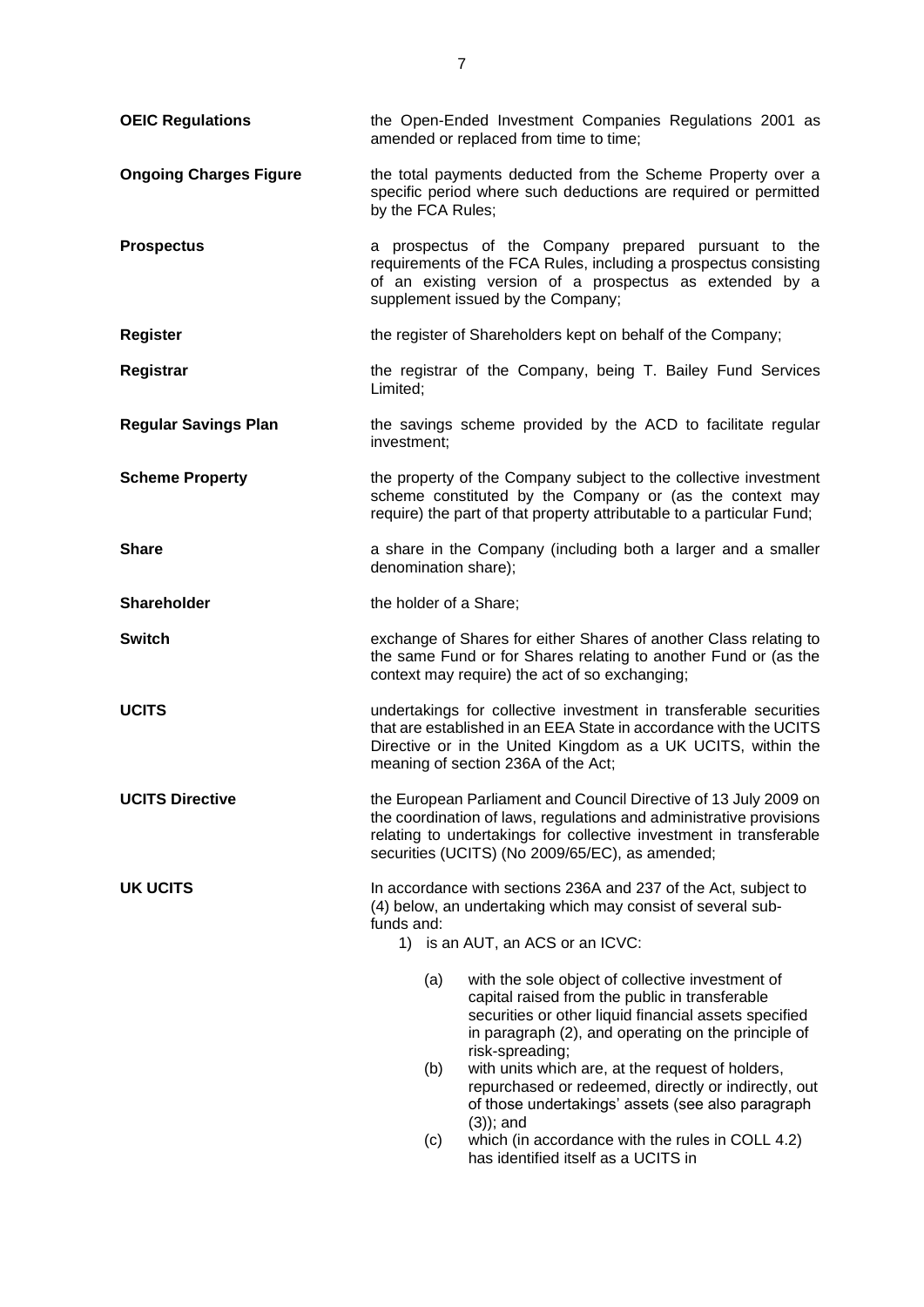its [prospectus](https://www.handbook.fca.org.uk/handbook/glossary/G924.html) and has been authorised accordingly by the [FCA.](https://www.handbook.fca.org.uk/handbook/glossary/G2974.html)

- 2) The [transferable securities](https://www.handbook.fca.org.uk/handbook/glossary/G1186.html) or other liquid financial assets specified for the purposes of paragraph (1)(a) are those which are permitted by [COLL 5.2.](https://www.handbook.fca.org.uk/handbook/COLL/5/2.html#D18)
- 3) For the purposes of paragraph (1)(b), action taken by the undertaking to ensure that the price of its [units](https://www.handbook.fca.org.uk/handbook/glossary/G1230.html) on an investment exchange do not significantly vary from their net asset value is to be regarded as equivalent to such repurchase or redemption.
- 4) The following undertakings are not a [UK UCITS:](https://www.handbook.fca.org.uk/handbook/glossary/G3403u.html)
	- (a) a collective investment undertaking of the closedended type;
	- (b) a collective investment undertaking which raises capital without promoting the sale of its [units](https://www.handbook.fca.org.uk/handbook/glossary/G1230.html) to the public in the [UK;](https://www.handbook.fca.org.uk/handbook/glossary/G1205.html)
	- (c) an open-ended investment company, or other collective investment undertaking, the [units](https://www.handbook.fca.org.uk/handbook/glossary/G1230.html) of which, under the fund rules or the instruments of incorporation of the investment company, may be sold only to the public in countries or territories outside the [UK.](https://www.handbook.fca.org.uk/handbook/glossary/G1205.html)

**US** the United States of America (including the States and District of Columbia), its territories, possessions and all other areas subject to its jurisdiction.

**US Person** unless otherwise determined by the ACD:

- (i) a citizen or resident of the US;
- (ii) a partnership, limited liability company, corporation or other entity organised in or under the laws of the US or any State or any entity taxed as such or required to file a tax return as such under the US Federal income tax laws;
- (iii) any estate or trust the executor, administrator, or trustee of which is a US Person as defined above, in the cases of a trust of which any professional fiduciary acting as a trustee is a US Person, a trustee who is not a US Person has sole or shared investment discretion with respect to trust assets and no beneficiary of the trust (and no settler if the trust is revocable) is a US Person and no income or beneficiaries of which are subject to US Federal income tax;
- (iv) any agency or branch of a foreign entity located in the US;
- (v) certain accounts held by a dealer or other fiduciary where the person exercising discretion over the account is a US Person;
- (vi) any partnership, corporation or other entity if (a) organised or incorporated under the laws of any foreign jurisdiction and (b) owned or formed by a US Person or Persons principally for the purpose of investing in securities not registered under the US Securities Act of 1933;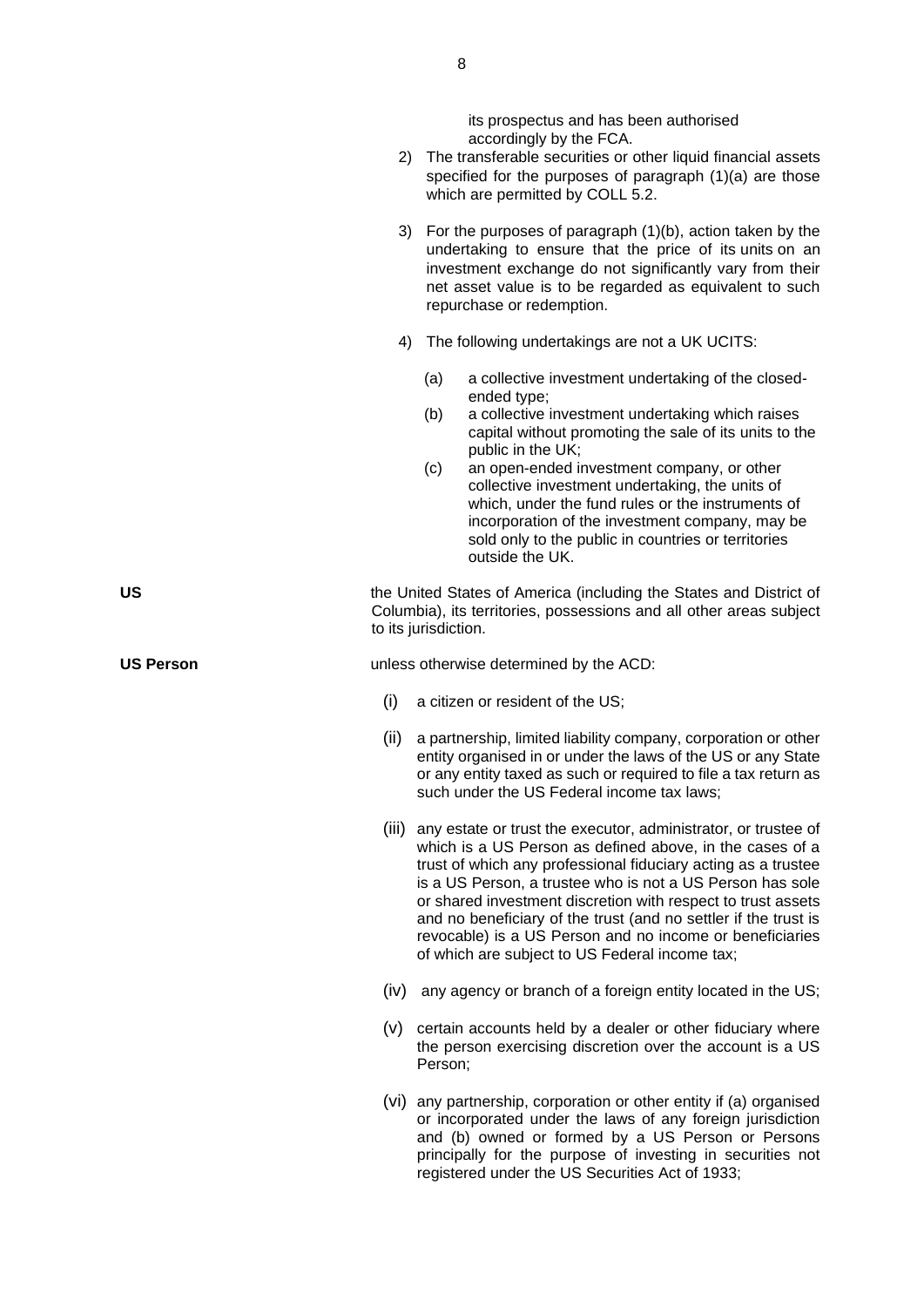- (vii) any employee benefit plan unless such employee benefit plan is established and administered in accordance with the laws of a country other than the US and the customary practices and documentation of such country and is maintained primarily for the benefit of persons substantially all of whom are non-resident aliens with respect to the US; and
- (viii) any other person or entity whose ownership of Shares or solicitation for ownership of Shares the ACD through its officers or directors shall determine may violate any securities laws of the US or any state or other jurisdiction thereof.

Except that a US Person shall not include corporations, partnerships or other entities which are organised or incorporated under the laws of any non-US Person as described above, unless such corporation, partnership or other entity was formed by such US Person principally for the purpose of investing in securities not registered under the US Securities Act of 1933, as amended; and

**Valuation Point** the point, whether on a periodic basis or for a particular valuation, at which the ACD carries out a valuation of the Scheme Property for the Company or a Fund (as the case may be) for the purposes of determining the price at which Shares of a Class may be issued, cancelled, sold or redeemed.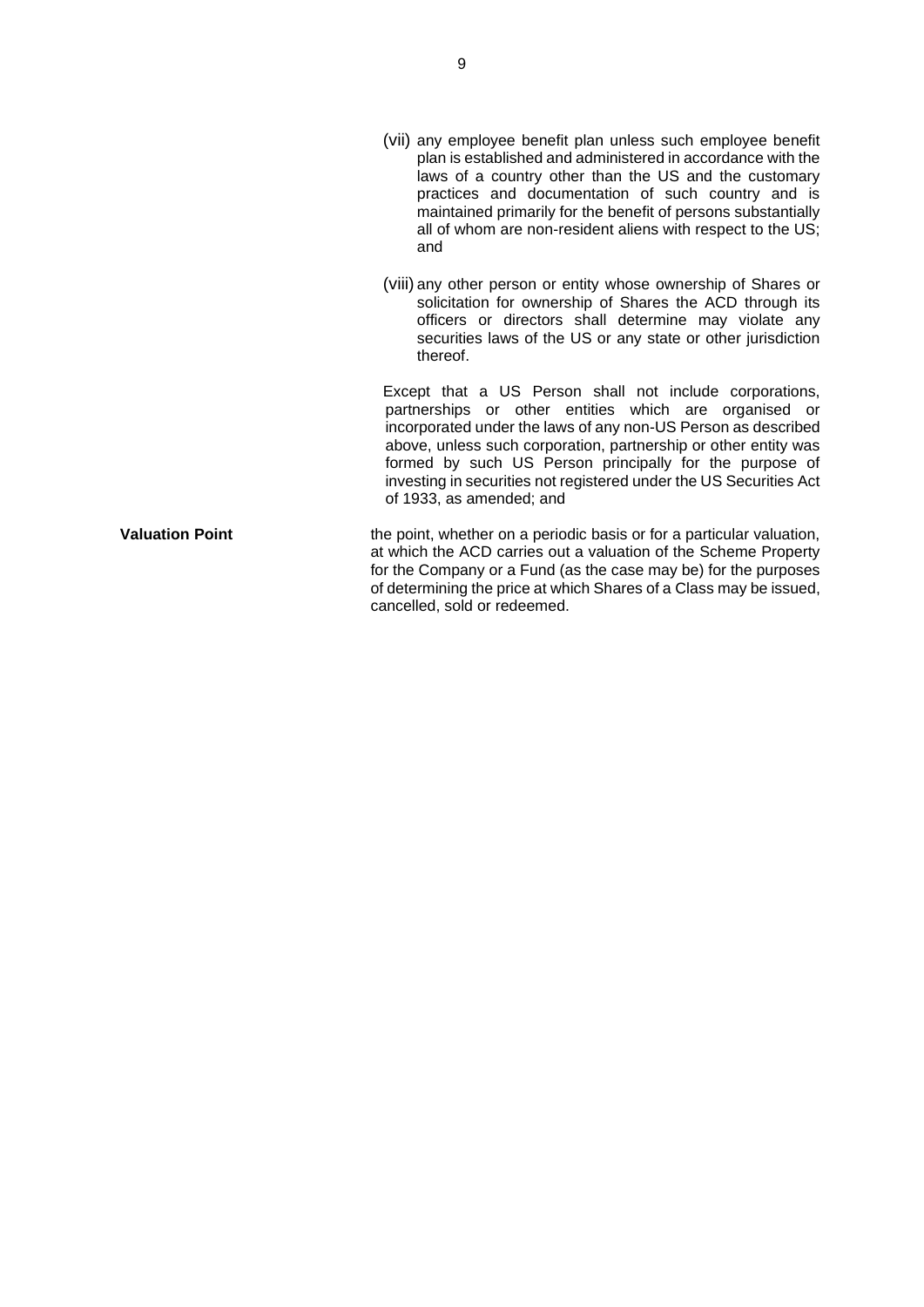## <span id="page-9-0"></span>**1. The Company and its Structure**

Heriot Investment Funds is an investment company with variable capital incorporated in Great Britain, and having its head office in England, under registered number IC000967 and authorised and regulated by the Financial Services Authority with effect from 26 February 2013, and subsequently the Financial Conduct Authority ("FCA").

The head office of the Company is at 64 St. James's Street, Nottingham NG1 6FJ. The address of the place in the United Kingdom for service on the Company of notices or other documents required or authorised to be served on, or given to, it (including any such notice or document to be given to the Company pursuant to the Instrument of Incorporation) is 64 St. James's Street, Nottingham NG1 6FJ. Any such notice or document must be given to or served on the Company in hard copy by delivering it or by sending it by post to that address, unless otherwise specified in this Prospectus in relation to any specific notice or document.

The ACD is the sole director of the Company.

The Company is a "UCITS scheme" (as defined for the purposes of the FCA Rules).

The Company is structured as an umbrella so that the Scheme Property of the Company may be divided among one or more Funds. The assets of each Fund will generally be treated as separate from those of every other Fund and will be invested in accordance with the investment objective and investment policy applicable to that Fund. New Funds may be established from time to time by the ACD with the approval of the FCA and the agreement of the Depositary. If a new Fund is introduced, a new Prospectus will be prepared to set out the required information in relation to that Fund.

The Funds which have been established at the date of this Prospectus are:

Heriot Global Fund Heriot Global Smaller Companies Fund

Each Fund would, if it were a separate investment company with variable capital, be a UCITS scheme.

Each Fund represents a segregated portfolio of assets and accordingly the assets of a fund belong exclusively to that fund and shall not be used or made available to discharge (directly or indirectly) the liabilities of, or claimed against, any other person or body including any other fund and shall not be available for any such purpose.

Each Fund will be charged with the liabilities, expenses, costs and charges of the Company attributable to that Fund. Within the Funds, charges will be allocated between Classes in accordance with the terms of issue of Shares of those Classes. Any expenses specific to a Class will be allocated to that Class. Any assets, liabilities, expenses, costs or charges not attributable to a particular Class within a Fund or to a particular Fund (as the case may be) may be allocated by the ACD in a manner which is fair to the Shareholders generally but they will normally be allocated to all Classes within a Fund or all Funds (as the case may be) pro rata to their Net Asset Values.

The base currency of the Company is Sterling, but a Class of Shares in respect of any Fund may be designated in Sterling or any currency other than Sterling.

The Shares have no par value and, therefore, the share capital of the Company will at all times equal the sum of the Net Asset Values of each of the Funds. The minimum share capital of the Company will be £10,000 and the maximum share capital will be £100,000,000,000.

Shareholders are not liable for the debts of the Company.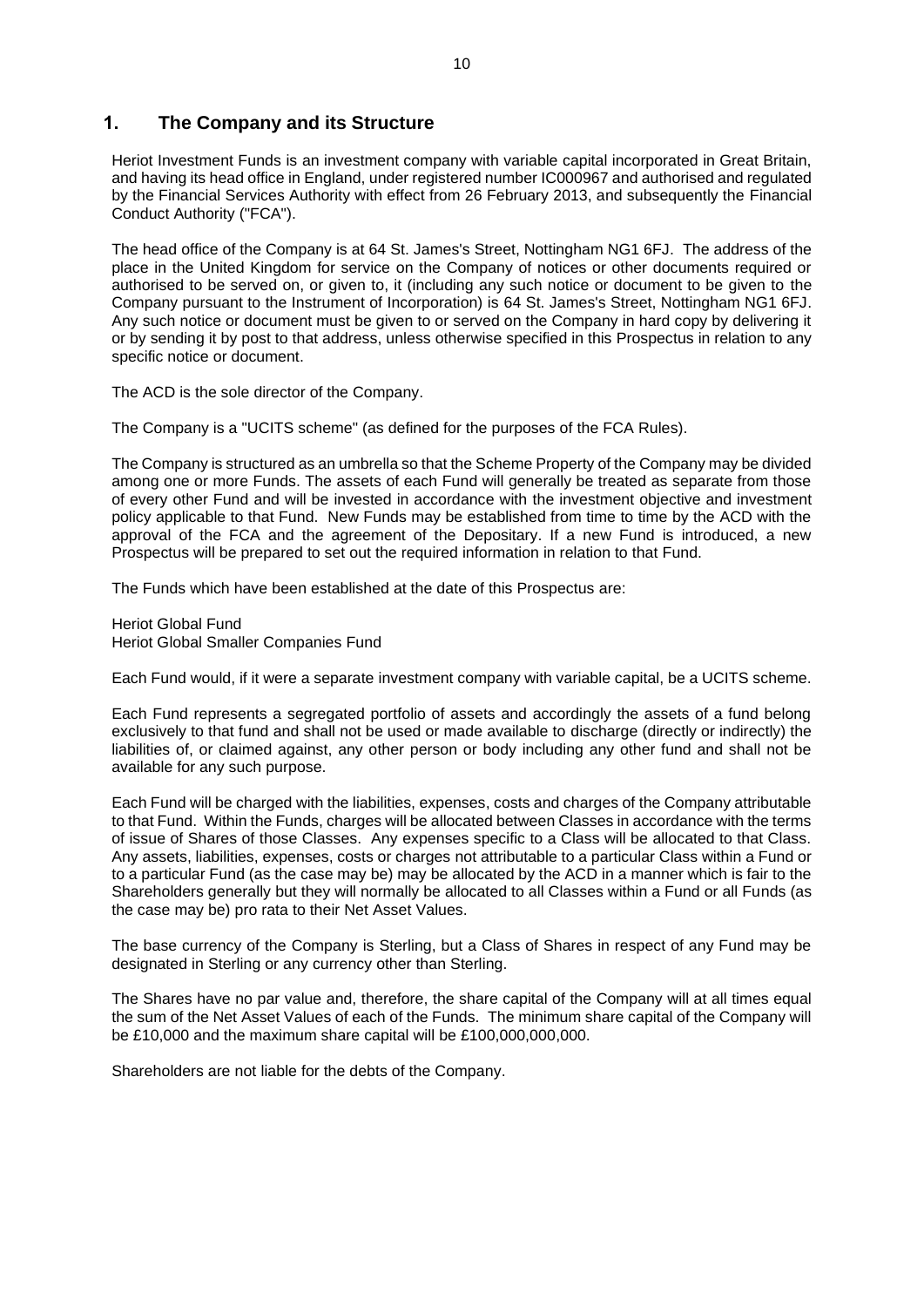## <span id="page-10-0"></span>**2. Management and Administration**

#### **Authorised Corporate Director**

The authorised corporate director of the Company is T. Bailey Fund Services Limited, a private company limited by shares which was incorporated in England and Wales on 25 February 1999. Its ultimate holding company is Nottingham Industrial Group Limited, which is incorporated in England and Wales.

The registered office and head office of the ACD is 64 St. James's Street, Nottingham NG1 6FJ. The issued share capital of the ACD is 1,250,001 ordinary shares of £1 each, all of which are fully paid up. Its principal business activity is acting as Manager to authorised unit trusts and as ACD to authorised open-ended investment companies. The names of the directors, together with details of their main business activities not connected with the business of the ACD are set out in Appendix G.

The ACD is authorised and regulated by the Financial Conduct Authority ("FCA").

The ACD is responsible for managing and administering the Company's affairs in compliance with the FCA Rules.

The appointment of the ACD has been made on the terms of the ACD Agreement dated 1 March 2013 between the Company and the ACD. The ACD Agreement provides that the appointment of the ACD may be terminated (a) after a 30-month initial period by the Company giving 6 months' written notice to the ACD or (b) after a 30 month initial period by the ACD giving 6 months' written notice to the Company, although in certain circumstances the ACD Agreement may be terminated by the Depositary or the Company forthwith by notice in writing to the ACD or by the ACD forthwith by notice in writing to the Company. Termination cannot take effect until the FCA has approved the change of director.

The ACD is entitled to its pro rata fees and expenses to the date of termination and any additional expenses necessarily incurred in settling or realising any outstanding obligations. No compensation for loss of office is provided for in the ACD Agreement. To the extent permitted by the OEIC Regulations and the FCA Rules, the ACD Agreement provides indemnities to the ACD other than for matters arising by reason of its negligence, default, breach of duty or breach of trust in the performance of its duties and obligations.

The ACD may delegate investment management, administration and marketing functions in accordance with the FCA Rules. Notwithstanding such delegation the ACD remains responsible for any functions so delegated. At present certain functions are currently delegated as detailed below.

The ACD is under no obligation to account to the Company, the Depositary or the Shareholders for any profit it makes on the issue or re-issue of Shares or cancellation of Shares which it has redeemed. The fees to which the ACD is entitled are set out in Part [7](#page-23-0) below.

Appendix E sets out the details of the capacity, if any, in which the ACD acts in relation to any other regulated collective investment schemes and the name of such schemes.

#### **The ACD's Remuneration Policy**

In accordance with the FCA Rules, the ACD is required to establish and apply a remuneration policy for certain categories of staff whose activities have a material impact on the risk profile of the ACD or the UCITS that it manages ("Code Staff"). The ACD has approved and adopted the remuneration policy (the "Remuneration Policy") of the T. Bailey group of companies (the "T. Bailey Group").

The Remuneration Policy documents the remuneration policies, practices and procedures of the T. Bailey Group and is reviewed annually.

The Remuneration Policy:

(i) Is consistent with and promotes sound and effective risk management;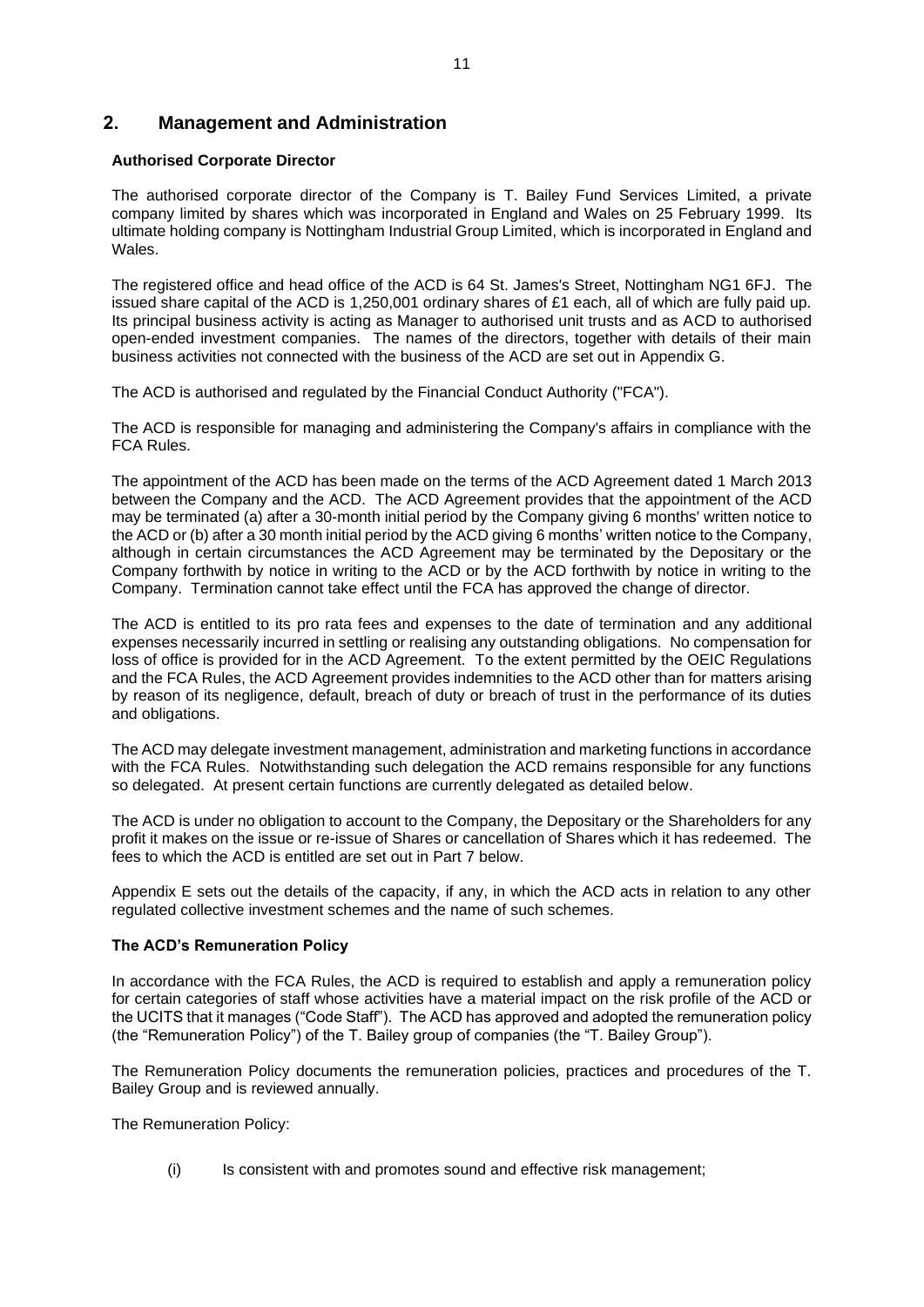- (ii) Does not encourage risk taking that exceeds the level of tolerated risk of the T. Bailey Group or the relevant UCITS managed by the ACD;
- (iii) Encourages behaviour that delivers results which are aligned to the interests of the UCITS managed by the ACD;
- (iv) Aligns the interests of Code Staff with the long-term interests of the ACD, the funds it manages and its investors;
- (v) Recognises that remuneration should be competitive and reflect both financial and personal performance. Accordingly, Remuneration for Code Staff is made up of fixed pay (salary and benefits, including pension) and variable (performance-related) pay;
- (vi) Recognises that fixed and variable components should be appropriately balanced and that the variable component should be flexible enough so that in some circumstances no variable component may be paid at all. Variable pay is made up of short-term awards typically based on short-term financial and strategic measures for the area of the business in which the member of Code Staff works;

Up-to-date details of the Remuneration Policy are laid out in the Remuneration Policy disclosure document on the ACD's website (www.tbaileyfs.co.uk). A paper copy of that information will be made available free of charge from the ACD upon request.

#### **Depositary**

The depositary of the Company is NatWest Trustee & Depositary Services Limited, which was incorporated in England and Wales as a private limited company. Its ultimate holding company is NatWest Group plc, which is incorporated in Scotland. The principal business activity of the Depositary is the provision of trustee and depositary services.

The Depositary is authorised and regulated by the Financial Conduct Authority. By virtue of its authorisation, the Depositary is permitted to carry on investment business in the United Kingdom.

The registered office of the Depositary is at 250 Bishopsgate, London EC2M 4AA. The address which should be used for correspondence is House A, Floor 0, Gogarburn, 175 Glasgow Road, Edinburgh EH12 1HQ.

#### **Duties of the Depositary**

The Depositary is responsible for the safekeeping of all the Scheme Property of the Company, monitoring the cash flows of each Fund and must ensure that certain processes carried out by the ACD are performed in accordance with the Instrument of Incorporation, Prospectus and the provisions of the FCA Rules relating to the pricing of, and dealing in, Shares and the allocation and distribution of income of the Company and that decisions about the investment of the Scheme Property of each Fund do not infringe any of the investment restrictions set out in the FCA Rules.

#### **Terms of Appointment**

The appointment of the Depositary was effected under an agreement between the Company, the ACD and the Depositary (the "**Depositary Agreement**").

Under the Depositary Agreement, the Depositary is free to render similar services to others and the Depositary, the Company and the ACD are subject to a duty not to disclose confidential information.

The powers, duties, rights and obligations of the Depositary, the Company and the ACD under the Depositary Agreement shall, to the extent of any conflict, be overridden by the FCA Rules.

Under the Depositary Agreement the Depositary will be liable to the Company for any loss of Financial Instruments held in Custody or for any liabilities incurred by the Company as a result of the Depositary's negligent or intentional failure to fulfil its obligations.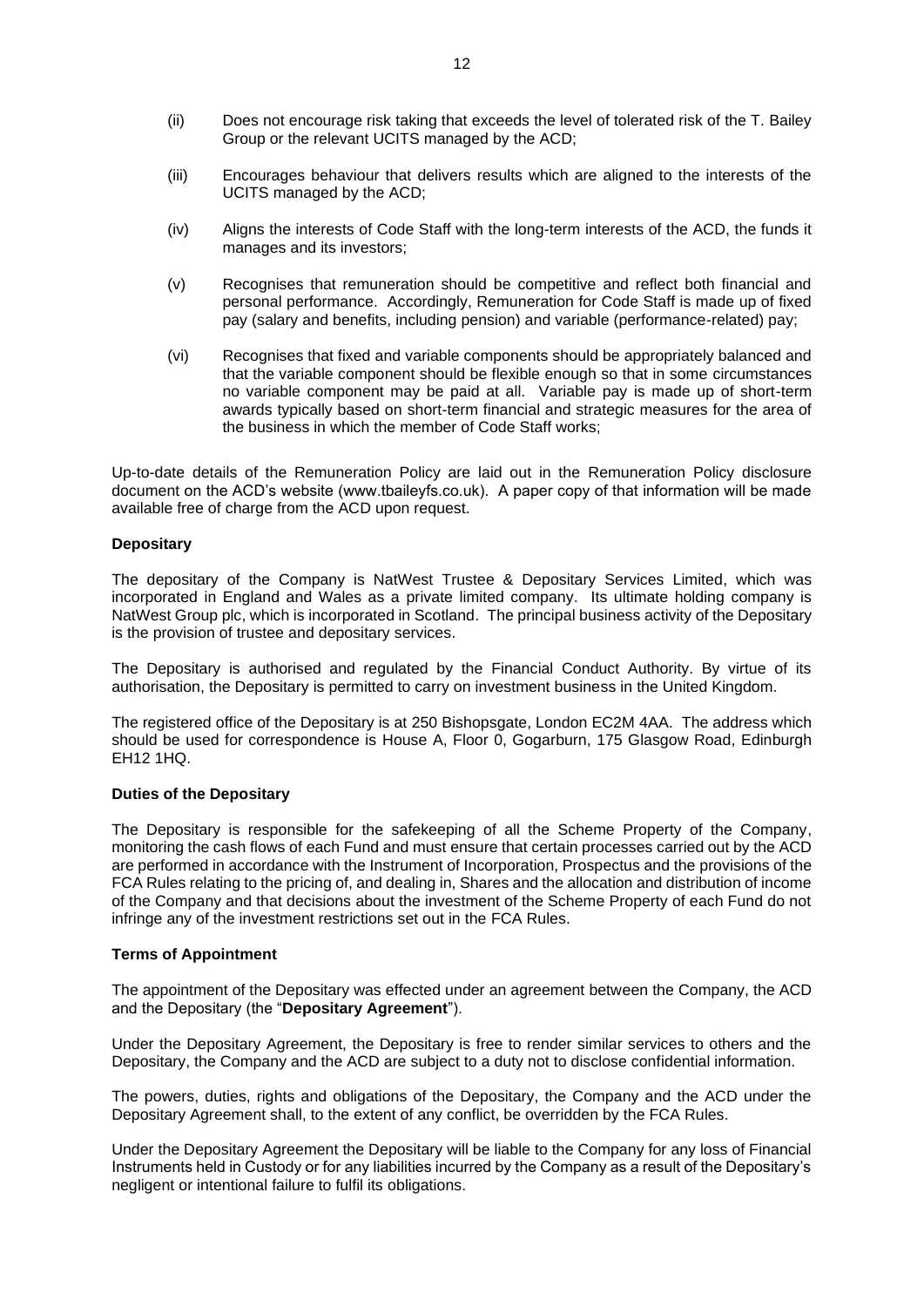However, the Depositary Agreement excludes the Depositary from any liability except in the case of fraud, wilful default, negligence or failure to exercise due care and diligence in the performance or nonperformance of its obligations.

It also provides that the Company will indemnify the Depositary for any loss suffered in the performance or non-performance of its obligations except in the case of fraud, wilful default, negligence or failure to exercise due care and diligence on its part.

The Depositary Agreement may be terminated on 90 days' notice by the Company or the Depositary or earlier on certain breaches or the insolvency of a party. However, termination of the Depositary Agreement will not take effect, nor may the Depositary retire voluntarily, until the appointment of a new Depositary.

Details of the fees payable to the Depositary are given in the section headed "The Fees, Charges and Expenses of the Depositary".

Subject to COLL, the Depositary has full power under the Depositary Agreement to delegate (and authorise its delegates to sub-delegate) all or any part of its duties as Depositary.

#### **Delegation of Safekeeping Functions**

The Depositary is permitted to delegate (and authorise its delegate to sub-delegate) the safekeeping of Scheme Property.

The Depositary has delegated safekeeping of the Scheme Property to The Northern Trust Company ("the Custodian"). In turn, the Custodian has delegated the custody of assets in certain markets in which the Funds may invest to various sub-delegates ("sub-custodians"). A list of sub-custodians is given in Appendix H. Investors should note that the list of sub-custodians is updated only at each Prospectus review. An updated list of sub-custodians is maintained by the ACD at [www.tbaileyfs.co.uk.](http://www.tbaileyfs.co.uk/)

#### **Conflicts of Interest**

The Depositary may act as the depositary of other open-ended investment companies and as trustee or custodian of other collective investment schemes.

It is possible that the Depositary and/or its delegates and sub-delegates may in the course of its or their business be involved in other financial and professional activities which may on occasion have potential conflicts of interest with the UCITS or a particular Fund and/or other funds managed by the ACD or other funds for which the Depositary acts as the depositary, trustee or custodian. The Depositary will, however, have regard in such event to its obligations under the Depositary Agreement and the Regulations and, in particular, will use reasonable endeavours to ensure that the performance of its duties will not be impaired by any such involvement it may have and that any conflicts which may arise will be resolved fairly and in the best interests of Shareholders collectively so far as practicable, having regard to its obligations to other clients.

Nevertheless, as the Depositary operates independently from the Company, Shareholders, the ACD and its associated suppliers and the Custodian, the Depositary does not anticipate any conflicts of interest with any of the aforementioned parties.

Up to date information regarding (i) the Depositary's name, (ii) the description of its duties and any conflicts of interest that may arise between the Company, the Shareholders or the ACD and the Depositary, and (iii) the description of any safekeeping functions delegated by the Depositary, the description of any conflicts of interest that may arise from such delegation, and the list showing the identity of each delegate and sub-delegate, will be made available to Shareholders on request.

#### **Investment Adviser**

Dundas Partners LLP is the Investment Adviser of the Company, providing investment management to the ACD. The registered office of Dundas Partners LLP is 41 Northumberland Street, Edinburgh, Midlothian, EH3 6JA. Its Head Office (and its correspondence address) is 41 Northumberland Street, Edinburgh, Midlothian EH3 6JA. Its principal business activity is investment management. The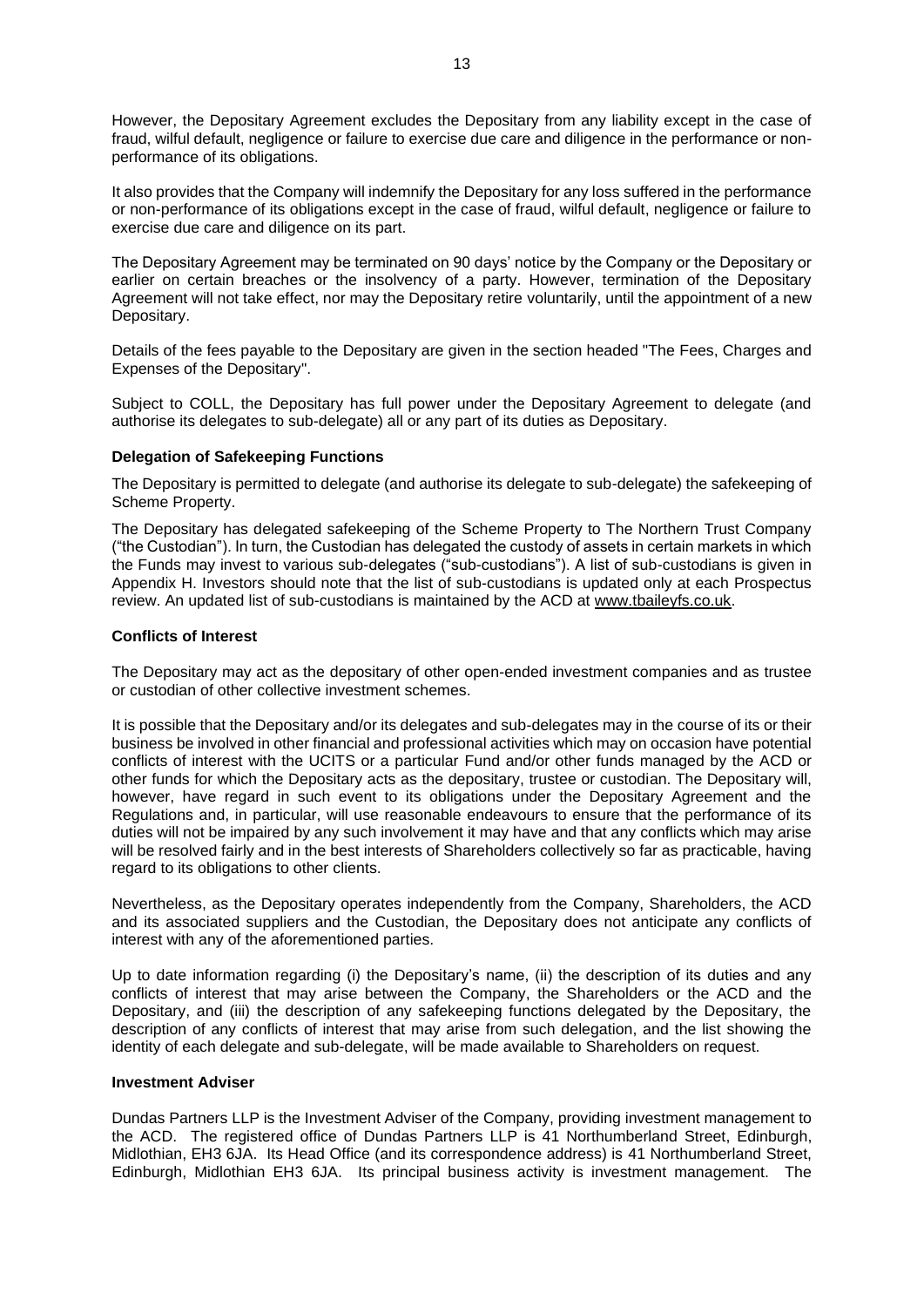Investment Adviser is authorised and regulated by the Financial Conduct Authority ("FCA"), with FCA Register Number 587649.

The Investment Adviser was appointed by an Investment Management Agreement dated 18 February 2013 (as amended, supplemented, replaced or restated from time to time) between the ACD and the Investment Adviser. The Investment Management Agreement may be terminated with six months' notice however, in certain circumstances (such as where such termination is in the interests of the Shareholders) it may be terminated with immediate effect (including during the contractual lock-in period which expires on 26 September 2024).

The Investment Adviser has responsibility for and full discretion in making all investment decisions in relation to each Fund subject to and in accordance with the investment objectives and policies of the Funds as varied from time to time, the provisions of the Instrument of Incorporation, the FCA Rules and any directions or instructions given from time to time by the ACD.

No commission is payable to the Investment Adviser for any deal done or which could be done on behalf of the Company. Instead, the fees payable to the Investment Adviser will be calculated in accordance with a scale of charges agreed from time to time between the Investment Adviser and the ACD. The Investment Adviser does not receive any remuneration/fee for its role as sponsor of the Company. The Investment Adviser will only receive a fee in respect of the investment management service.

The Investment Adviser is responsible for the costs of any third party research purchased by it in connection with its provision of investment management services to the ACD.

#### **Sponsor**

The ACD has delegated the marketing function to Dundas Partners LLP (whose details are described above).

#### **Registrar**

The ACD acts as registrar ("the Registrar"). The Register of Shareholders and any plan registers are maintained by the Registrar at its office at 64 St. James's Street, Nottingham NG1 6FJ and may be inspected at that address during normal business hours by any Shareholder or any Shareholder's duly authorised agent.

#### **Auditors**

The Auditors of the Company are Cooper Parry of Sky Veiw, Argosy Road, East Midlands Airport, Castle Donington, Derby, DE74 2SA.

#### **Custodian**

The Depositary has delegated the custody of the assets of the Funds to The Northern Trust Company who will act as Custodian. The arrangements prohibit the Custodian from releasing documents evidencing title to such assets into the possession of a third party without the consent of the Depositary.

#### **Conflicts of Duty or Interest**

The ACD and the Investment Adviser may, from time to time, act as investment managers or advisers to other collective investment schemes (or sub-funds thereof or to other persons), which follow similar investment objectives, policies or strategies to those of the Company or the Funds. It is therefore possible that any of those parties may in the course of its business have potential conflicts of duty or interest with the Company or a particular Fund. Each of the ACD and the Investment Adviser will, however, have regard in such event to its obligations under the ACD Agreement and the Investment Management Agreement respectively and, in particular, the ACD will have regard to its obligation to act in the best interests of the Company so far as practicable, having regard to its obligations to other clients when undertaking any investment where potential conflicts of interest may arise. The ACD and the Investment Adviser have written policies for managing conflicts of interest that are available to Shareholders on request.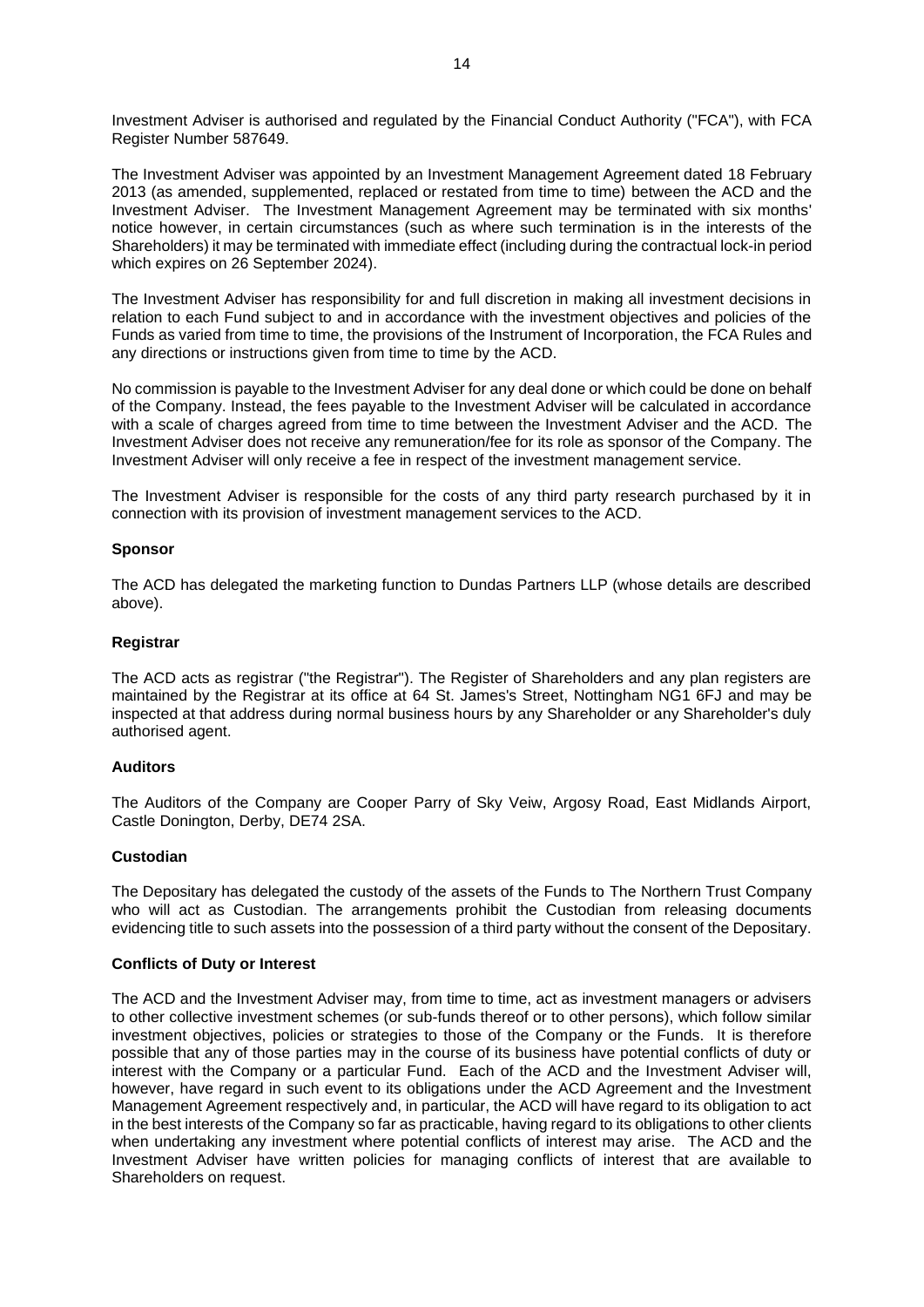## <span id="page-14-0"></span>**3. Investment Objectives and Policies of the Funds**

Investment of the assets of each Fund must be in accordance with the investment objective and policy of the relevant Fund and must comply with the investment restrictions and requirements set out in the FCA Rules. Details of the investment objectives and policies are set out in Appendix D in respect of each Fund and the eligible securities and derivatives markets through which the Funds may invest are set out in Appendix A. A summary of the general investment and borrowing powers is set out in Appendix B.

It is not at present intended that the Company will have an interest in any immovable property (e.g. its office premises) or tangible movable property (e.g. office equipment).

## <span id="page-14-1"></span>**4. Shares and Classes**

More than one Class of Share may be issued in respect of each Fund.

Appendix D contains a description of the Classes currently available. Further new Share Classes may also be established by the ACD from time to time in accordance with the Instrument of Incorporation, subject to compliance with the FCA Rules. If a new Class of Share is introduced, a new Prospectus will be prepared to set out the required information in relation to that class. A Regular Savings Plan is available on certain Classes of Share on certain Sub-funds. Details are set out in Appendix D. Further information on how to invest through the Regular Savings Plan is available from the ACD.

Where a Fund has different Classes, each Class may attract different charges and expenses and so monies may be deducted from Classes in unequal proportions. In these circumstances the proportionate interests of the Classes within a Fund will be adjusted in accordance with the terms of issue of Shares of those Classes. Also, each Class may have its own investment minima or other features, at the discretion of the ACD. Any such different charges or features are set out above and in Appendix D in relation to each of the Funds.

An accumulation Share is one in respect of which income is credited periodically to capital within the relevant Fund.

UK income tax must normally be deducted from interest distributions paid in respect of an income Share in a Fund which is treated as a bond fund for UK tax purposes. Likewise, UK income tax must normally be deducted from interest distributions credited to capital in respect of an accumulation Share. However, as noted in the UK Taxation section (below), certain categories of Shareholders are entitled to receive such interest distributions without deduction of UK income tax.

Holders of income Shares of a Fund are entitled to be paid the income of that Fund which is attributed to such Shares on the relevant annual allocation dates. Holders of accumulation Shares are not entitled to be paid the income attributable to such Shares, but that income is automatically added to (and retained as part of) the capital assets of the relevant Fund on the relevant annual allocation dates.

It is not at present possible to have fractions of a Share. Accordingly, the rights attached to Shares of each Class are expressed in two denominations - smaller denomination and larger denomination. Each smaller denomination share represents one thousandth of a larger denomination share.

Shareholders are entitled (subject to certain restrictions) to convert all or part of their Shares of one Class for Shares of another Class in respect of the same Fund or to Switch all or part of their Shares in relation to one Fund for Shares in relation to a different Fund. Details of this Conversion and Switching facilities and the restrictions are set out below under "Conversion and Switching" in Part [6](#page-15-1) below.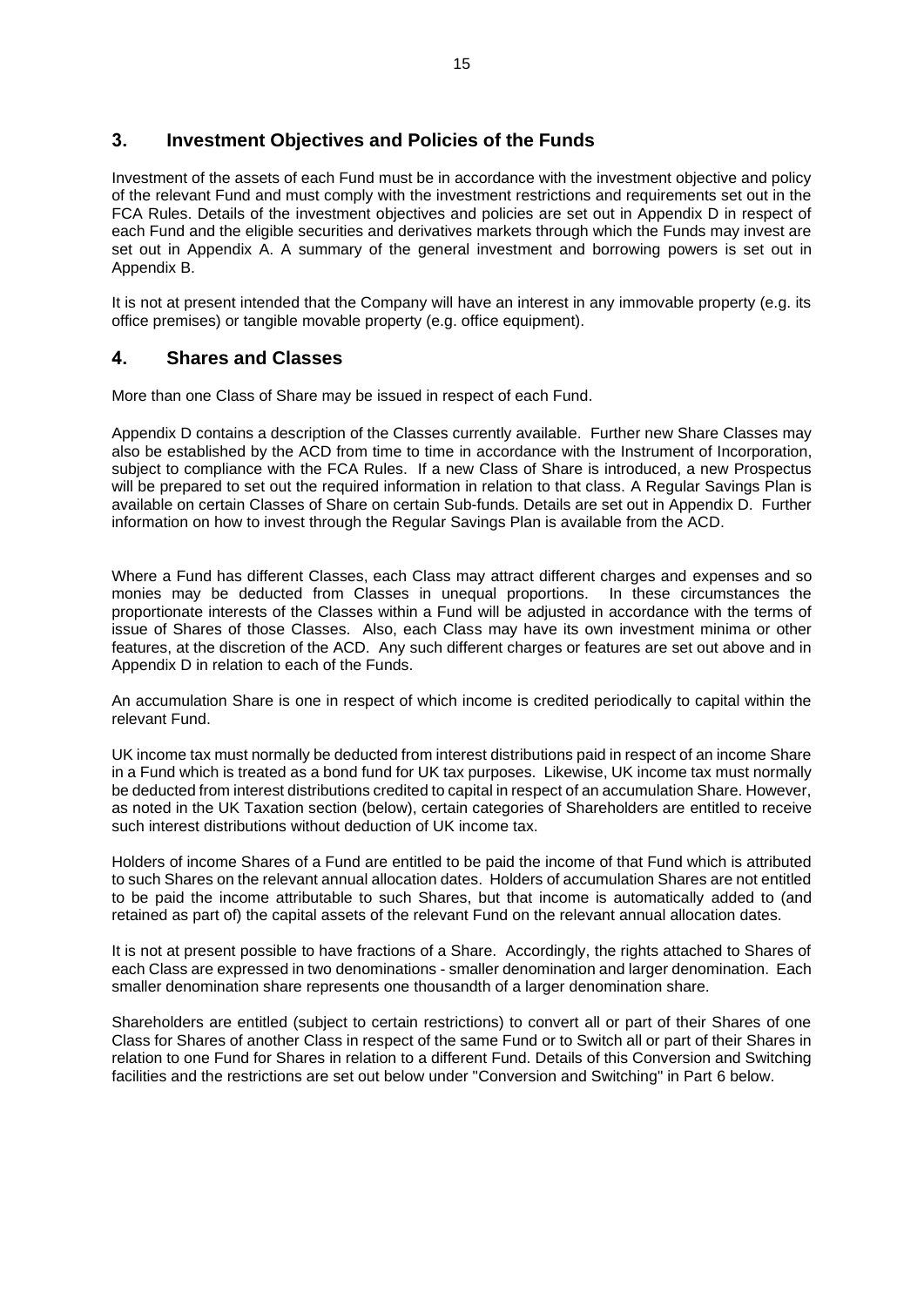## <span id="page-15-0"></span>**5. Pricing of Shares**

The price of each Share of any Class will be calculated by reference to the proportion attributable to a Share of that Class of the Net Asset Value of the Fund to which it relates by:

- taking the proportion attributable to the Shares of the Class concerned of the Net Asset Value of the relevant Fund as at the relevant Valuation Point of that Fund;
- dividing the result by the number of Shares of the relevant Class in issue immediately before the Valuation Point concerned;
- increasing or decreasing the result by any dilution adjustment determined by the ACD (as described on pages [18](#page-17-0)[-19\)](#page-18-0)

The Net Asset Value of each Fund will be calculated as at the Valuation Point (being 8am in respect of the Heriot Global Fund and the Heriot Global Smaller Companies Fund) on each Dealing Day in respect of that Fund. The ACD may at any time carry out an additional valuation if the ACD considers it desirable to do so.

In the event that, for any reason, the ACD is unable to calculate the Net Asset Value of any Fund at the normal time, the prices effective from that time will be calculated using the earliest available valuation thereafter.

Information regarding the calculation of the Net Asset Value of each Fund and the apportionment of that Net Asset Value between each Class of Shares in relation to that Fund is set out below in Appendix C.

Shares of each Class in relation to each Fund will be sold and redeemed on the basis of forward prices, being prices calculated by reference to the next Valuation Point after the sale or redemption is agreed.

The amount payable on the purchase of a Share will equal the sum of the price of the Share calculated on the basis set out above and any preliminary charge. The amount received on the redemption of a Share will equal the price per Share calculated on the basis set out above less the aggregate of any redemption charge.

Information regarding the preliminary charge and redemption charge is set out below under "Dealing Charges & Dilution Levy" in Part [6](#page-15-1) below.

The most recent price of Shares of Classes in issue (that is, the price calculated as at the last Dealing Day or additional Valuation Point) will be available at www.tbaileyfs.co.uk and by telephoning 0115 988 8272 between 9:00am and 5:00pm on Business Days. For reasons beyond the control of the ACD, the published prices may not necessarily be the current prices. Potential investors should note that shares are, however, issued on a forward pricing basis and not on the basis of the published prices.

## <span id="page-15-1"></span>**6. Buying, Redeeming, Conversion and Switching of Shares**

The dealing office of the ACD is open from 9 a.m. until 5 p.m. (UK time) on each Business Day in respect of a Fund to receive requests for the sale, redemption and Switching of Shares in relation to that Fund. The ACD may, in accordance with the FCA Rules, identify a point in time in advance of a Valuation Point ("a cut-off point") after which it will not accept instructions to sell or redeem Shares at that Valuation Point. For the Heriot Global Fund and the Heriot Global Smaller Companies Fund, the cut-off point is currently 5.00pm on the Business Day before each Dealing Day.

Shares in the Funds are currently only available to be acquired, or switched between funds or share classes by persons who are resident in the UK (unless the ACD agrees otherwise). The ACD is unable to accept business from persons who are US residents or subsequently become US residents.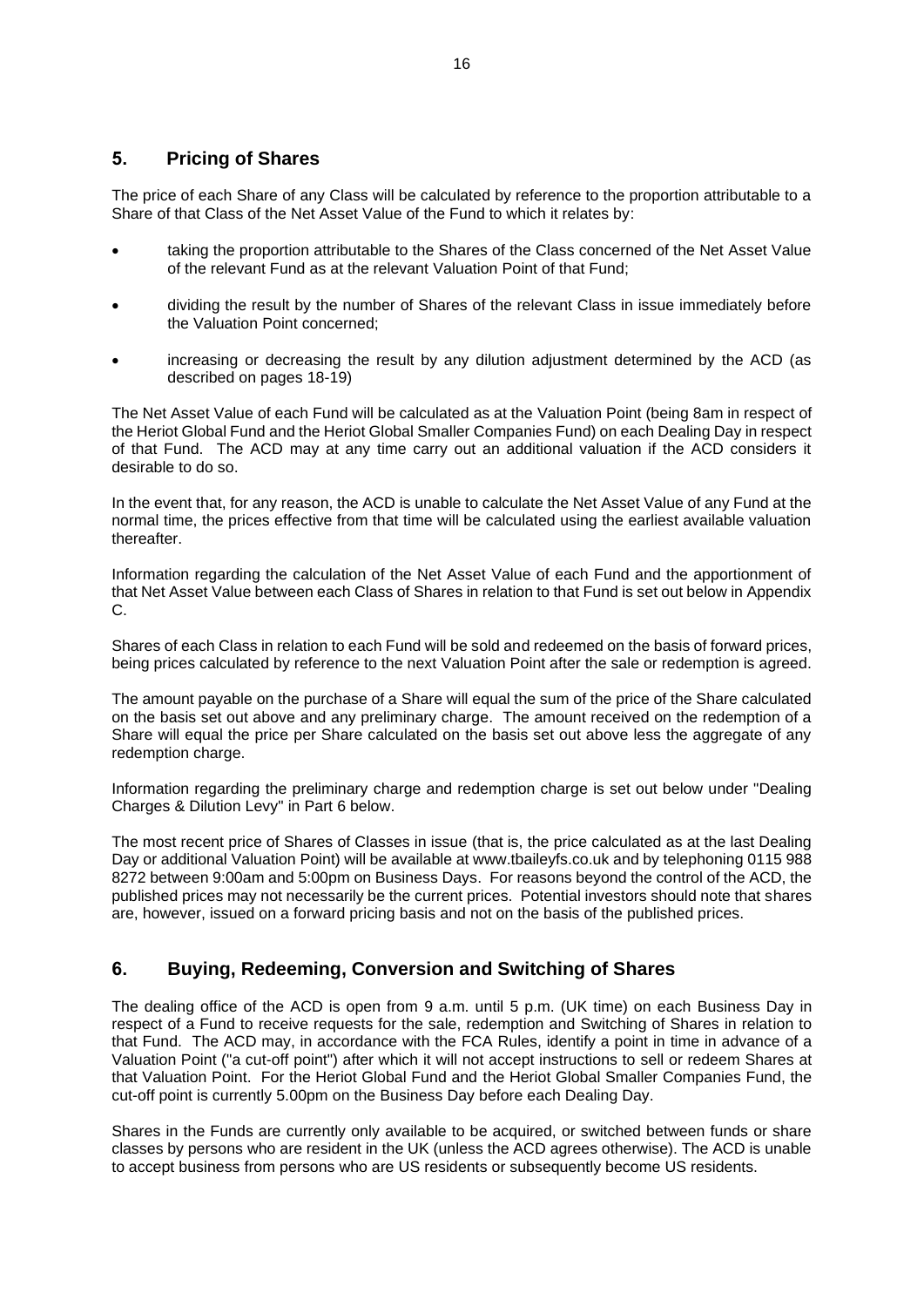#### **Buying Shares**

Shares can be bought either by sending a completed application form to the ACD at 64 St. James's Street, Nottingham NG1 6FJ or by telephoning the ACD on 0115 988 8272. Application forms are available from the ACD or can be downloaded from www.tbaileyfs.co.uk. Electronic dealing is available for corporate investors through EMX and Calastone by contacting the ACD on 0115 988 8272.

The ACD has the right to reject, if it has reasonable grounds for refusing to sell units to the applicant (for example market timing reasons as outlined below under "Market Timing" or for money laundering purposes as outlined below under "Other Dealing Information"), any application for Shares in whole or part and in this event the ACD will return any application monies sent, or the balance of such monies, at the risk of the applicant. The ACD is also not obliged to sell Shares where payment is not received with an application for Shares.

Any application monies remaining after a whole number of Shares has been issued will not be returned to the applicant. Instead, smaller denomination shares will be issued in such circumstances. Each smaller denomination share is equivalent to one thousandth of a Share.

A contract note giving details of the Shares purchased and the price used will be issued by the end of the business day following the later of receipt of the application to purchase Shares or the Valuation Point by reference to which the purchase price is determined, together with, where appropriate, a notice of the applicant's right to cancel.

If payment has not already been made, settlement will be due within four Business Days of the last Dealing Day. The ACD, at its discretion, has the right to cancel a purchase deal if settlement is materially overdue and any loss arising on such cancellation shall be the liability of the applicant. For postal applications payment in full must accompany the instruction. At the ACD's discretion, payment for large purchases of Shares may be made by telegraphic transfer.

Share certificates will not be issued in respect of Shares. Ownership of Shares will be evidenced by an entry on the Register. Periodic statements issued twice a year will show the number of Shares held by the recipient. Individual statements of a Shareholder's Shares will also be issued at any time on request from the registered Shareholder (in the case of joint holders, such request may be made by any one of the joint holders). Statements shall be sent to the first named joint holder, where Shares are held jointly.

If a Shareholder requires evidence of title to Shares, the ACD or the Registrar will (on behalf of the Company) upon such proof of identify as is considered appropriate, supply a certified copy of the entry in the Register relating to his Shares (and, subject to the OEIC Regulations and the FCA Rules, a charge may be imposed for such supply).

Details of the minimum initial lump sum investment in each Class of each Fund and the minimum amount of any lump sum addition to a holding in the same Class of the same Fund are set out in Appendix D (in the sections "Minimum Initial Investment" and "Minimum Subsequent Investment" respectively) but the ACD may, at its absolute discretion, accept investments lower than the relevant minimum. If the value of a Shareholder's holding of Shares of a Class falls below the minimum holding (which is set out in Appendix D in respect of each Fund), his entire holding may be redeemed compulsorily by the ACD.

Shares may not be issued other than to a person who, in writing to the ACD, shall, (a) represent that they are not a US person and are not purchasing the Shares for the account or benefit of a US Person, (b) agree to notify the ACD promptly if, at any time while they remain a holder of any shares, they should become a US Person or shall hold any Shares for the account of benefit of a US Person, and (c) agree to reimburse to the Company and the ACD any losses, damages, costs or expense incurred by them in connection with a breach of the above representation and agreements.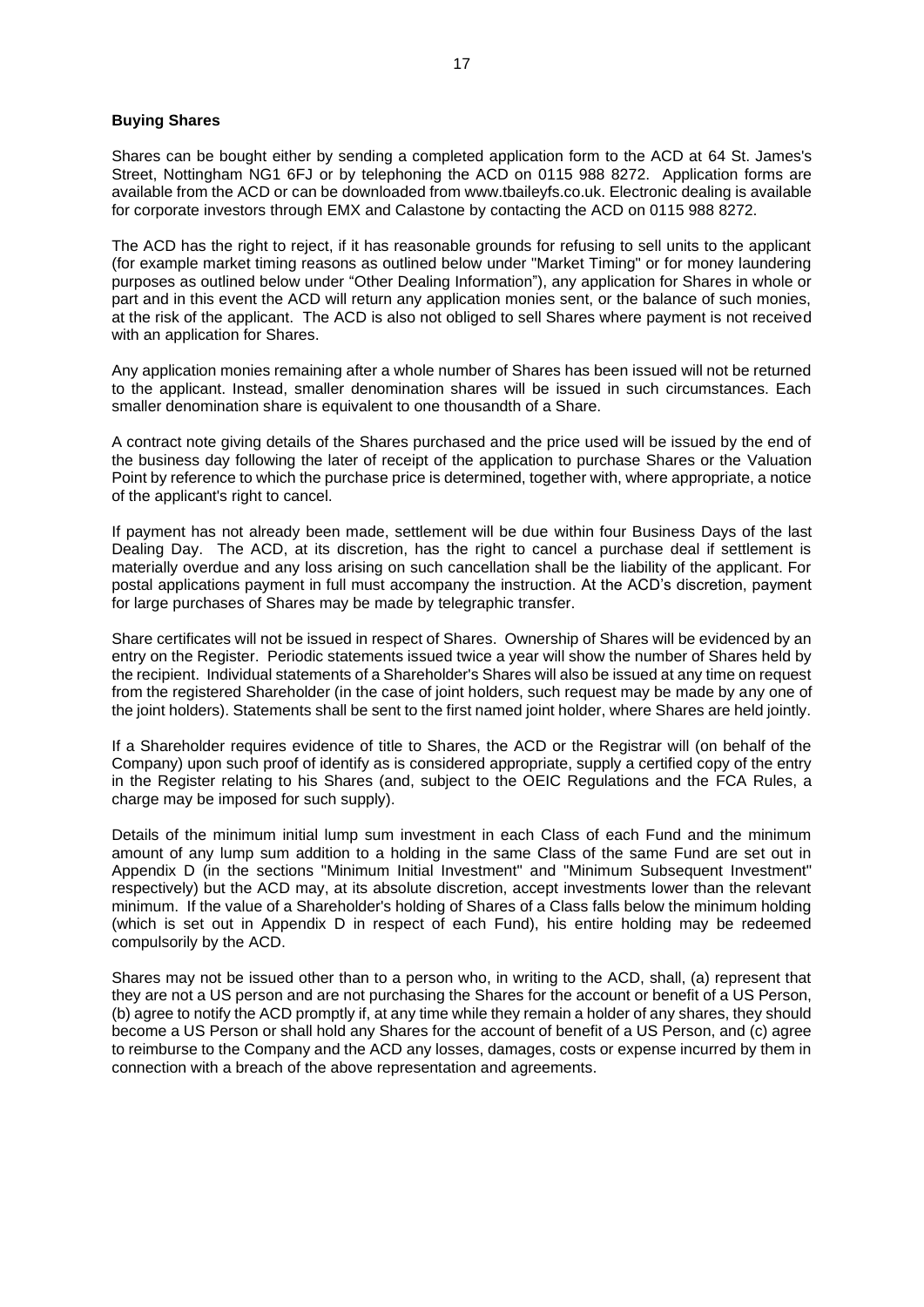#### **Market Timing**

The ACD may refuse to accept applications for subscriptions, redemptions or switches of Shares in a Fund which it knows or in its absolute discretion considers to be associated with market timing activities.

In general terms, market timing activities are strategies which may include frequent purchases and sales of Shares with a view to profiting from anticipated changes in market prices between Valuation Points or arbitraging on the basis of market price changes subsequent to those used in the valuation of a Fund.

Such market timing activities are disruptive to fund management, may lead to additional dealing charges which cause losses/dilution to a Fund and may be detrimental to performance and to the interests of long term Shareholders. Accordingly, the ACD may in its absolute discretion reject any application for subscription or switching of Shares from applicants that it considers to be associated with market timing activities.

#### **Cancellation Rights**

An investor entering into a contract to purchase Shares from the ACD will have a 14-day option to cancel the investment. Investors (other than those who subscribe through a Regular Savings Plan) opting to cancel may receive less than their original investment if the Share price falls subsequent to their initial purchase. Investors investing through the Regular Savings Plan will be entitled to cancel their first subscription only; if a Regular Saver decides to cancel their contract within 14 days after the date on which they receive the cancellation notice then they will receive back the full amount of their initial subscription. The ACD may extend cancellation rights to other investors but is under no obligation to do so.

#### <span id="page-17-0"></span>**Redemption of Shares**

Subject as mentioned below under "Suspension of Dealings in Shares" in this Part [6](#page-15-1) or unless the ACD has reasonable grounds to refuse, every Shareholder has the right on any Dealing Day in respect of a particular Fund to require that the Company redeems all or (subject as mentioned below) some of his Shares of a particular Class in relation to that Fund.

Requests to redeem Shares must be made to the ACD by telephone on 0115 988 8272 (in which case the identification procedures and controls required by the ACD from time to time must be satisfied) or in writing signed by the Shareholder (or, in the case of joint Shareholders, each of them) sent to the ACD at 64 St. James's Street, Nottingham NG1 6FJ and must specify the number or value and Class of the Shares to be redeemed and the Fund to which they relate. Electronic dealing is available for corporate investors through EMX and Calastone by contacting the ACD on 0115 988 8272.

Where a redemption request is made by telephone the Shareholder (or, in the case of joint Shareholders, each of them) must complete and sign a renunciation of title form (available on request from the ACD) and send it to the ACD at 64 St. James's Street, Nottingham NG1 6FJ. The ACD will not release the proceeds of the redemption to the Shareholder, until an original renunciation of title form is received. No interest will be payable in respect of sums held pending receipt of a renunciation of title form. Except where otherwise expressly agreed with the ACD, the ACD will not accept facsimile renunciation of title forms.

Redemption requests that are made by telephone will be irrevocable and will be processed during or immediately after the conclusion of the telephone call.

Where the Shareholder wishes to redeem part (rather than the whole) of his holding of Shares, the ACD may decline to redeem those Shares (and the Shareholder may, therefore, be required to redeem his entire holding of those Shares) if either (1) the number or value of Shares which he wishes to redeem would result in the Shareholder holding Shares in a Fund with a value less than the minimum holding specified in Appendix D in respect of that Fund or (2) the value of the Shares in a Fund which the Shareholder wishes to redeem is less than the minimum partial redemption (if any) specified in Appendix D in respect of that Fund.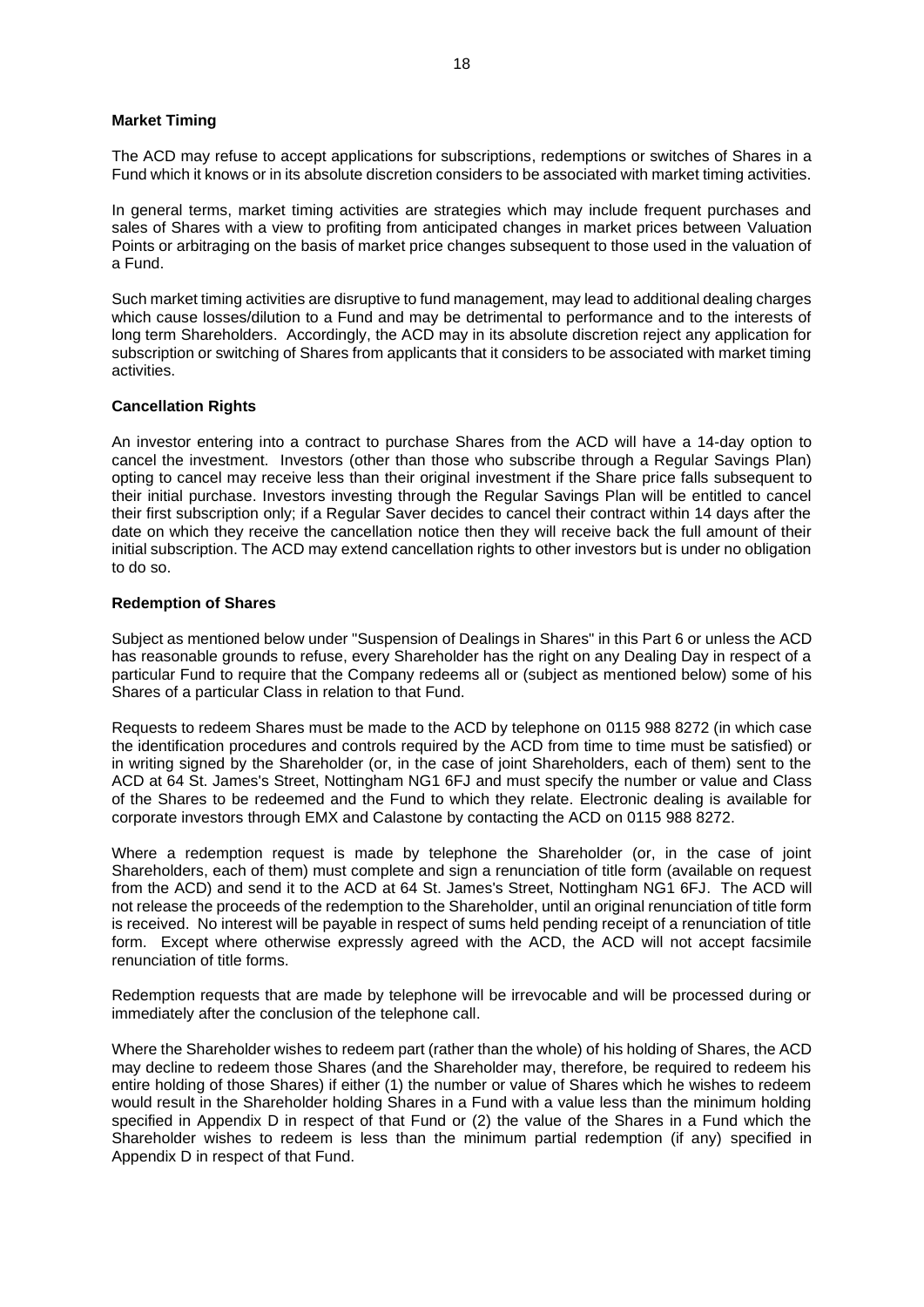Not later than the end of the business day following the later of the receipt of the written redemption request or the telephone redemption request and the Valuation Point by reference to which the redemption price is determined, a contract note giving details of the number, Class and price of the Shares redeemed will be sent to the redeeming Shareholder (or the first-named, in the case of joint Shareholders) together with (if sufficient written instructions have not already been given) a form of renunciation for completion and execution by the Shareholder (or, in the case of joint Shareholders, by all of them).

Payment of the redemption monies will be made:

- (a) in the case of a written redemption request (which, in the case of joint Shareholders, must be signed by each of them), within four business days after the later of (a) receipt by the ACD of the written redemption request and (b) the Valuation Point following receipt by the ACD of the request to redeem; and
- (b) in the case of a telephone redemption request, within four business days after the later of (a) receipt by the ACD of written confirmation (which in the case of joint shareholders, must be signed by each of them) of the telephone redemption request and (b) the Valuation Point following receipt by the ACD of the request to redeem.

Please note however that the ACD reserves the right to request additional information or proof of identity, in order to validate elements of the transaction and to comply with any relevant money laundering regulations. This may delay the despatch of any redemption proceeds to the Shareholder. Until this proof is provided the ACD reserves the right to refuse to redeem shares or to delay processing and/or withhold any payments due to investors in respect of their investment and to discontinue any deals it is conducting on behalf of those investors.

<span id="page-18-0"></span>Payment will normally be made by cheque or by electronic transfer.

#### **Conversion and Switching**

Conversion will be effected by the ACD recording the change of class on the Register.

Conversion requests must be made to the ACD by telephone on 0115 988 8272 or in writing sent to the ACD at 64 St James's Street, Nottingham, NG1 6FJ. Conversion will be effected at the next valuation point following receipt of instructions. For UK Shareholders, Conversions will not be treated as a disposal for capital gains tax purposes and no stamp duty reserve tax will be payable on the conversion. There is currently no fee on Conversions but the ACD, subject to the FCA Rules, may at its discretion introduce such a fee.

A holder of Shares may, subject as mentioned below, at any time Switch all or some of those Shares (the "Original Shares") for Shares in relation to another Fund (the "New Shares"). No Switch will be effected during any period when the right of Shareholders to require the redemption of their Shares is suspended.

Switching requests must be made to the ACD by telephone on 0115 988 8272 (in which case the identification procedures and controls required by the ACD from time to time must be satisfied) or in writing sent to the ACD at 64 St. James's Street, Nottingham NG1 6FJ and must specify (1) the number and Class of the Original Shares to be Switched, (2) the Fund to which the Original Shares relate and (3) the Class of the New Shares and the Fund to which they relate. Switching requests made by telephone must be confirmed in writing (which, in the case of joint Shareholders, must be signed by all the joint Shareholders) sent to the ACD at the address stated in this paragraph.

Subject as mentioned above, a Switch will be effected as at the next Valuation Point following the time at which the valid Switching request is received by the ACD or (if required by the ACD) when written, signed Switching instructions are received by the ACD or as at such other Valuation Point as the ACD may agree at the request of the Shareholder. Where the Switch is between Funds that have different Valuation Points, the cancellation or redemption of the Original Shares shall take place at the next Valuation Point of the Fund to which the Original Shares relate following receipt (or deemed receipt) by the ACD of the Switching request or (if required by the ACD) the duly completed and signed Switching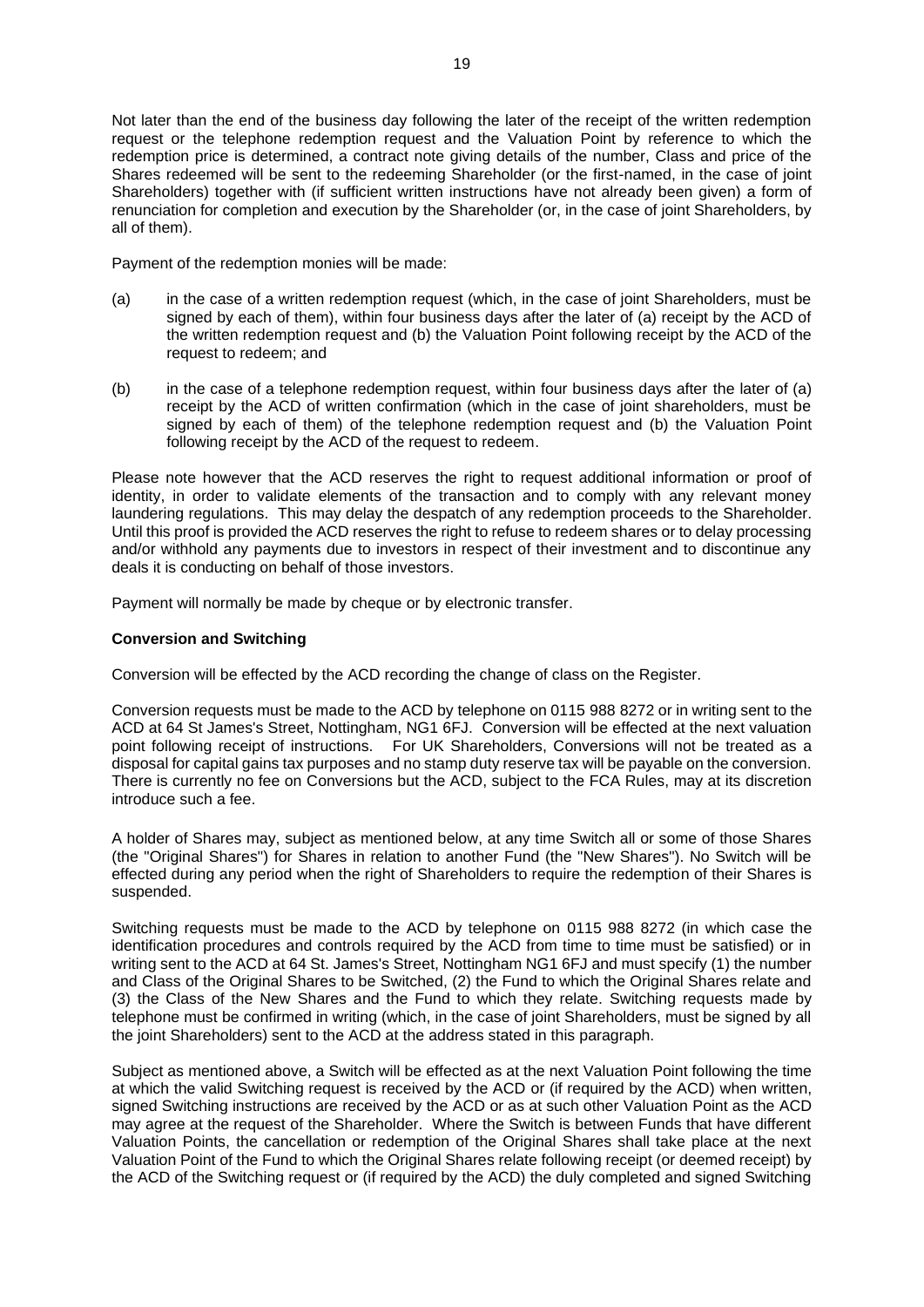instructions and the issue or sale of the New Shares shall take place at the next subsequent Valuation Point of the Fund to which the New Shares relate.

The ACD may at its discretion charge a switching fee, which is described below under "Switching Fee".

If the Switch would result in the Shareholder holding a number of Original Shares or New Shares of a value which is less than the minimum holding specified in Appendix D in respect of the Fund concerned, the ACD may, if it thinks fit, convert the whole of the Shareholder's holding of Original Shares into New Shares or refuse to effect the requested Switch of the Original Shares. The ACD shall refuse to effect a requested switch by a shareholder if any other conditions attached to the purchase or holding of New Shares are not satisfied with respect to that shareholder or if the ACD has reasonable grounds for refusing the request.

The number of New Shares to which the Shareholder will become entitled on a Switch will be determined by reference to the respective prices of New Shares and Original Shares at the Valuation Point applicable at the time the Original Shares are cancelled or redeemed or, where the Switch is between Funds that have different Valuation Points, by reference to the price of Original Shares at the Valuation Point applicable at the time the Original Shares are cancelled or redeemed and by reference to the price of New Shares at the Valuation Point applicable at the time of the issue or sale of the New Shares.

The ACD may at its discretion adjust the number of New Shares to be issued to reflect the imposition of any Switching fee (see below) together with any other charges or levies in respect of the issue or sale of the New Shares or repurchase or cancellation of the Original Shares as may be permitted pursuant to the FCA Rules and this Prospectus.

The ACD may, upon appropriate notice to affected Shareholders, effect a compulsory Conversion of Shares in one Class of a Fund for another Class of the same Fund. Such compulsory Conversion shall be conducted as described above in this section. A compulsory Conversion will only be undertaken where the ACD reasonably considers it is in the best interests of affected Shareholders. By way of example, the ACD may effect a compulsory Conversion where the ACD reasonably believes it is in the best interests of Shareholders to reduce the number of available Classes.

**A Switch of Shares in one Fund for Shares in another Fund is treated as a redemption and sale and will, for persons subject to United Kingdom taxation, be a realisation for the purposes of the taxation of capital gains. A Conversion of Shares in one Class for Shares in another Class in relation to the same Fund will not normally be treated as a realisation for UK tax purposes.** 

A Shareholder who Switches Shares in one Fund for Shares in another Fund will not, in any circumstances, be given a right by law to withdraw from or cancel the transaction.

#### **Dealing Charges and Dilution Levy**

#### *Preliminary Charge*

The ACD may make (and retain) a preliminary charge on the sale of Shares to be borne by Shareholders. The current level of the preliminary charge in respect of each Class of each Fund is set out in Appendix D. The ACD may only increase the preliminary charge in accordance with the FCA Rules, the relevant provisions of which are set out below in Part [7.](#page-23-0)

#### *Redemption Charge*

The ACD may make (and retain) a charge on the redemption of Shares to be borne by Shareholders. At present no redemption charge is levied.

The ACD may only introduce a redemption charge on the Shares or make a change to the rate or method of calculation of a redemption charge once introduced in accordance with the FCA Rules.

Any redemption charge introduced will apply only to Shares sold since its introduction.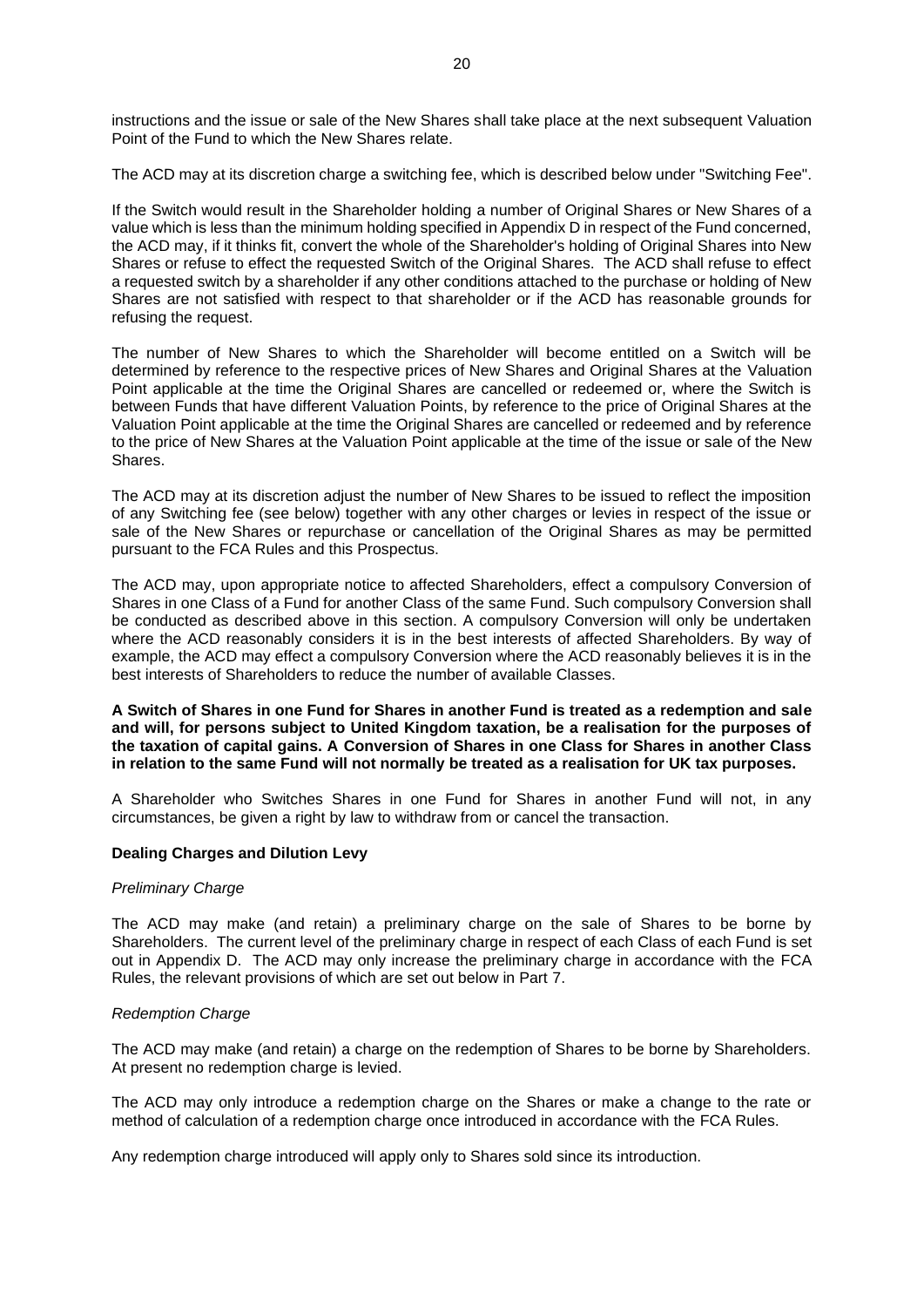#### *Switching Fee*

The ACD may impose a Switching fee to be borne by Shareholders (out of the value of the original Shares being cancelled or redeemed as a result of the Switch). The fee will not exceed an amount equal to the preliminary charge then applicable to the New Shares being acquired as a result of the Switch. The Switching fee is payable to the ACD.

#### *Dilution Levy*

The actual cost of purchasing, selling or switching assets and investments in a Fund may deviate from the mid-market value used in calculating its Share price, due to dealing charges, taxes, and any spread between buying and selling prices of the Fund's underlying investments. These costs could have an adverse effect on the value of a Fund, known as "dilution". In order to mitigate the effect of dilution the FCA Rules allow the ACD to make a dilution levy on the purchase, sale or Switch of Shares in a Fund. A dilution levy is a separate charge of such amount or at such rate as is determined by the ACD to be made for the purpose of reducing the effect of dilution. This amount is not retained by the ACD, but is paid into the Fund.

The need to charge a dilution levy will depend on the volume of sales and redemptions. The ACD may require a dilution levy on the sale and redemption of Shares if, in its opinion, the existing Shareholders (for sales) or remaining Shareholders (for redemptions) might otherwise be adversely affected. In particular, the dilution levy may be charged in the following circumstances:

- (a) where the Scheme Property is in continual decline;
- (b) on "large deals" (where the net issues or net redemptions of Shares in a Fund at a particular dealing point exceed £500,000 or 5% of the size of the Fund, whichever is lower); and/or
- (c) in any case where the ACD is of the opinion that the interests of remaining Shareholders require the imposition of a dilution levy.

It is not possible to predict accurately whether dilution would occur at any point in time. If a dilution levy is required then, in the opinion of the ACD, the estimated rate of such a levy would be:

| <b>Fund</b>                 |                           | <b>Sales</b>       | <b>Redemptions</b> |
|-----------------------------|---------------------------|--------------------|--------------------|
|                             | <b>Heriot Global Fund</b> | 0.18%              | 0.15%              |
| Global<br>Heriot<br>Smaller |                           | $\mid 0.24\% \mid$ | $0.17\%$           |
| <b>Companies Fund</b>       |                           |                    |                    |

The figures for the Heriot Global Fund are based on historical data. The figures for the Heriot Global Smaller Companies Fund are based on projected data.

The ACD's policy currently is to charge a dilution levy on the purchase or sale of Shares if it is in the interest of Shareholders. The ACD may alter its current dilution policy in accordance with the procedure set out in the Regulations.

#### **Other Dealing Information**

#### *Money Laundering*

As a result of legislation in force in the United Kingdom to prevent money laundering, persons conducting investment business are responsible for compliance with money laundering regulations. Accordingly, in certain circumstances investors may be asked to provide proof of identity when buying or selling Shares and, until satisfactory proof of identity is provided, the ACD reserves the right to refuse to issue or redeem Shares or to delay processing and/or withhold any payments due to investors in respect of their investment and to discontinue any deals it is conducting on behalf of those investors. No interest will be payable in respect of sums held pending receipt of a satisfactory proof of identity.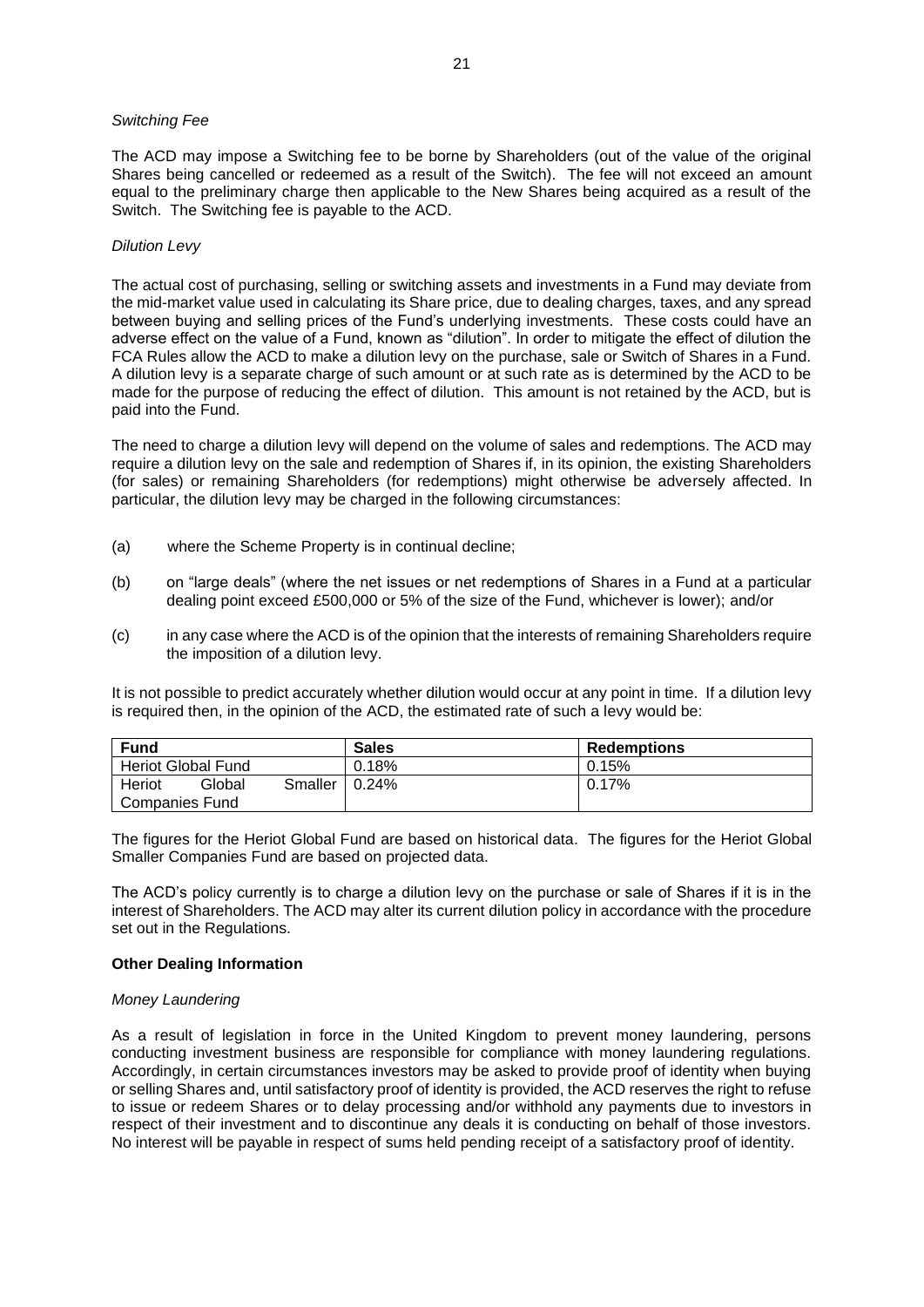The ACD also reserves the right to request additional information or proof of identity, in order to validate any element of a transaction and to comply with any relevant money laundering regulations. The checks on identity may include an electronic search of information held on the electoral roll and the use of credit reference agencies and in applying to buy Shares an investor gives permission to access this information in accordance with the Data Protection Act 1998.

For example, an individual may be required to produce a duly certified copy of his passport or identification card together with evidence of his address such as a utility bill or bank statement and his date of birth. In the case of corporate applicants this may require production of a certified copy of the certificate of incorporation (and any change of name), memorandum and articles of association (or equivalent), the names, occupations, dates of birth and residential and business address of the directors of the company.

#### *Restrictions and Compulsory Transfer and Redemption*

The ACD may from time to time impose such restrictions, as it may think necessary for the purpose of ensuring that no Shares are acquired or held by any person in circumstances (the "relevant circumstances"):

- 1. which constitutes a breach of the law or governmental regulation (or any interpretation of a law or regulation by a competent authority) of any country or territory; or
- 2. which would require the Company, the ACD or the Investment Manager to be registered under any law or regulation of any country or territory or cause the Company to apply for registration or comply with any registration requirements in respect of any of its Shares whether in the US or any other jurisdiction in which it is not currently registered; or
- 3. which would (or would if other Shares were acquired or held in like circumstances), in the opinion of the ACD, result in the Company, its Shareholders, the ACD or the Investment Manager incurring any liability to taxation or suffering any other legal, regulatory, pecuniary or other adverse consequence which it or they might not have otherwise suffered; or
- 4. where such person is a US Person or is holding the Shares for the account or benefit of a US Person.

For the purposes of the "relevant circumstances" above, "Investment Manager" shall include the Investment Adviser and any other person appointed by the ACD and/or the Company to provide investment management and/or investment advisory services in respect of the Scheme Property of the Company or in respect of the Fund.

In connection with the relevant circumstances, the ACD may, inter alia, reject at its discretion any application for the purchase, sale, or switching of Shares.

If it comes to the notice of the ACD that any Shares ("affected Shares") are owned whether beneficially or otherwise in any of the relevant circumstances or if it reasonably believes this to be the case, the ACD may give notice to the holder(s) of the affected Shares requiring the transfer of such Shares to a person who is qualified or entitled to own them or the Switch, where possible, of the affected Shares for other Shares the holding or acquisition of which would not fall within any of the relevant circumstances ("non-affected Shares") or that a request in writing be given for the redemption or cancellation of such Shares in accordance with the FCA Rules. If any person upon whom such a notice is served does not within 30 days after the date of such notice transfer his affected Shares to a person qualified to own them or Switch his affected Shares for non-affected Shares or establish to the satisfaction of the ACD (whose judgement is final and binding) that he and any person on whose behalf he holds the affected Shares are qualified and entitled to own the affected Shares, he shall be deemed upon the expiration of that 30 day period to have given a request in writing for the redemption or cancellation of all the affected Shares pursuant to the FCA Rules.

A person who becomes aware that he is holding or owns (whether beneficially or otherwise) affected Shares in any of the relevant circumstances shall forthwith, unless he has already received a notice as aforesaid, either transfer all his affected Shares to a person qualified to own them or, where possible,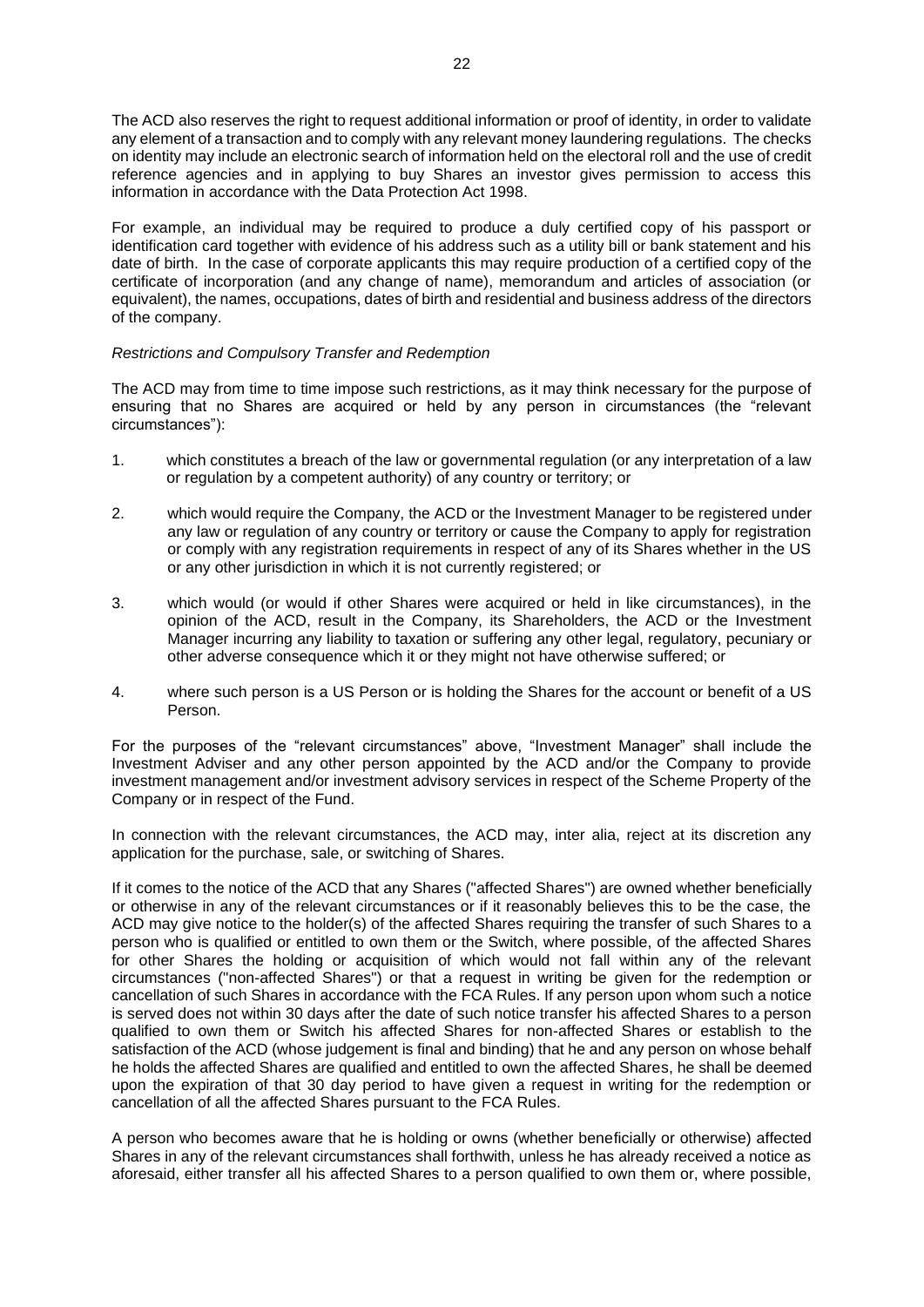Switch the affected Shares for non-affected Shares or give a request in writing for the redemption or cancellation (at the discretion of the ACD) of all his affected Shares pursuant to the FCA Rules.

A person who becomes aware that he is holding or owns (whether beneficially or otherwise) affected Shares in any of the relevant circumstances shall forthwith, unless he has already received a notice as aforesaid, either transfer all his affected Shares to a person qualified to own them or, where possible, Switch the affected Shares for non-affected Shares or give a request in writing for the redemption or cancellation (at the discretion of the ACD) of all his affected Shares pursuant to the FCA Rules.

#### *Issue of Shares in Exchange for In Specie Assets*

On request, the ACD may, at its discretion, arrange for the Company to issue Shares in exchange for assets other than money, but will only do so where the Depositary has taken reasonable care to ensure that the Company's acquisition of those assets in exchange for the Shares concerned is not likely to result in any material prejudice to the interests of Shareholders.

The ACD will ensure that the beneficial interest in the assets is transferred to the Company with effect from the issue of the Shares.

The ACD will not issue Shares relating to any Fund in exchange for assets the holding of which would be inconsistent with the investment objective of that Fund.

#### *In Specie Redemptions*

If a Shareholder requests the redemption or cancellation of Shares and the ACD considers the same to be substantial in relation to the total size of the Fund concerned, the ACD may arrange that, instead of payment of the price of the Shares in cash, the Company cancels the Shares and transfers to the Shareholder assets out of the Scheme Property of the relevant Fund or, if required by the Shareholder, the net proceeds of sale of those assets.

Before the proceeds of the cancellation of Shares become payable, the ACD must give written notice to the Shareholder that assets out of the Scheme Property of the relevant Fund (or the net proceeds of sale thereof) will be transferred to that Shareholder.

The ACD will select in consultation with the Depositary the assets within the Scheme Property of the relevant Fund to be transferred or sold. The Depositary may pay out of the Scheme Property assets other than cash as payment for cancellation of Shares only if it has taken reasonable care to ensure that the property concerned would not be likely to result in any material prejudice to the interests of Shareholders.

The assets within the Scheme Property of the relevant Fund to be transferred (or the proceeds of sale thereof) shall be subject to the retention by the Depositary of Scheme Property including cash of a value or amount equivalent to any redemption charge to be paid in relation to the cancellation of Shares.

#### *Suspension of Dealings in Shares*

The ACD may with the agreement of the Depositary (and must if the Depositary so requires) temporarily suspend the issue, cancellation, sale and redemption of Shares of any one or more Classes in any or all of the Funds if the ACD, or the Depositary in the case of any requirement by the Depositary, is of the opinion that due to exceptional circumstances it is in the interests of all the Shareholders.

The ACD will notify shareholders of the suspension as soon as practicable after suspension commences.

During a suspension the obligations relating to the issue, sale, cancellation and redemption of Shares contained in Chapter 6 of the FCA Rules will cease to apply and the ACD must comply with as many of the obligations relating to valuation of assets as are practicable in the light of the suspension.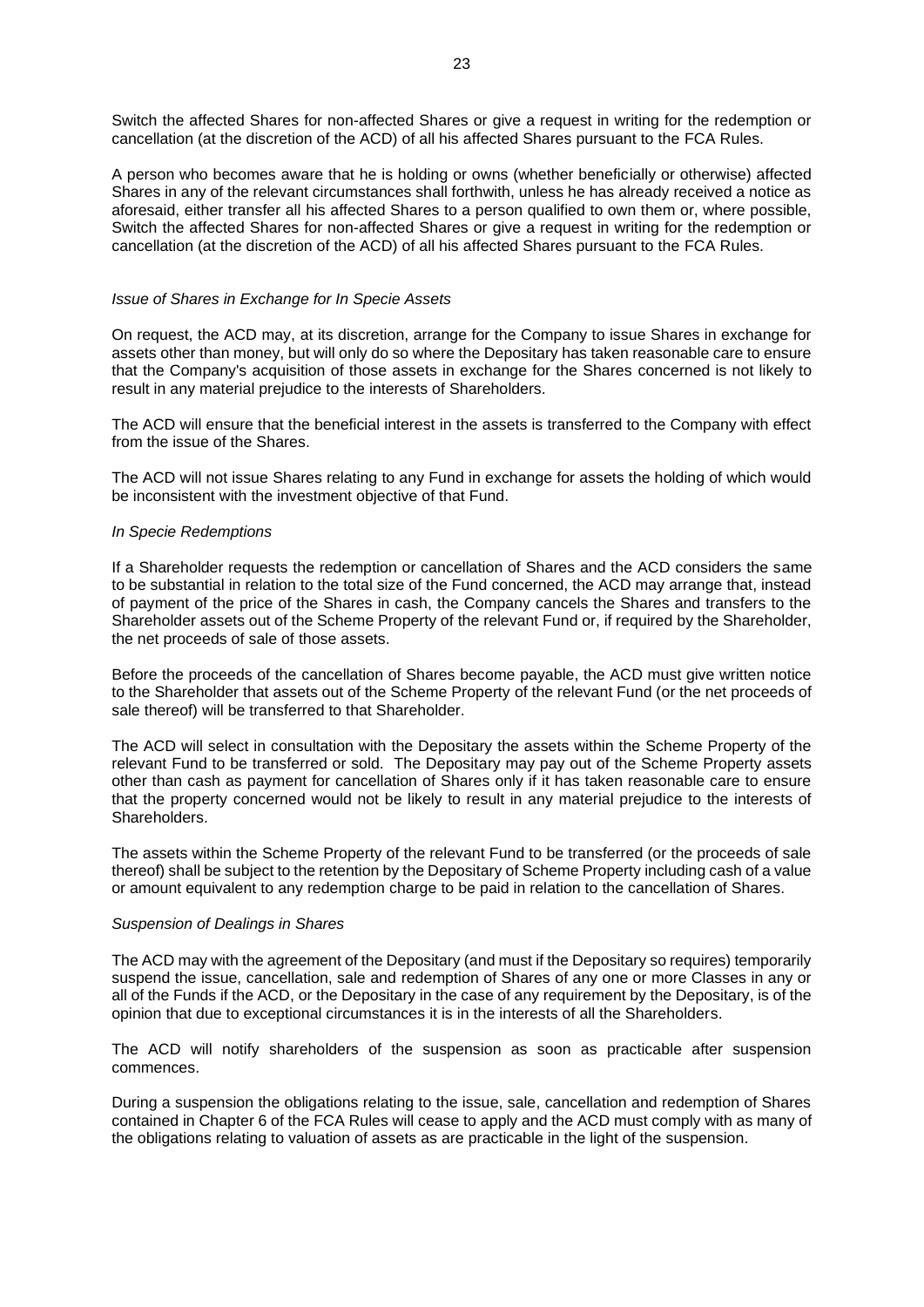In accordance with Chapter 7 of the FCA Rules, suspension of dealing in Shares must cease as soon as practicable after the exceptional circumstances have ceased and the ACD and Depositary must formally review the suspension at least every 28 days and must notify the FCA of the results of this review.

The calculation of share prices will recommence as at the next Valuation Point following the ending of the suspension.

#### *Governing Law*

All dealings in Shares will be governed by English law.

#### *Electronic Communications*

Currently, transfers of title to shares may not be effected on the authority of an electronic communication.

### <span id="page-23-0"></span>**7. Fees and Expenses**

**The Company, the Depositary, the Custodian, the ACD, the Investment Adviser, the Auditor or any other "affected person" are not liable to account to each other or to Shareholders for any profits or benefits made or received which derive from or in connection with dealings in the shares, or any transaction in the Scheme Property or the supply of services to the Company.**

#### **General**

The fees, costs and expenses relating to the authorisation, incorporation and establishment of the Company, the preparation and printing of the first Prospectus and the fees of the professional advisers to the Company in connection therewith will be borne by the ACD or by another company in the ACD's Group and not by the Funds initially available. Each Fund may bear its own direct authorisation and establishment costs.

The Company may also pay the following expenses (including value added tax, where applicable) out of the property of any one or more of the Funds:

- (a) the fees and expenses payable to the ACD and to the Depositary (as set out below);
- (b) fees and expenses in respect of establishing and maintaining the Register and any plan registers and related functions (whether payable to the ACD or any other person);
- (c) expenses incurred in acquiring and disposing of investments;
- (d) expenses incurred in distributing income to Shareholders;
- (e) fees in respect of the publication and circulation of details of the Net Asset Value of each Fund and each Class of Shares of each Fund;
- (f) the fees and expenses of the auditors and legal, tax and other professional advisers of the Company and of the ACD (including the fees and expenses of providers of advisory services in relation to class actions);
- (g) the costs of convening and holding meetings of Shareholders (including meetings of Shareholders in any particular Fund or in any particular Class within a Fund);
- (h) the costs of printing and distributing reports, accounts and any Prospectus and/or key investor information document (which for the avoidance of doubt does not include any costs relating to the distribution of the key investor information documents);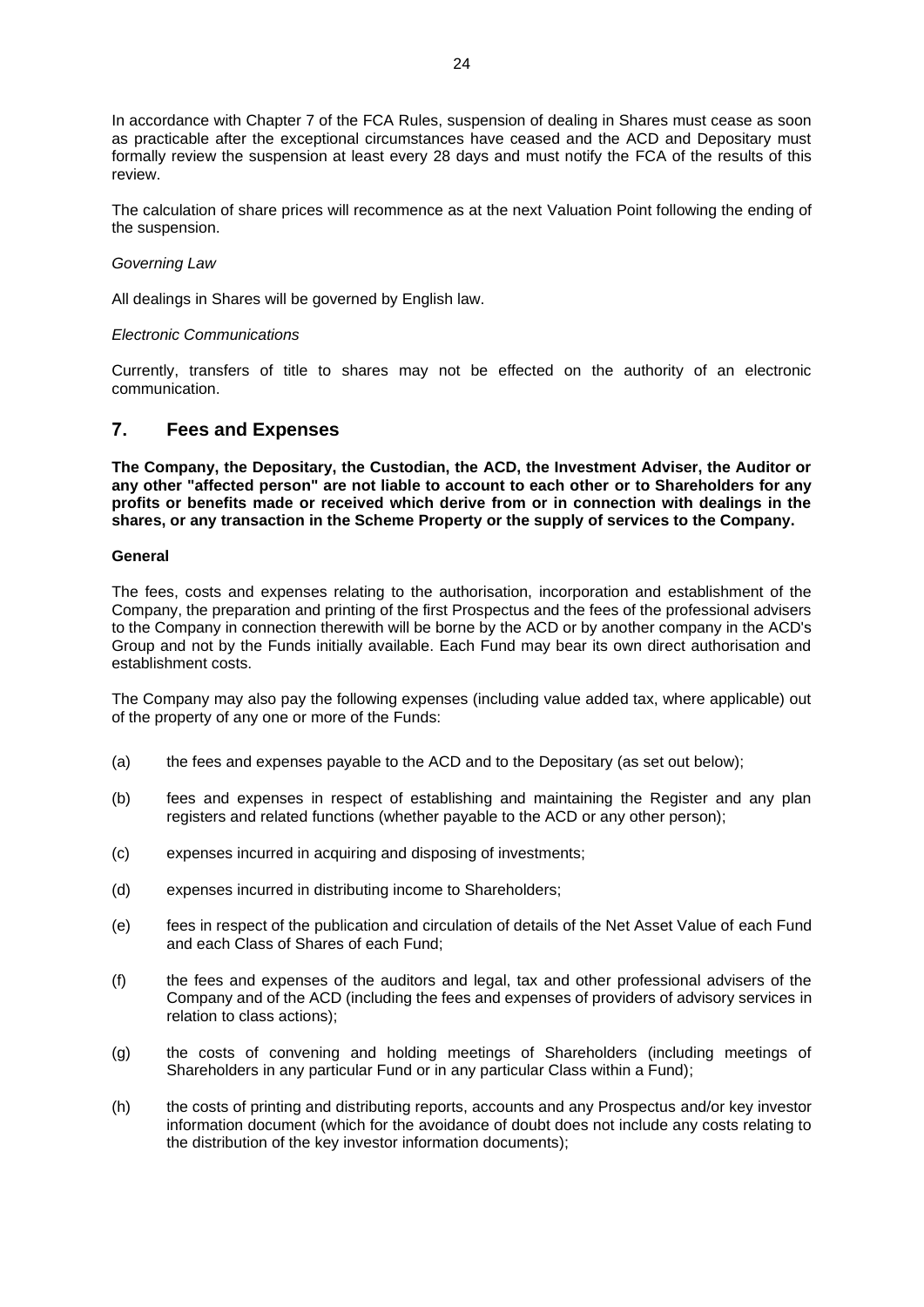- (i) the costs of publishing prices and other information which the ACD is required by law to publish and any other administrative expenses;
- (j) taxes and duties payable by the Company;
- (k) interest on and charges incurred in relation to borrowings;
- (l) fees of the FCA under Schedule 1, Part III of the Act and the corresponding periodic fees of any regulatory authority in a country or territory outside the United Kingdom in which Shares are or may be marketed;
- (m) fees and expenses in connection with the listing of Shares on any stock exchange;
- (n) any costs incurred in modifying the Instrument of Incorporation or the Prospectus (including periodic updates of the Prospectus);
- (o) any expenses properly incurred by the Depositary in performing duties imposed upon it (or exercising powers conferred on it) by the FCA Rules or the OEIC Regulations. The relevant duties include (but are not limited to) the delivery of stock to the Depositary or the Custodian, the custody of assets, the collection of income, the submission of tax returns, the handling of tax claims, the preparation of the Depositary's annual report and any other duties the Depositary is required to perform by law;
- (p) insurance which the Company may purchase and/or maintain for the benefit of and against any liability incurred by any directors of the Company in the performance of their duties;
- (q) liabilities on amalgamation or reconstruction arising where the property of a body corporate or another collective investment scheme is transferred to the Depositary in consideration for the issue of Shares to the shareholders in that body or to participants in that other scheme, provided that any liability arising after the transfer could have been paid out of that other property had it arisen before the transfer and, in the absence of any express provision in the Instrument of Incorporation forbidding such payment, the ACD is of the opinion that proper provision was made for meeting such liabilities as were known or could reasonably have been anticipated at the time of transfer;
- (r) any costs incurred in forming a Fund or a Class of Shares;
- (s) any costs and expenses incurred in registering, having recognised or going through any other process in relation to the Company or any Fund in any territory or country outside the United Kingdom for the purposes of marketing Shares of the Company or any Fund in such territory or country (including any costs and expenses incurred in translating or having translated the Instrument of Incorporation, the Prospectus and any other document);
- (t) any costs and expenses incurred in relation to the winding up of a Fund or the Company; and
- (u) any other costs or expenses that may be taken out of the Company's property in accordance with the FCA Rules.

Expenses will be allocated between capital and income in accordance with the FCA Rules. Treating any fees, expenses and charges as a capital charge may erode the capital or may constrain future capital growth.

In the event that any expense, cost, charge or liability which would normally be payable out of income property attributable to a Class or Fund cannot be so paid because there is insufficient income property available for that purpose, such expense, cost, charge or liability may be paid out of the capital property attributable to that Class or Fund.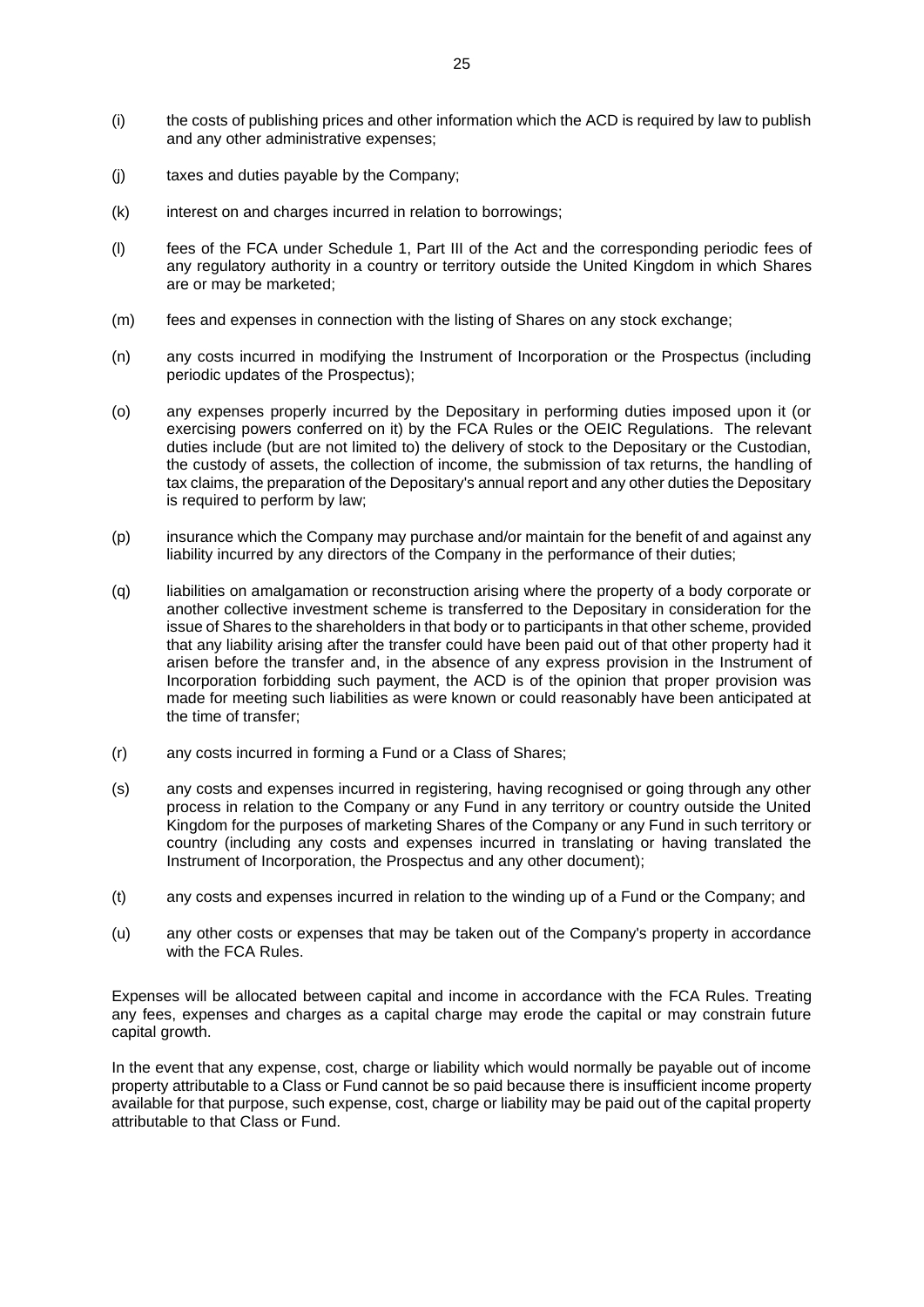#### **Charges payable to the ACD**

In payment for carrying out its duties and responsibilities the ACD is entitled to receive out of the assets of each Fund an annual management charge.

For the Heriot Global Fund and the Heriot Global Smaller Companies Fund, the annual management charge will accrue on a daily basis in arrears by reference to the Net Asset Value of the Fund on the immediately preceding Dealing Day and the amount due for each month is payable on the last Dealing Day of each month.

The current rate of annual management charge for each Fund (expressed as a percentage per annum of the Net Asset Value of each Fund) is set out in Appendix D.

Any value added tax on the annual management charge will be added to that charge.

On a winding up of the Company or a termination of a Fund or on the redemption of a Class of Shares of a Fund, the ACD is entitled to its pro rata fees and expenses (including expenses incurred in relation to such winding up or redemption) to the date of termination and any additional expenses necessarily realised in settling or receiving any outstanding obligations.

The ACD is also entitled to all reasonable, properly vouched out-of-pocket expenses incurred in the performance of its duties (including the fees and expenses of providers of administration services in relation to class actions).

The ACD may only increase its remuneration for its services in accordance with the FCA Rules.

#### **Investment Adviser's Fee**

For the Heriot Global Fund and the Heriot Global Smaller Companies Fund, the Investment Adviser will be paid monthly by the ACD out of the annual management charge (set out in the table above). The Investment Adviser has agreed with the ACD that the Investment Adviser's fee will be the balance of the annual management charge less the fee payable to the ACD.

#### **Depositary's Fee**

The Depositary is entitled to receive out of the property of each Fund, by way of remuneration, a periodic charge which is calculated, in respect of successive monthly periods, at a proportion of such annual percentage rate (set out below) of the value of the assets of each Fund determined at the Valuation Point of each monthly period:

The rate or rates of the Depositary's periodic charge in respect of each Fund shall be agreed between the ACD and the Depositary from time to time in accordance with the FCA Rules (and may be subject to a fixed minimum amount per annum).

The Depositary's current fee will be calculated on a sliding scale as follows:

0.035% per annum on the first £70 million of the Scheme Property 0.030% per annum on the next £30 million of the Scheme Property 0.020% per annum on the next £50 million of the Scheme Property 0.010% per annum of the balance thereafter, subject to a minimum of £5,000 per annum per Fund and VAT.

In addition, VAT on the amount of the periodic charge will be paid out of the Scheme Property.

These rates can be varied from time to time in accordance with the Regulations.

In addition to the periodic fee referred to above, the Depositary shall also be entitled to be paid transaction and custody charges in relation to transaction handling and safekeeping of the Scheme Property of each Fund. Currently, the Depositary delegates the function of custody to the Custodian. The remuneration for acting as custodian is as follows: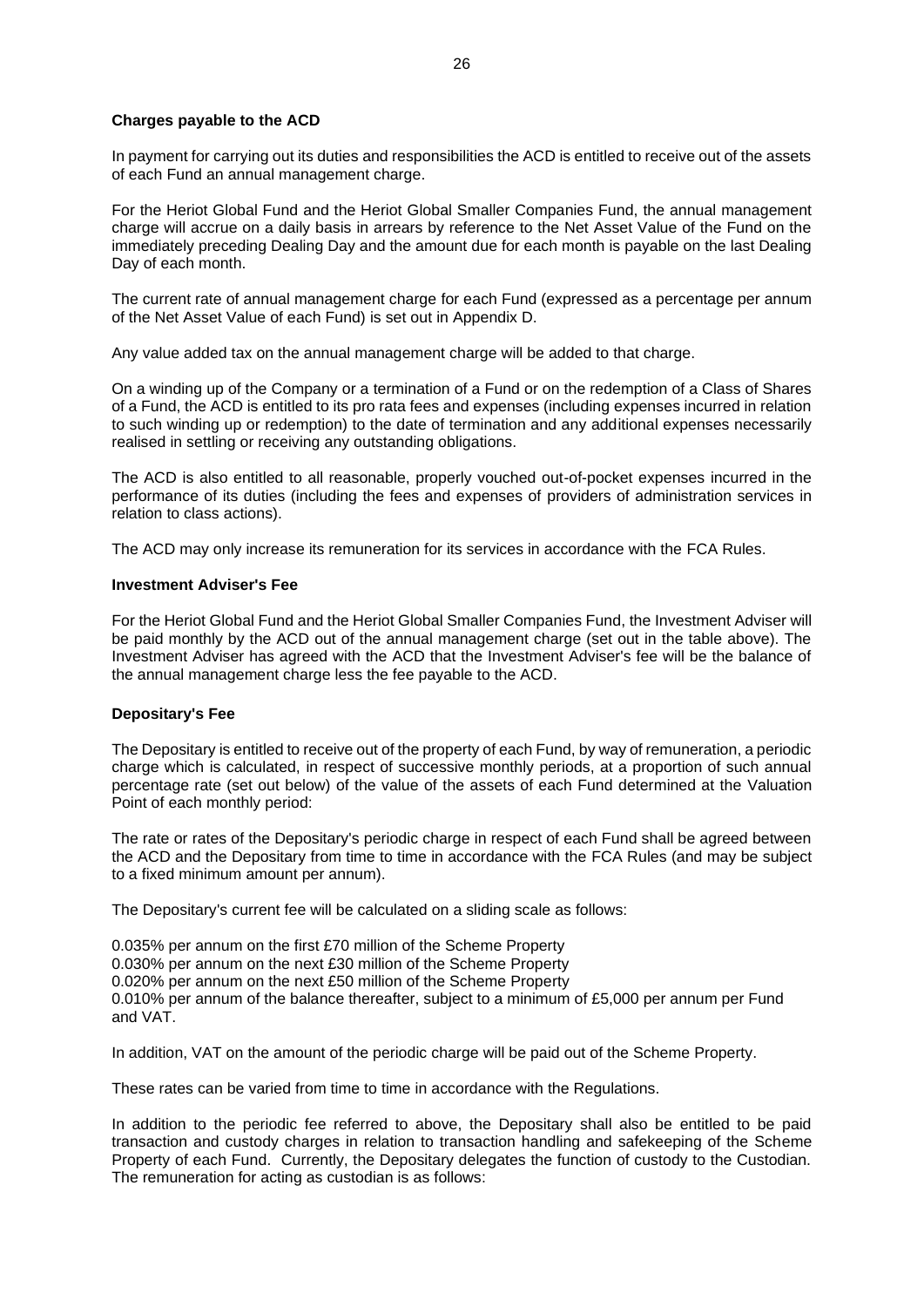**Item Range**

Transaction Charges  $£10$  to £175 plus VAT (if any). Custody Charges 0.0025% to 1.10% per annum of the Scheme Property plus VAT (if any) calculated at an ad valorem rate determined by the territory or country in which the assets of the Sub-funds are held.

These charges vary from country to country depending on the markets and the type of transaction involved. Transaction charges accrue at the time the transactions are effected and are payable as soon as is reasonably practicable, and in any event not later than the last business day of the month when such charges arose or as otherwise agreed between the Depositary and the ACD. Custody charges accrue and are payable as agreed from time to time by the ACD and the Depositary.

Where relevant, the Depositary may in relation to each Fund, also make a charge for (or otherwise benefit from) its services in relation to: distributions, the provision of banking services, holding money on deposit, lending money, or engaging in stock lending or derivative transactions, and may sell or deal in the sale of Scheme Property, provided always that the services concerned and any such dealing are in accordance with the provisions of the FCA Rules.

The Depositary will also be entitled to payment and reimbursement of all costs, liabilities and expenses properly incurred in the performance of, or arranging the performance of, functions conferred on it by the Instrument, the Depositary Agreement, the FCA Rules, the OEIC Regulations or the general law.

On a winding up of the Company or of a Fund the Depositary will be entitled to its pro rata fees, charges and expenses to the date of the commencement of the winding up, the termination, or the redemption (as appropriate) and any additional expenses necessarily realised in settling or receiving any outstanding obligations.

Any VAT on any fees, charges or expenses payable to the Depositary will be added to such fees, charges or expenses.

In each such case such payments, expenses and disbursements may be payable to any person (including the ACD or any associate or nominee of the Depositary or of the ACD) who has had the relevant duty delegated to it pursuant to the FCA Rules by the Depositary.

#### **Introduction or increase of remuneration of Depositary or Custodian**

Remuneration payable out of the Scheme Property to the Depositary or Custodian can only be introduced or increased in accordance with the FCA Rules.

#### <span id="page-26-0"></span>**8. Accounting and Income**

#### **Accounting Periods**

The annual accounting period of the Company will end on 31 May ("the accounting reference date") in each year. The half-yearly accounting period will end on 30 November in each year.

#### **Annual Reports**

Annual long reports of the Company will be published and issued to Shareholders within four months following the end of the annual accounting period. Half-yearly long reports will be published within two months following the end of the half-yearly accounting period.

The ACD will also send a copy of the relevant report to any other person free of charge on request.

Copies may be inspected at the offices of the ACD at 64 St. James's Street, Nottingham NG1 6FJ. Copies are available from the ACD at that address. Shareholders are entitled to apply for and receive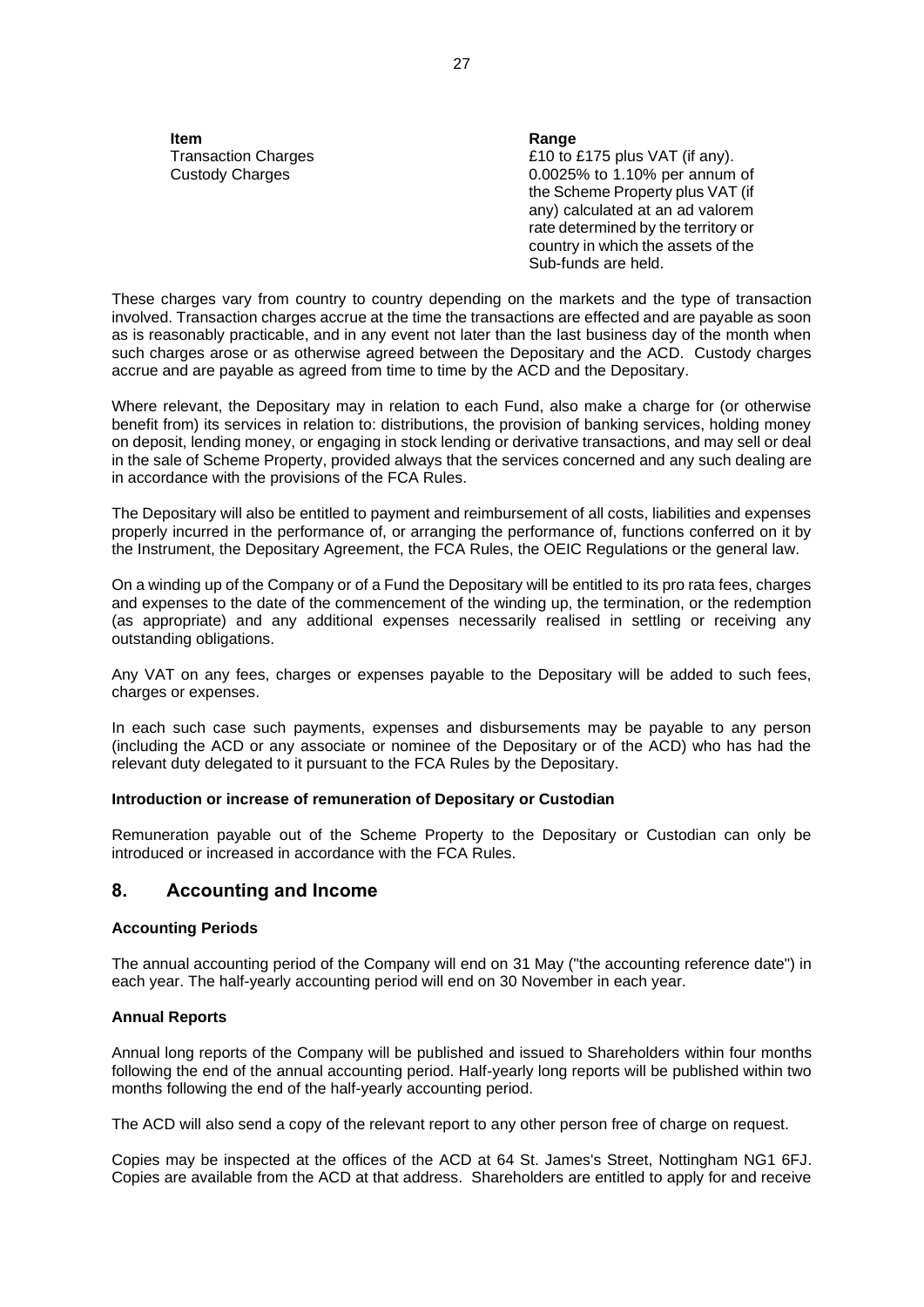long reports containing the full financial statements and these may be downloaded from www.tbaileyfs.co.uk.

#### **Income**

Allocations of income are made in respect of the income available for allocation in each accounting period (whether annual or interim). The annual and interim income allocation dates, if any, for each Fund are given in Appendix D. Allocations of income for each Fund will be made on or before the relevant income allocation date. Payment of income distributions will normally be made by bank transfer (BACS) but may be made by cheque.

The amount available for allocation in respect of any Fund in any accounting period will be calculated in accordance with the FCA Rules by taking the aggregate of the income received or receivable for the account of the relevant Fund in respect of that period and deducting the charges and expenses of the relevant Fund paid or payable out of income in respect of that accounting period. The ACD will then make such other adjustments in relation to taxation, income equalisation, income unlikely to be received within 12 months following the relevant income allocation date, income which should not be accounted for on an accrual basis because of lack of information as to how it accrues, transfers between the income and capital account and any other adjustments (including for reimbursement of set up costs) which the ACD considers appropriate after consulting the Company's auditors. The ACD does not currently intend to operate smoothing of income distributions.

The Company will allocate the amount available for allocation between the Classes of Shares in issue relating to a Fund in accordance with the respective proportionate interests of each such Class of Shares calculated in the manner described in Appendix C.

If a distribution payment of a Fund remains unclaimed for a period of six years after it has become due, it will be forfeited and will revert to and become part of the Scheme Property of that Fund. Thereafter neither the shareholder nor his successor will have any right to it except as part of the capital property of the Fund.

#### **Income Equalisation**

Income equalisation is currently distributed in relation to each Fund.

Part of the purchase price of a Share reflects the relevant share of accrued income received or to be received by the Company. This capital sum ("income equalisation"), where distributed, is returned to a Shareholder with the first allocation of income to the Share in question in respect of the accounting period in which it was issued or sold.

The amount of income equalisation in respect of an accounting period is calculated by dividing the aggregate of the amounts of income included in the prices of all Shares issued or sold to Shareholders during that accounting period by the number of those Shares and applying the resultant average to each of those Shares.

In the two preceding paragraphs, "accounting period" means any interim accounting period, the period between the end of the last interim accounting period in an annual accounting period and the end of that annual accounting period and, where there is no interim accounting period in an annual accounting period, the annual accounting period itself.

The ACD may, subject to compliance with the FCA Rules and the OEIC Regulations, decide that income equalisation is to cease to be distributed in respect of any Fund, in which case, it shall instead be accumulated as part of the capital property of the Fund.

## <span id="page-27-0"></span>**9. UK Taxation**

The information given under this heading does not constitute legal or tax advice and prospective investors should consult their own professional advisers as to the implications of subscribing for, purchasing, holding, Switching, Converting or disposing of Shares under the laws of the jurisdiction in which they are resident for tax purposes.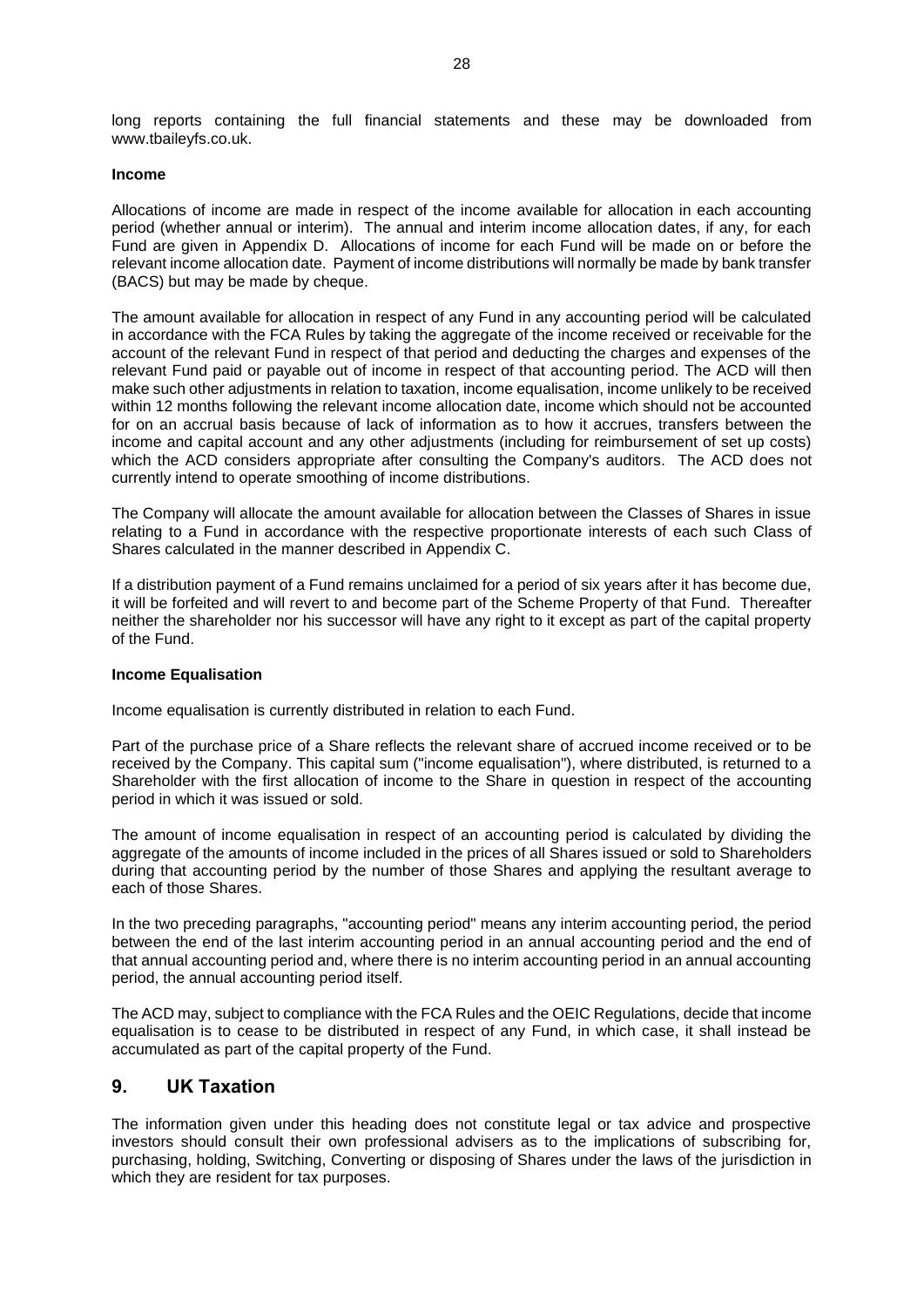#### **The Company**

Each Fund will be treated as a separate entity for UK tax purposes.

Each Fund is exempt from UK tax on dividends received from UK companies and overseas companies (subject to certain conditions). Each Fund can choose to elect to tax particular overseas dividends it receives and, where it makes such an election, these dividends will be included in the taxable income of the Fund. Most other sources of income (e.g. interest income) will also constitute taxable income of the Fund. Each Fund will be subject to corporation tax at the rate equal to the basic rate of income tax of (20% for the tax year beginning 1 April 2021) on its taxable income after deducting allowable expenses and interest distributions (see below) and subject to any relief for some or all of any foreign tax suffered in respect of that taxable income.

Gains and losses on creditor relationships (e.g. loan stocks, corporate bonds, gilts) will not be taxable if they are included in the accounts as 'net gains/losses on investments' or 'other gains/losses'.

Capital gains realised on the disposal of the investments held by any of the Funds are not subject to UK corporation tax. However, in certain circumstances, income may be deemed to arise for tax purposes in respect of investments (e.g. interests in limited partnerships and material interests in offshore funds) notwithstanding that the income concerned has not been received as such by the Fund.

#### *Shareholders*

Allocations of income to Shareholders are treated as taxable distributions regardless of whether the income is retained within the Fund or actually paid to Shareholders.

#### *Income – dividend distributions*

Any dividend distribution made by a Fund to an individual Shareholder will be treated as if it were a dividend from a UK company. No deduction of UK income tax is made from a dividend distribution. The first £2,000 of dividend income paid to individuals is currently exempt from income tax. Dividend income in excess of this amount is taxed at a rate of either 7.5% (for basic rate taxpayers), 32.5% (for higher rate taxpayers), or 38.1% for additional rate taxpayers.

Corporate Shareholders within the charge to UK corporation tax will receive this income distribution as dividend income to the extent that the distribution relates to underlying dividend income (before deduction of expenses, but net of UK corporation tax) for the period in respect of which the distribution is made. Subject to certain conditions, this dividend income should normally be exempt from UK corporation tax. Any part of the distribution which is not received as dividend income is deemed to be an annual payment subject to UK corporation tax in the hands of the corporate Shareholder.

#### *Income – interest distributions*

A Fund for which the market value of its "qualifying investments" (broadly interest generating assets) exceeds 60% of the market value of all its investments throughout the distribution period (a "bond" fund for UK tax purposes) may make an interest distribution instead of a dividend distribution. The amount of the interest distribution is deductible in computing the Fund's income for corporation tax purposes.

No deduction of UK income tax is made from interest distributions paid by a Fund to UK resident shareholders.

All UK resident individual Shareholders are therefore liable to tax on an interest distribution at their normal rate, subject to the personal savings allowance detailed below.

A personal savings allowance (for UK resident individuals) effectively exempts the first £1,000 (for basic rate taxpayers) or £500 (for higher rate taxpayers) of interest income (including from interest distributions) that an individual receives in any given year. No allowances are available to additional rate taxpayers.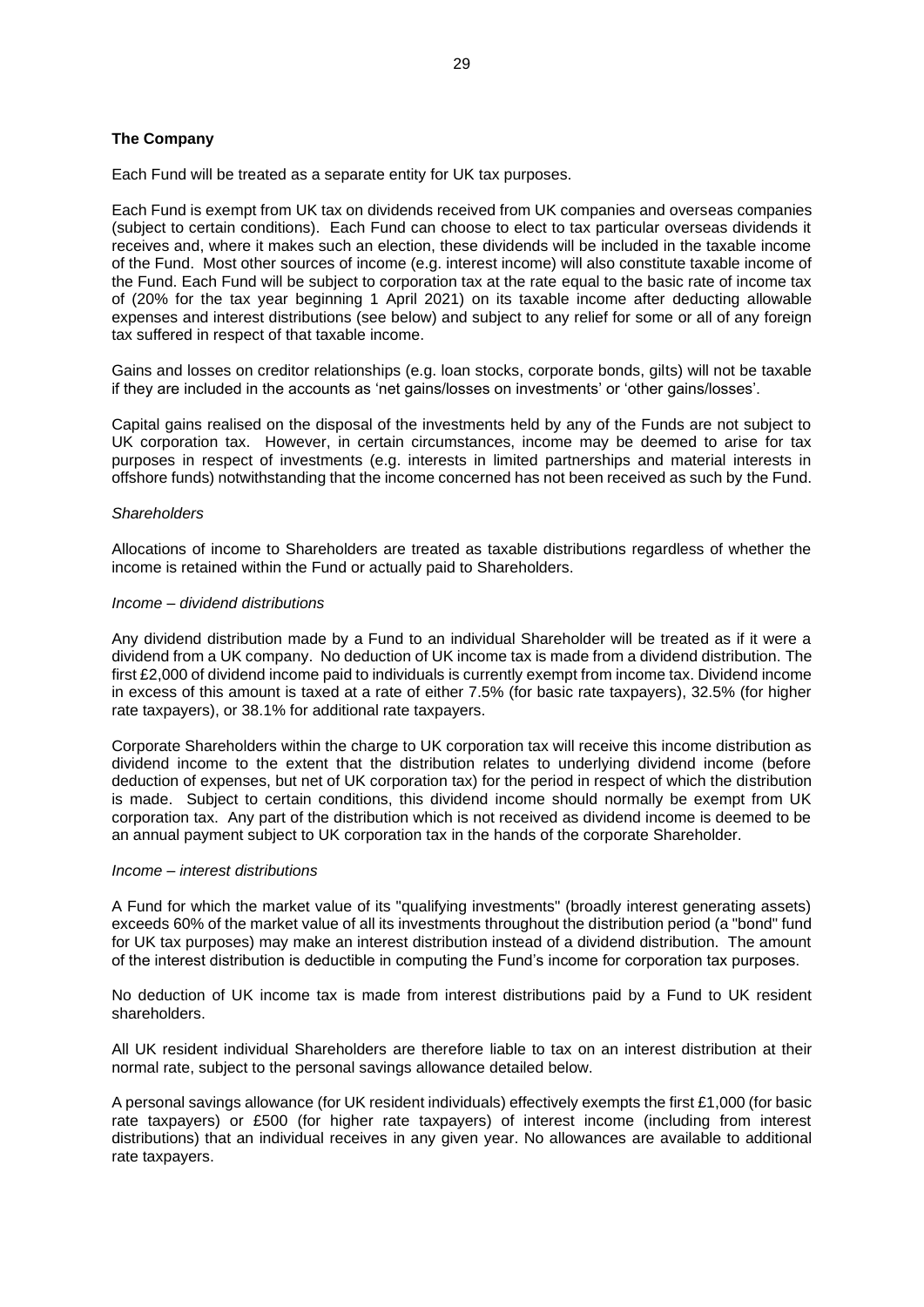UK companies are subject to UK corporation tax on interest distributions, whether paid or allocated to them.

#### *Capital Gains*

Shareholders who are resident in the UK for tax purposes may be liable to capital gains tax or, where the Shareholder is a company, corporation tax in respect of gains arising from the sale, exchange or other disposal of Shares (including Switches between Funds but not Conversions between Classes in respect of the same Fund, provided that no consideration is given or received other than the Shares being Converted).

Capital gains made by individual Shareholders on disposals from all chargeable sources of investment will be tax free if the net gain (after deduction of allowable losses) falls within an individual's annual capital gains exemption. For the tax year 2021/2022, this annual exemption is £12,300. An individual's net chargeable gains are currently taxed at 10% if the individual's total chargeable gains do not exceed the upper limit of the income tax basic rate band and at 20% if the total exceeds that limit.

Shareholders chargeable to UK corporation tax must include all chargeable gains realised on the disposal of Shares in their taxable profits. The amount chargeable will be reduced by an indexation allowance.

Special provisions apply to a UK corporate Shareholder which invests in a bond fund (see above). Where this is the case, the corporate Shareholder's Shares in the Fund are treated for tax purposes as rights under a creditor loan relationship. This means that the increase or decrease in value of the Shares during each accounting period of the corporate Shareholder is treated as a loan relationship credit or debit, as appropriate and constitutes income (as opposed to a capital gain) for tax purposes and, as such, is taxed in the year that it arises.

The amount representing the income equalisation element of the Share price is a return of capital and is not taxable as income in the hands of Shareholders. This amount should be deducted from the cost of Shares in computing any capital gain realised on a subsequent disposal.

#### *Reporting of tax information*

#### *US Foreign Account Tax Compliance*

Due to US tax legislation (the Foreign Account Tax Compliance Act, "FATCA"), which can affect financial institutions such as the Company the Company may need to disclose to HMRC\* the name, address and taxpayer identification number relating to certain US investors who fall within the definition of Specified US Person in FATCA that own, directly or indirectly, an interest in certain entities, as well as certain other information relating to such interest. HMRC will in turn exchange this information with the Internal Revenue Service of the United States of America.

\*The UK has entered into an inter-governmental agreement ("IGA") with the US to facilitate FATCA Compliance. Under this IGA, FATCA Compliance will be enforced under UK tax legislation and reporting.

While the Company shall use reasonable endeavours to cause the Company to avoid the imposition of US federal withholding tax under FATCA, the extent to which the Company is able to do so and report to HMRC will depend on each affected Shareholder in the Company providing the Company or its delegate with any information that the Company determines is necessary to satisfy such obligations. The 30% withholding tax regime could apply if there is a failure by Shareholders to provide certain required information.

By signing the application form to subscribe for Shares in the Company, each affected Shareholder is agreeing to provide such information upon request from the Company or its delegate. The Company may exercise its right to completely redeem the holding of an affected Shareholder (at any time upon any or no notice) if he fails to provide the Company with the information the Company requests to satisfy its obligations under FATCA.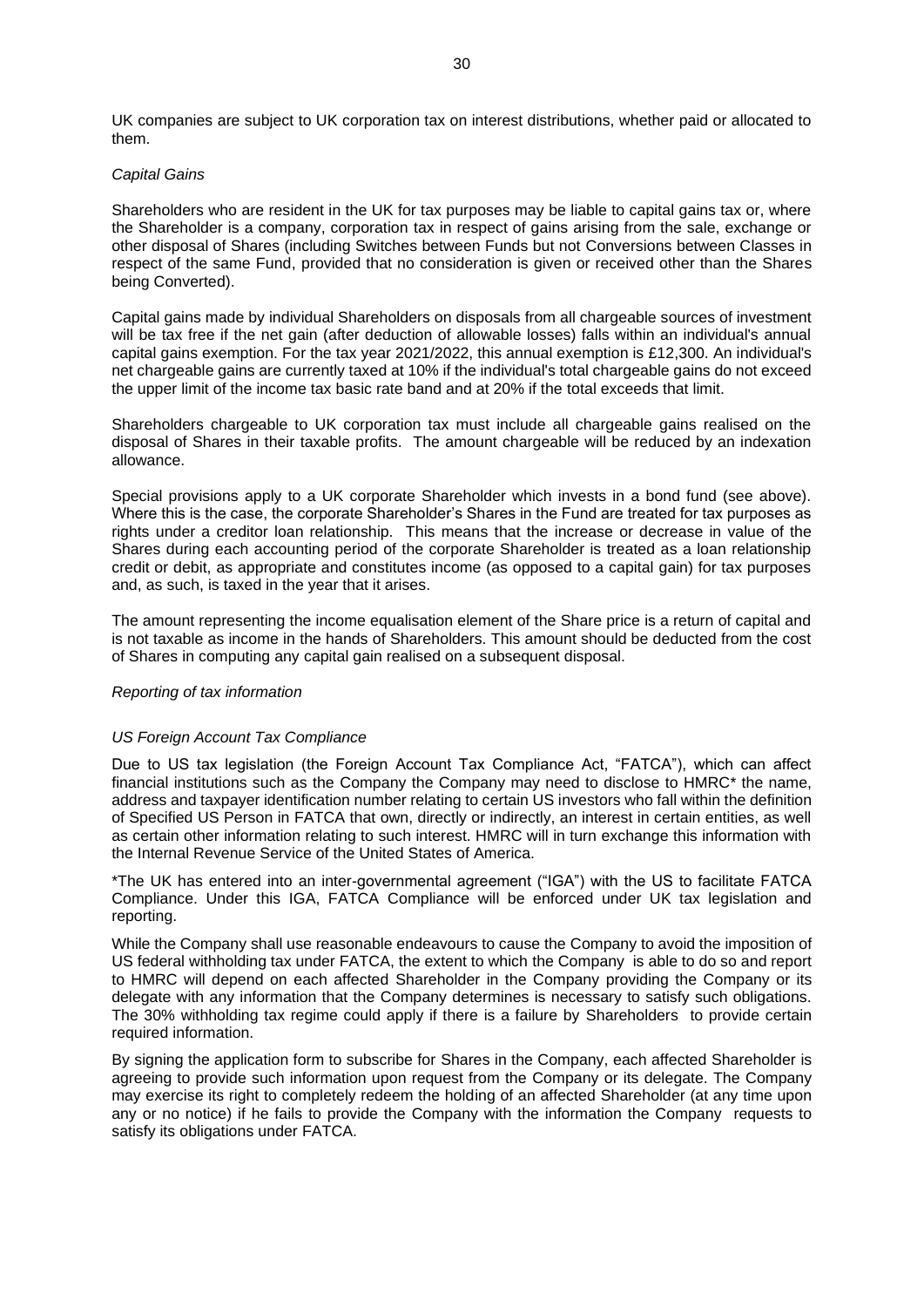#### *Other Reporting to Tax Authorities*

The UK and a number of other jurisdictions have also agreed to enter into multilateral arrangements modelled on the Common Reporting Standard for Automatic Exchange of Financial Account Information ("CRS") published by the Organisation for Economic Co-operation and Development ("OECD"). This allows for the automatic exchange of financial information between tax authorities. These agreements and arrangements, as transposed into UK law, may require the Company, as a UK Financial Institution, (or the ACD on its behalf) to provide certain information to HMRC about investors from the jurisdictions which are party to such arrangements (which information will in turn be provided to the relevant tax authorities).

Two UK corporate criminal offences for failure to prevent the facilitation of tax evasion ("Facilitation Offences") were created by the Criminal Finances Act 2017. The offences came into force on 30 September 2017. The Facilitation Offences impose criminal liability on a company or a partnership (a "Relevant Body") if it fails to prevent the criminal facilitation of tax evasion by a "person associated" with the Relevant Body. There is a defence to the charge if the Relevant Body can show that it had in place "reasonable prevention procedures" at the time the facilitation took place.

In light of the above, Shareholders in the Company and, in some cases their financial intermediaries, may be required to provide certain information (including personal information) to the ACD to enable the Company to comply with the terms of the UK law. Where a Shareholder fails to provide any requested information (regardless of the consequences), the Company reserves the right to take any action and/or pursue all remedies at its disposal to avoid any resulting sanctions including, without limitation, compulsory redemption or withdrawal of the Shareholder concerned.

**The foregoing statements are based on UK law and HMRC practice as known at the date of this Prospectus and are intended to provide general guidance only. These statements relate only to Shareholders that are resident in the UK for tax purposes and beneficially hold their Shares as an investment. The tax position may be different for other Shareholders, and certain types of Shareholder (such as life insurance companies) may be subject to specific rules. Shareholders and applicants for Shares are recommended to consult their professional advisers if they are in any doubt about their tax position.**

#### <span id="page-30-0"></span>**10. Meetings of Shareholders, Voting Rights and Service of Notices**

In this section "relevant Shareholder" in relation to a general meeting of Shareholders means a person who is a Shareholder on the date seven days before the notice of that general meeting is sent out but excludes any person who is known to the ACD not to be a Shareholder at the time of the general meeting.

#### **Service of Notice to Shareholders**

Any notice or documents will be served on Shareholders in writing by post to the Shareholder's postal address as recorded in the Register.

#### **Convening and Requisition of Meetings**

The ACD or the Depositary may convene a general meeting of Shareholders at any time.

There will be no annual general meetings for the Company.

Shareholders may also requisition a general meeting of the Company. A requisition by Shareholders must be deposited at the head office of the Company, state the objects of the meeting, be dated and be signed by Shareholders who, at the date of the requisition, are registered as holding not less than one-tenth in value of all Shares then in issue. The ACD must convene a general meeting of Shareholders for a date no later than eight weeks after the receipt of the requisition.

#### **Notice and Quorum**

All relevant Shareholders will be given at least 14 days' notice of a general meeting of Shareholders and, except as mentioned below, are entitled to be counted in the quorum and vote at such meeting either in person or by proxy or, in the case of a body corporate, by a duly authorised representative.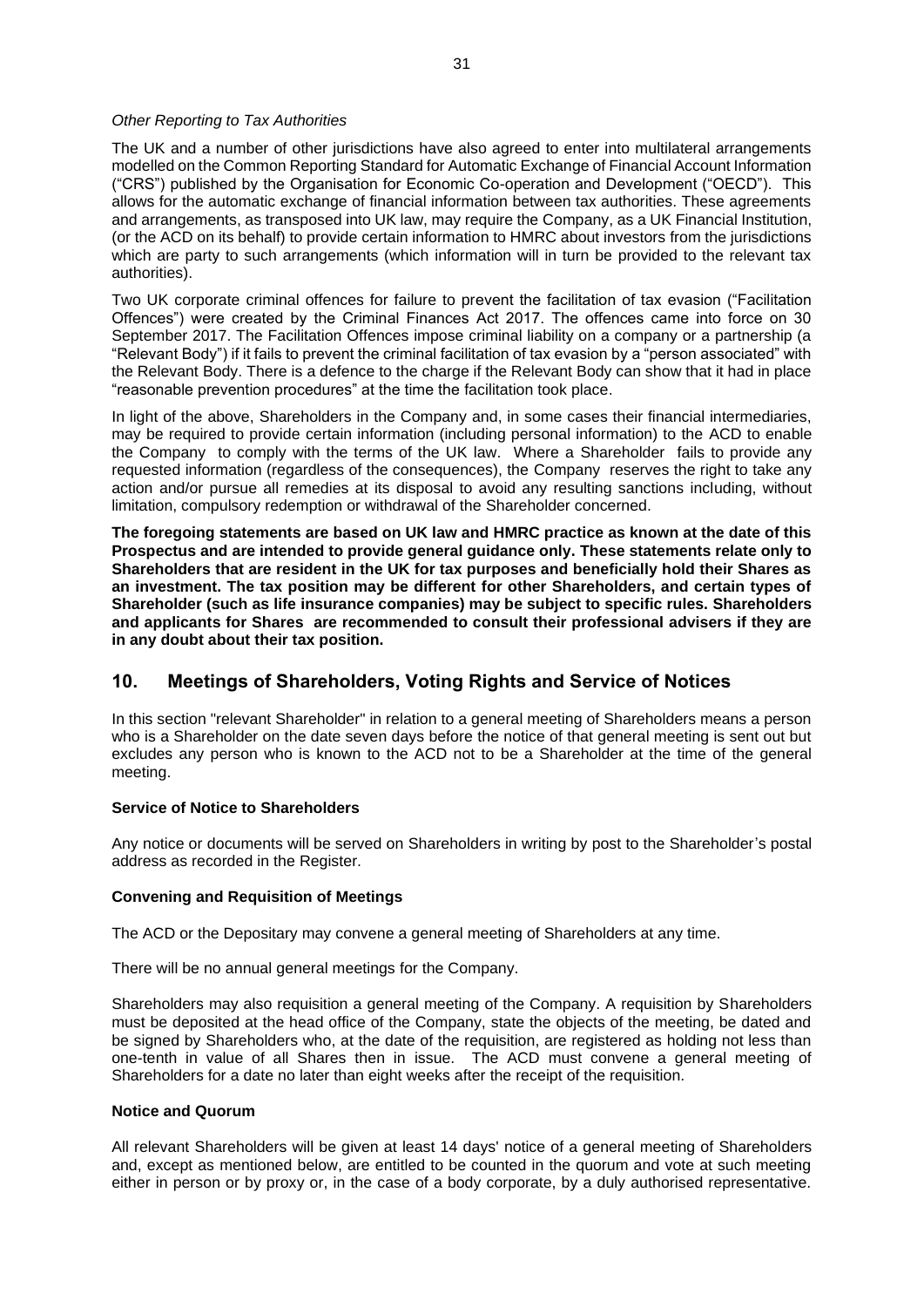The quorum for a meeting is two Shareholders, present in person or by proxy or, in the case of a body corporate, by a duly authorised representative.

#### **Voting Rights**

At a meeting of Shareholders, on a show of hands every relevant Shareholder who (being an individual) is present in person or (being a body corporate) is present by its representative properly authorised in that regard has one vote.

On a poll vote, a relevant Shareholder may vote either in person or by proxy or, in the case of a body corporate, by a duly authorised representative. The voting rights attaching to each Share are such proportion of the voting rights attached to all the Shares in issue as the price of the Share bears to the aggregate price(s) of all the Shares in issue at the date seven days before the notice of meeting is sent out.

A relevant Shareholder entitled to more than one vote need not, if he votes, use all his votes or cast all the votes he uses in the same way.

Except where the FCA Rules or the Instrument of Incorporation require an extraordinary resolution (which needs 75% of the votes validly cast at the meeting to be in favour in order for the resolution to be passed), any resolution required by the FCA Rules or the OEIC Regulations will be passed by a simple majority of the votes validly cast for and against the resolution.

In the case of joint holders of a Share, the vote of the senior who tenders a vote, whether in person or by proxy, shall be accepted to the exclusion of the votes of the other joint holders and, for this purpose, seniority shall be determined by the order in which the names stand in the Register.

The ACD may not be counted in the quorum for, and neither the ACD nor any associate (as defined for the purposes of the FCA Rules) of the ACD is entitled to vote at, any meeting of Shareholders except in respect of Shares which the ACD or associate holds on behalf of or jointly with a person who, if himself the registered Shareholder, would be entitled to vote and from whom the ACD or associate has received voting instructions.

Where a resolution (including an extraordinary resolution) is required to conduct business at a meeting of Shareholders and every Shareholder is prohibited under the FCA Rules from voting, a resolution may, with the prior written agreement of the Depositary, instead be passed with the written consent of Shareholders representing 50% or more, or for an extraordinary resolution 75% or more, of the Shares in issue.

#### **Class Meetings and Fund Meetings**

The provisions described above, unless the context otherwise requires, apply both to Class meetings and to meetings of holders of Shares relating to a particular Fund as they apply to general meetings of Shareholders but by reference to Shares of the Class or relating to the relevant Fund and the holders and prices of such Shares.

#### **Variation of Class Rights**

The rights attached to a Class or a Fund may only be varied in accordance with the FCA Rules.

#### **Notifying Shareholders of Changes**

The ACD is required to seek Shareholder approval to, or notify Shareholders of, various types of changes to the Funds. The form of notification, and whether Shareholder approval is required, depends upon the nature of the proposed change.

A fundamental change is a change or event which changes the purpose or nature of a Fund, which may materially prejudice a Shareholder; or alter the risk profile of the Fund; or which introduces any new type of payment out of the Scheme Property of the Fund. For fundamental changes, the ACD must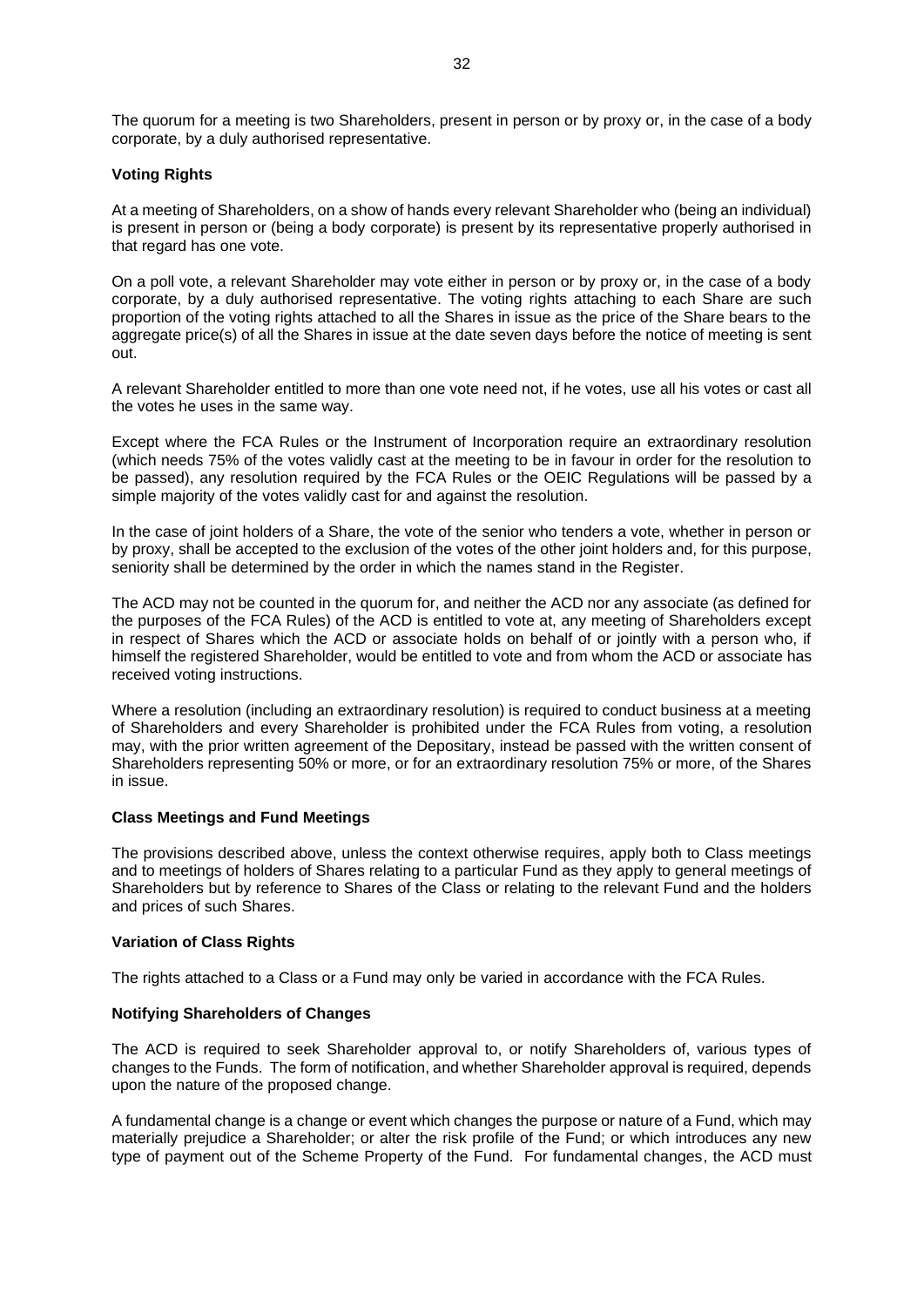obtain Shareholder approval, normally by way of an extraordinary resolution (which needs 75% of the votes cast to be in favour if the resolution is to be passed).

A significant change is a change or event which is not fundamental but which affects a Shareholder's ability to exercise his rights in relation to his investment; which would reasonably be expected to cause the Shareholder to reconsider his participation in a Fund; or which results in any increased payments out of the Fund to the ACD or its associates; or which materially increases payments of any other type out of a Fund. The ACD must give reasonable prior notice (not less than sixty days) in respect of any such proposed significant change.

A notifiable change is a change or event of which a Shareholder must be made aware but, although not considered by the ACD to be insignificant, it is not a fundamental change or a significant change. The ACD must inform Shareholders in an appropriate manner and time scale of any such notifiable changes.

## <span id="page-32-0"></span>**11. Winding Up of the Company or Termination of any Fund**

The Company may only be wound up and a Fund may only be terminated under the FCA Rules or as an unregistered company under Part V of the Insolvency Act 1986.

The Company may be wound up or a Fund may be terminated under the FCA Rules:

- (a) if an extraordinary resolution to that effect is passed at a meeting of the Company or of the holders of Shares of all Classes relating to that Fund; or
- (b) if the period (if any) fixed for the duration of the Company or a particular Fund by the Instrument of Incorporation expires; or
- (c) if the event (if any) occurs on the occurrence of which the Instrument of Incorporation provides that the Company is to be wound up or a Fund is to be terminated – an example of such an event in relation to any Fund is the ACD deciding in its absolute discretion to terminate that Fund if after consultation with the Investment Adviser the Net Asset Value of the relevant Fund is considered not to be commercially viable or if a change in the laws or regulations of any country means that, in the opinion of the ACD, is desirable to terminate the Fund;
- (d) on the date of effect stated in any agreement by the FCA in response to a request by the ACD for the revocation of the authorisation order in respect of the Company or for the termination of the Fund;
- (e) on the effective date of a duly approved scheme of arrangement which is to result in the Company or in a Fund ceasing to hold any scheme property; or
- (f) in the case of the Company, on the date on which all of the Funds fall within (e) above or have otherwise ceased to hold any scheme property, notwithstanding that the Company may have assets and liabilities which are not attributable to any particular Fund.

Where the Company is to be wound up or a Fund is to be terminated under the FCA Rules, notice of the proposals for winding up the Company or terminating the relevant Fund must be given to the FCA for approval (or deemed approval). This notice cannot be given to the FCA unless the ACD provides a statement (following an investigation into the affairs of the Company) which either confirms that the Company will be able to meet all its liabilities within 12 months of the date of the statement or states that such confirmation cannot be given. The Company may not be wound up under the FCA Rules if there is a vacancy in the position of the ACD at the relevant time.

On the winding up or termination commencing:

(a) COLL 5, COLL 6.2 and COLL 6.3 of the FCA Rules (which relate to the pricing of and dealing in Shares and to investment and borrowing powers respectively) will cease to apply to the Company or the relevant Fund;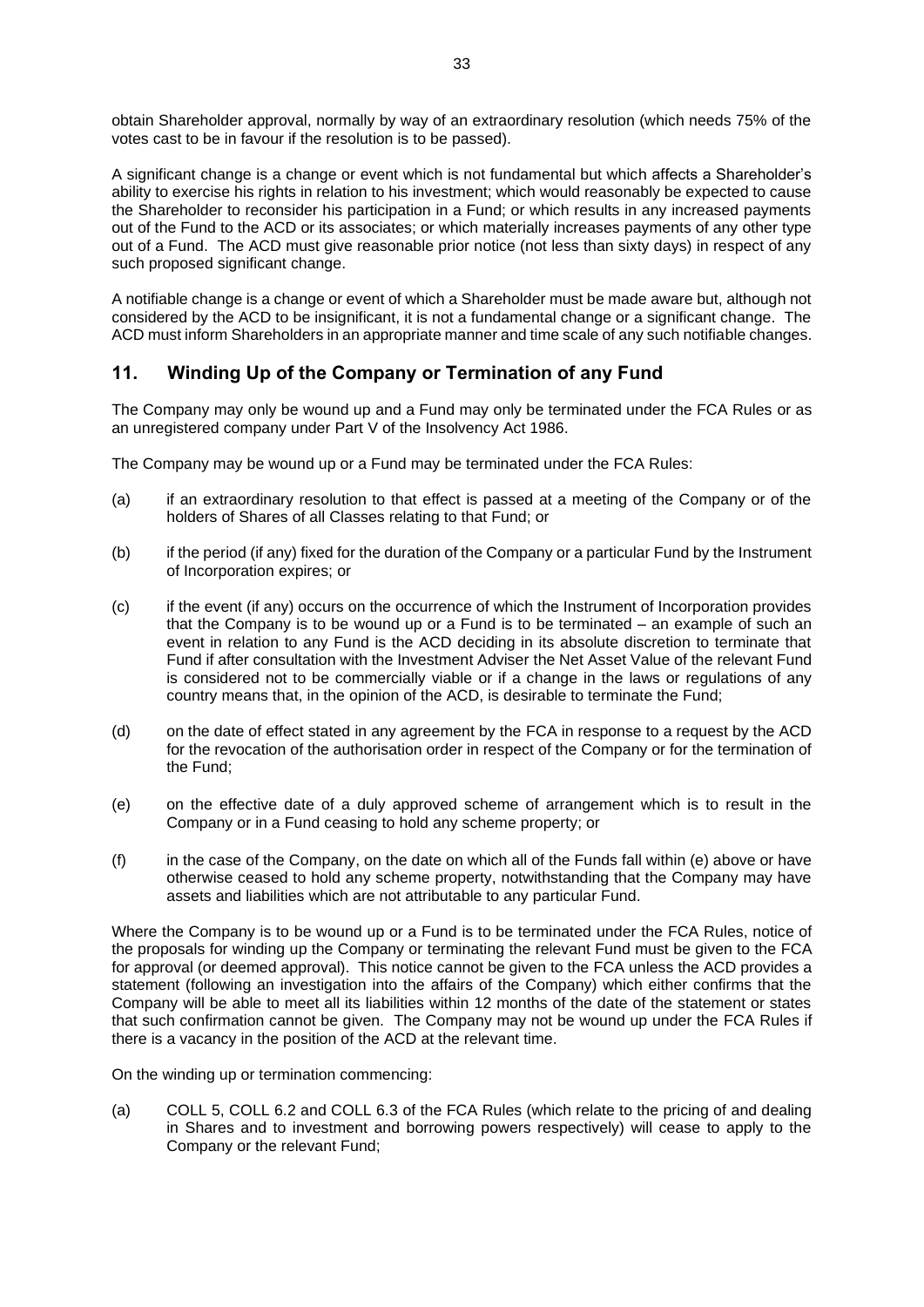- (b) the Company will cease to issue and cancel Shares of all Classes or (where a particular Fund is to be terminated) Shares of all Classes relating to that Fund and the ACD will cease to sell or redeem such Shares or arrange for the Company to issue or cancel them;
- (c) no transfer of a Share or (where a particular Fund is to be terminated) a Share in that Fund will be registered and no other change to the Register will be made without the sanction of the ACD; and
- (d) where the Company is being wound up, the Company will cease to carry on its business except in so far as may be required for the beneficial winding up of the Company;
- (e) the corporate status and powers of the Company and (subject as mentioned above) the ACD shall continue until the Company is dissolved.

The ACD shall, as soon as practicable after the Company falls to be wound up or a Fund falls to be terminated, realise the assets of the Company or (as the case may be) the relevant Fund and, after paying out or retaining adequate provision for all liabilities properly payable and retaining provision for the costs of winding up or termination, may make one or more interim distributions of the proceeds to Shareholders proportionately to their rights to participate in the Scheme Property of the Company or the relevant Fund. On or prior to the date on which the final account is sent to Shareholders, the ACD will also make a final distribution to Shareholders of any remaining balance in the same proportions as mentioned above.

Following the completion of the winding up of the Company or the termination of a Fund, the Depositary must notify the FCA of that fact.

Following the completion of a winding up of the Company or the termination of a Fund, the ACD must prepare a final account showing how the winding up or termination was conducted and how the Scheme Property was disposed of. The auditors of the Company will make a report in respect of the final account and will state their opinion as to whether the final account has been properly prepared. This final account and the auditors' report must be sent to the FCA and to each Shareholder within four months of the final accounting period.

## <span id="page-33-0"></span>**12. Risk Factors**

Potential investors in the Heriot Global Fund and the Heriot Global Smaller Companies Fund should consider the following risk factors before investing in the Fund. Such factors apply directly to the Fund in connection with investments it holds or strategies in it.

The risk factors in each section are arranged in order of relevance and importance and it is recommended that they are read and understood before an investment is made.

#### **Risks Specific to the Heriot Global Fund and the Heriot Global Smaller Companies Fund**

#### *Charges*

For the Heriot Global Fund and the Heriot Global Smaller Companies Fund, charges are to be deducted from capital which may constrain capital growth.

#### **General Risk Factors applicable to each Fund**

#### **Market risk**

The investments of the Company are subject to normal market fluctuations and other risks inherent in investing in securities. There can be no assurance that any appreciation in the value of investments will occur. The value of investments and the income derived from them may fall as well as rise and investors may not recoup the original amount they invest in any Fund. There is no certainty that the investment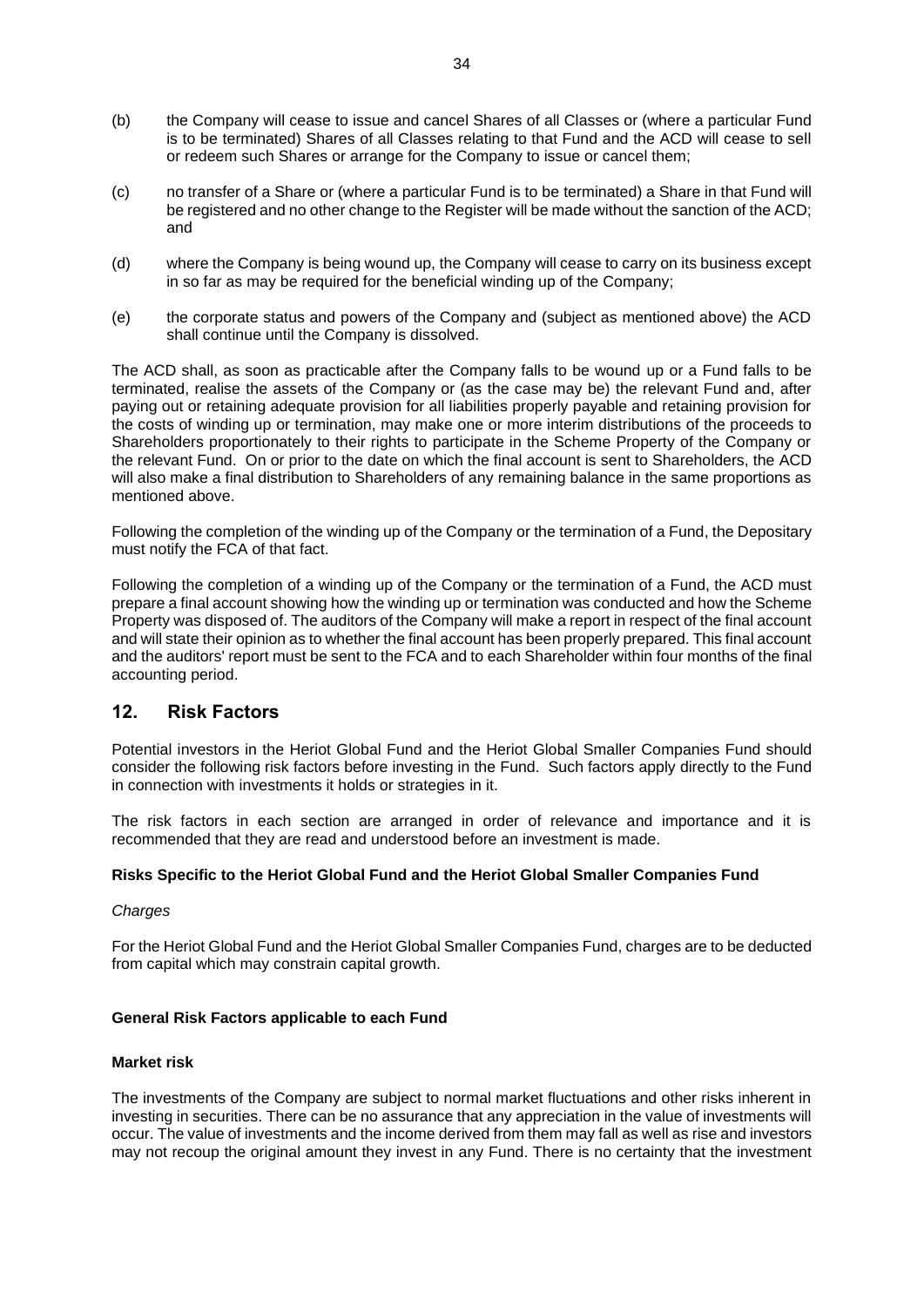objective of any of the Funds will actually be achieved and no warranty or representation is given to this effect.

In certain circumstances, you will have the right to cancel your initial investment. However, it should be noted that cancellation may mean that you do not receive back the full amount invested if the value of the investment falls before a cancellation notice is acted on.

#### **Performance risk**

The performance and risk levels of the Funds will vary according to individual fund selections. There is no guarantee for the performance level of the Funds and no guarantees are given by third parties. Past performance is not a reliable indicator of future results.

#### **Dilution**

A dilution levy may be charged on the purchase or sale of shares in certain circumstances. Where this is not applied the Fund in question may incur dilution, which may constrain capital growth.

Whilst the impact of dilution will be reduced by the application of a dilution levy, under certain market conditions it may be difficult to buy or sell investments for the Fund. As a result, it may not be possible to buy or sell certain investments at the last market price quoted or fair value. As a consequence, the activity by other investors buying and/or selling Shares in a Fund may have an indirect impact on the Fund's value. This may be due to timing differences between the valuation point of the Sub-fund and the time at which any underlying holdings can be bought or sold to invest or disinvest the cash flows. In exceptional circumstances, the issue, cancellation, sale and repurchase of Shares may be suspended where the ACD and/or Depositary believe it is in the interests of existing or potential investors to do so.

#### **Currency Exchange Rates**

The movements of exchange rates may lead to changes in the value of investments and the income from such investments.

#### **Emerging Markets**

A proportion of the Funds can be invested in the Emerging Markets regions. Investment may carry risks associated with failed or delayed settlement of market transactions and with registration and custody of securities. Investing in Emerging Markets may involve a higher than average risk and may not afford the same level of investor protection as would apply in more developed jurisdictions.

#### **Capital risk**

If an investor makes withdrawals, the performance of the Funds may not be sufficient to cover the payments and investors may suffer some capital erosion.

#### **Yield**

The level of any yield may be subject to fluctuations and is not guaranteed.

#### **Inflation risk**

Inflation may occur over the duration of your investment, and will affect the future buying power of your capital.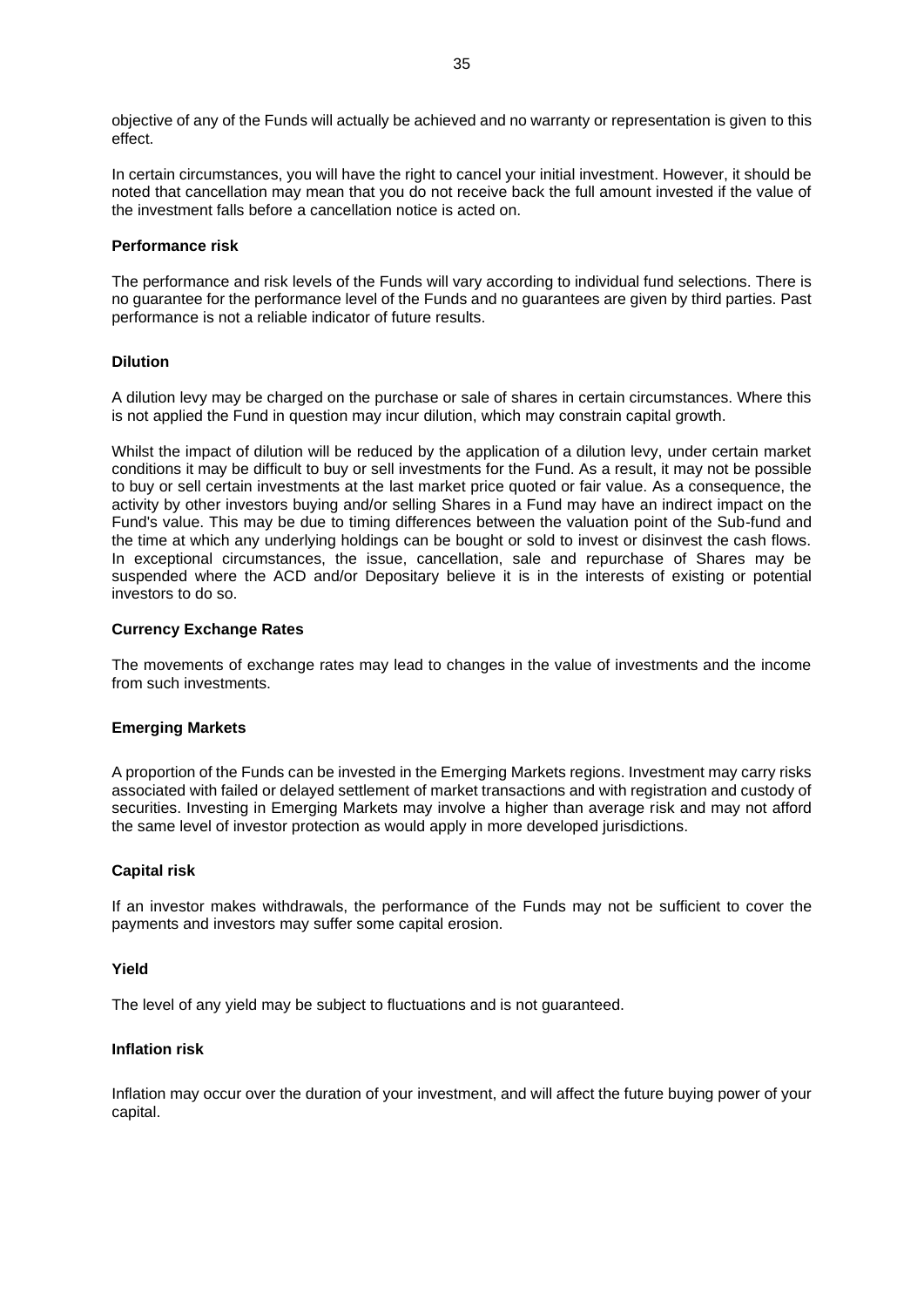#### **Counterparty risk**

There is a risk that an issuer or counterparty will default by failing to make payments due, or failing to make payments in a timely manner, which would adversely affect the value of investments.

#### **Settlement risk**

A settlement in a transfer system may not take place as expected due to a failure of that transfer system or because a counterparty does not pay or deliver on time as expected.

#### **Liquidity risk**

In normal market conditions a Fund's assets comprise mainly realisable investments which can be readily sold. The Fund manages its investments, including cash, such that it can meet its liabilities as they fall due. Investments held may need to be sold if insufficient cash is available to finance any shareholder redemptions. If the size of the disposals are sufficiently large, or the market is illiquid, then there is a risk that the price at which investments are sold may be lower than under normal market conditions which would adversely affect the Net Asset Value of the Fund.

#### **Regular Savings Plan**

If you start your regular savers plan in order to build up a particular sum by a certain date this target may not be achieved if the investment value does not grow as expected, or if you fail to maintain your contributions.

#### **Taxation**

Statements on taxation are based on the current position in the UK as at the time of publication. The value of investments could alter as a result of future legislation. There can be no guarantee that the tax position prevailing at the time of investment will endure indefinitely. There may also be other taxes applicable to the investment and any shareholder or potential investor in doubt as to their tax position should take professional advice.

#### **Political/ regulatory risk**

The value of the assets of the Funds may be affected by uncertainties such as international political developments, changes in government policies, restrictions in foreign investment and other developments in the laws and regulations of countries in which investment may be made.

#### **Derivatives**

The ACD may use the powers given by the Sourcebook to enter into derivative transactions for hedging or efficient portfolio management purposes with the intention of reducing risk, reducing cost or generation of capital or income with a risk profile which is consistent with the risk profile of the relevant scheme. This outcome, however, is not guaranteed. The Heriot Global Fund and the Heriot Global Smaller Companies Fund will not use derivatives.

#### **Bonds**

The Funds may hold, either directly or via other collective investment schemes, higher yielding bonds where there is an increased risk of capital erosion through default or if the redemption yield is below the income yield. The Heriot Global Fund and the Heriot Global Smaller Companies Fund will not invest in Bonds.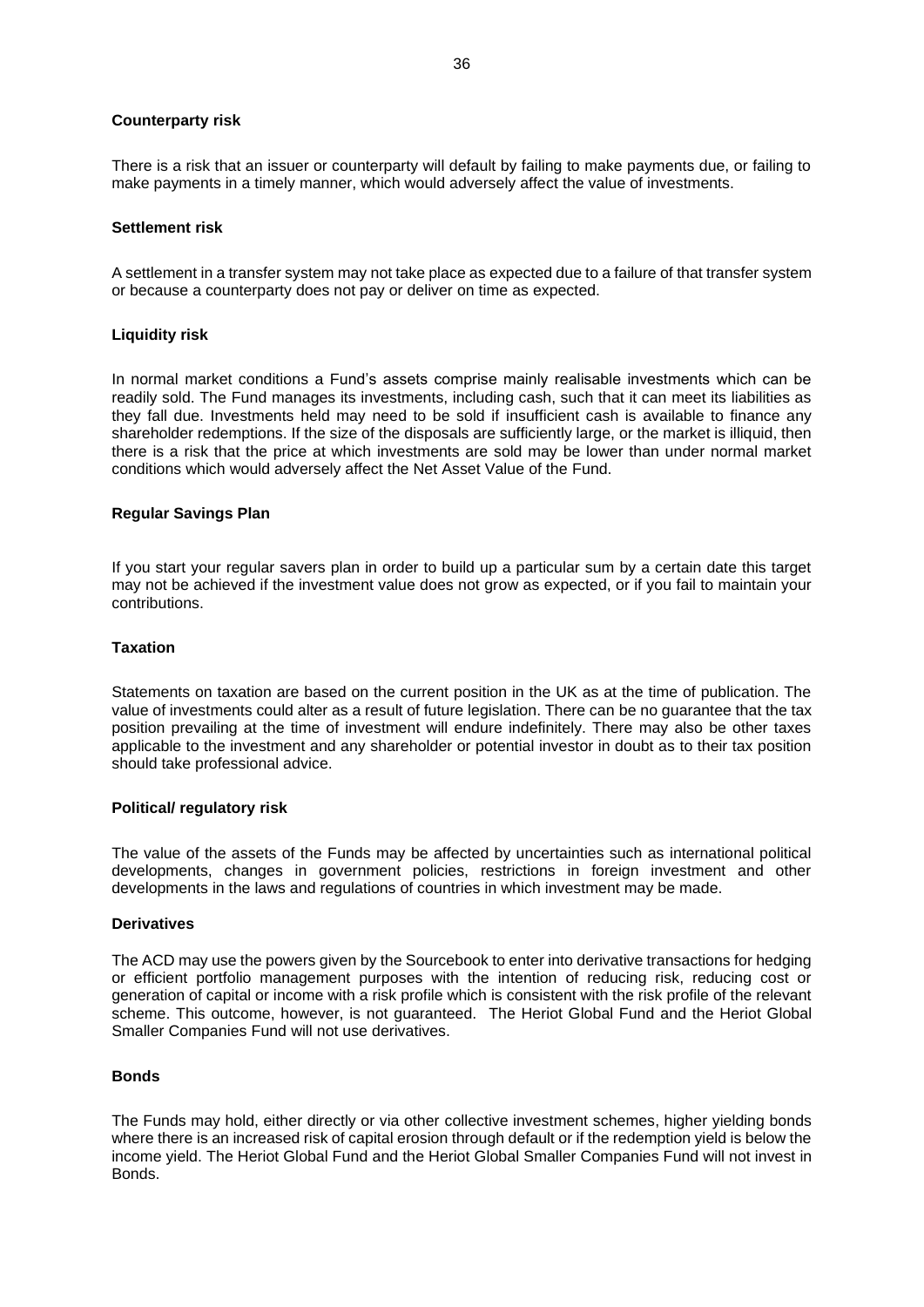Fixed interest securities are particularly affected by trends in interest rates and inflation. If interest rates go up, the value of capital may fall, and vice versa. Inflation will also decrease the real value of capital.

The value of a fixed interest security will fall in the event of the default or reduced credit rating of the issuer.

Generally, the higher the rate of interest, the higher the perceived credit risk of the issuer. High yield bonds with lower credit ratings (also known as sub-investment grade bonds) are potentially more risky (higher credit risk) than investment grade bonds. A sub-investment grade bond has a Standard & Poor's credit rating of below BBB or equivalent.

#### **Custody**

Assets of the Funds are held in safe keeping by an independent custodian. There is a risk that the Custodian is not able to fully meet its obligation to restitute all of the assets of the Funds in a short time frame in the case of bankruptcy of the Custodian. Securities of the Funds are required to be identified in the Custodian's books as belonging to the Fund and segregated from other assets of the Custodian which mitigates, but does not exclude, the risk of non-restitution in case of bankruptcy. The Custodian does not necessarily keep all the assets of the Funds itself but has the ability to use a network of subcustodians which are not necessarily part of the same group of companies as the Custodian. Investors are therefore exposed to the risk of bankruptcy of the sub-custodians in the same manner as they are to the risk of bankruptcy of the Custodian. A Fund may also invest in overseas markets where custodial and/or settlement systems are not fully developed. The assets of the Sub-funds that are traded in such markets and which have been entrusted to such sub-custodians may be exposed to risk in circumstances where the Custodian will have no liability. The risk of non-restitution in the case of bankruptcy is therefore greater where investments are made in overseas markets. No such segregation applies to cash which increases the risk of non-restitution in case of bankruptcy.

#### **Liabilities of the Company and Sub-funds**

Under the OEIC Regulations, each Fund is a segregated portfolio of assets and those assets can only be used to meet the liabilities of, or claims against, that Fund. Whilst the provisions of the OEIC Regulations provide for segregated liability between Funds, the concept of segregated liability is relatively new. Accordingly, where claims are brought by local creditors in foreign courts or under foreign law contracts, it is not yet known whether a foreign court would give effect to the segregated liability and cross-investment provisions contained in the OEIC Regulations. Therefore, it is not possible to be certain that the assets of a Fund will always be completely insulated from the liabilities of another Fund of the Company in every circumstance.

#### **Concentration**

If a Fund invests in a concentrated portfolio of assets, short-term volatility could be relatively high which means that should a particular investment decline in value or is adversely affected it may have a more pronounced effect than if the Fund held a larger number of investments. Short-term volatility could be relatively high for a concentrated portfolio compared to a less-concentrated portfolio.

#### **ISA specific risks:**

The value of tax benefits depends on individual circumstances.

If an investor redeems or exercises the right to cancel an ISA they will irrevocably lose any favourable tax treatment associated with the ISA holding.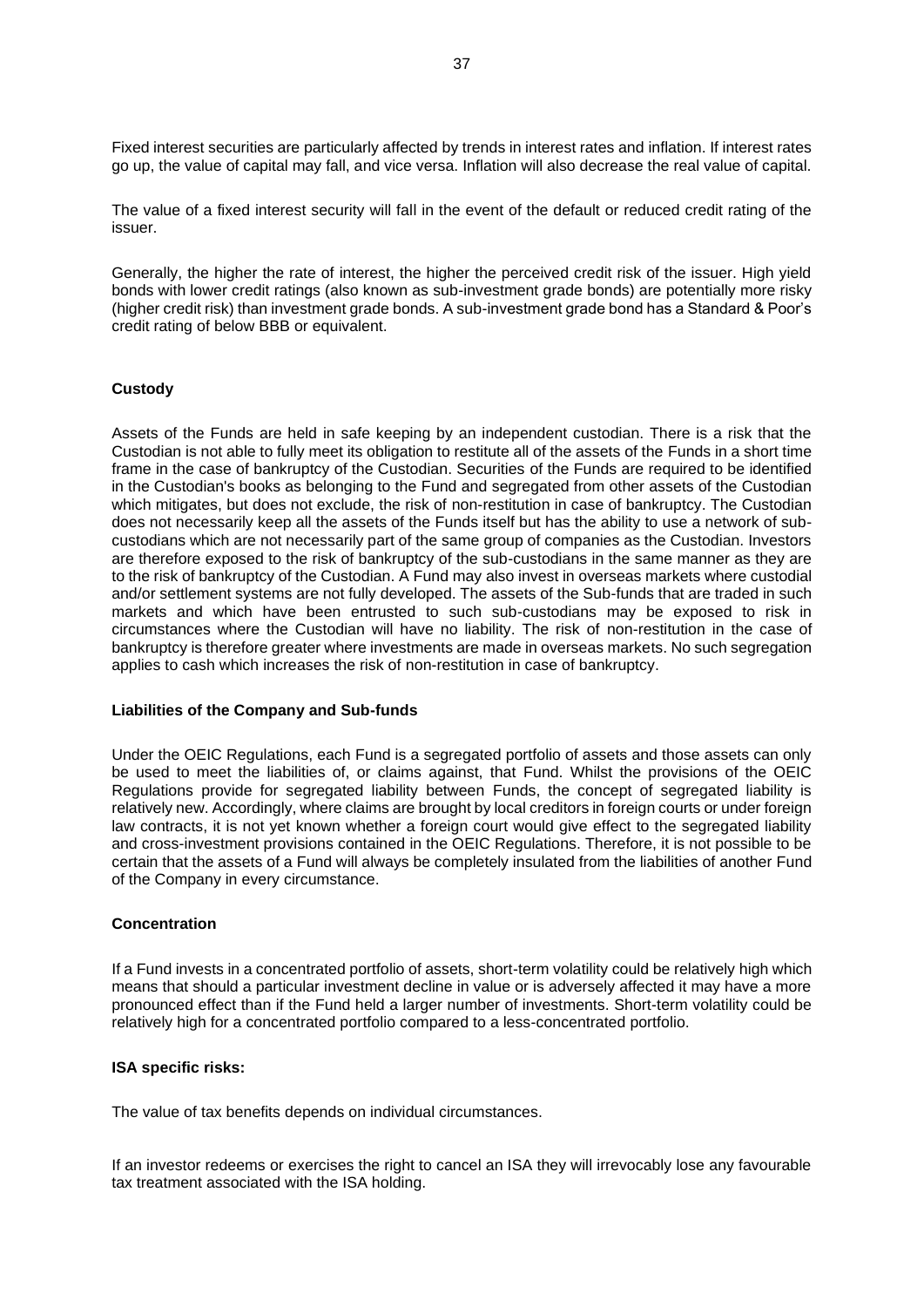For ISA transfers, there is potential for a loss of income or growth, following a rise in the markets, whilst we await receipt of the ISA transfer from the current provider.

ISAs are subject to Government legislation and as such their tax benefits and investment levels may be changed in the future.

#### **Investment strategy**

The investment strategy followed by the Investment Manager in respect of the Heriot Global Fund and the Heriot Global Smaller Companies Fund involves investing in global equities. The value of equity securities have been volatile in the last few years, due to economic and market conditions. This volatility may continue in the future therefore the Fund should be viewed as a long-term investment only and appropriate only for those investors who can assess the risks and potential rewards and who can bear any resulting losses.

### <span id="page-37-0"></span>**13. General Information**

#### **Risk Management Information**

The ACD must use a risk management process enabling it to monitor and measure at any time the risk of a Fund's positions and their contribution to the overall risk profile of that Fund. On request, the ACD will provide a Shareholder with information supplementary to this Prospectus relating to:

- <span id="page-37-1"></span>(a) the quantitative limits applying in the risk management of the Company;
- (b) the methods used in relation to [\(a\);](#page-37-1) and
- (c) any recent development of the risk and yields of the main categories of investment.

#### **Baseline Exclusion Criteria**

The Investment Adviser is a signatory to the United Nations Principles for Responsible Investment (PRI) and adheres to a number of principles, including incorporating ESG issues into investment analysis and decision-making processes. The Investment Adviser has developed certain criteria to avoid or to limit exposure to certain companies or sectors that it does not believe align to these principles or which do not adhere to standards of minimum acceptable behaviour and which are outside its investment framework. The Baseline Exclusion Criteria prohibits investment in companies whose principal business is production, distribution or promotion of tobacco products as well as cluster bomb manufacturers. This applies to all Funds of the Company. The Baseline Exclusion Criteria may change over time and may be amended without Shareholder pre-notification.

Should existing holdings in a Fund, that were compliant at the time of investment, subsequently become or have become ineligible under the Baseline Exclusion Criteria, they will be divested within a reasonable period of time.

Further information on the Investment Adviser's Sustainable Investment Policy and its RI Transparency Report can be found on the Investment Adviser's website at:

<https://www.dundasglobal.com/>

#### **Order Execution information**

In accordance with the Conduct of Business Rules Sourcebook, published by the FCA as part of its Handbook of Rules, the ACD needs to put in place arrangements to execute orders most favourable to and in the interests of the Company.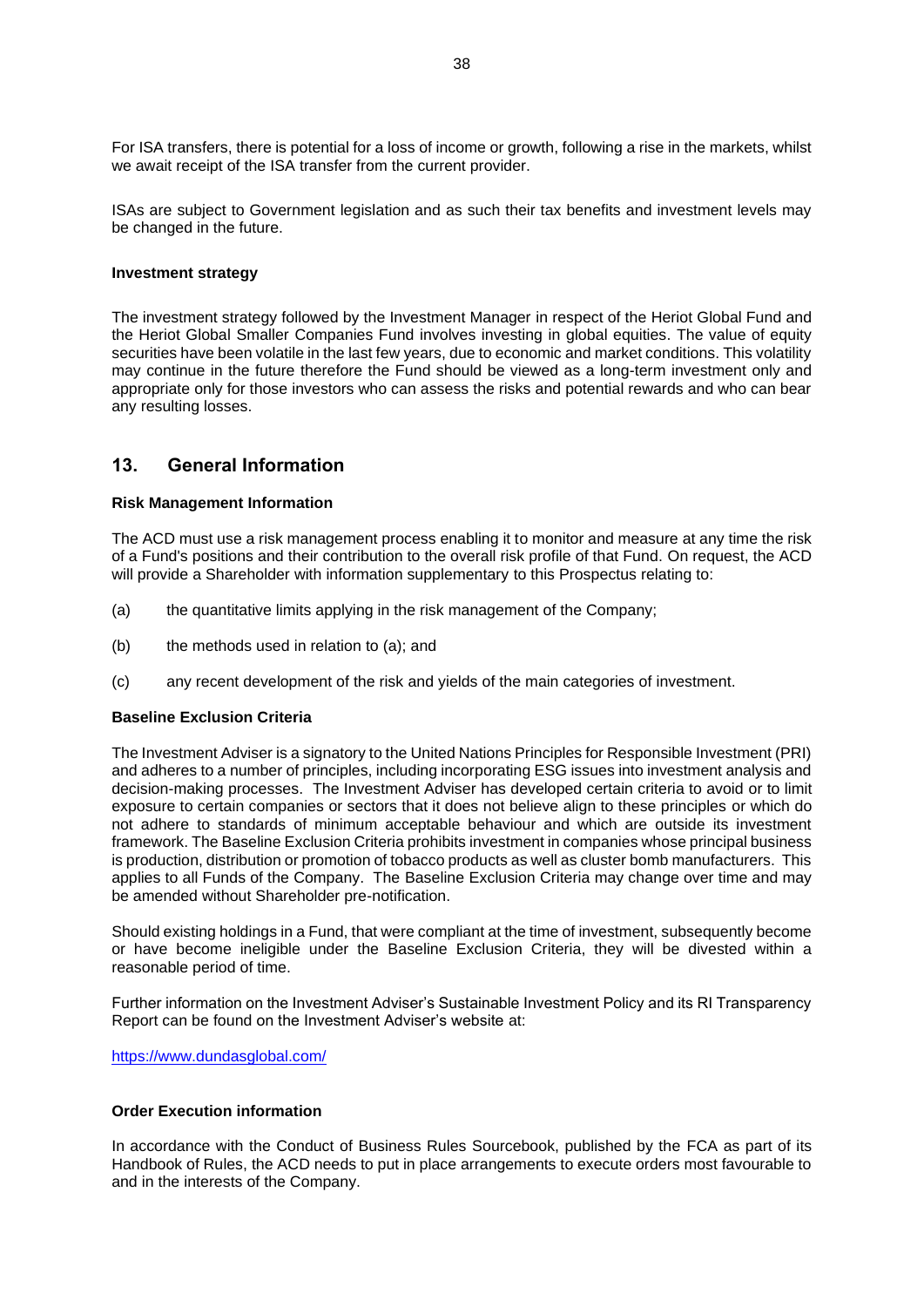As set out above, the ACD has delegated the investment management to the Investment Adviser, who in turn executes decisions to deal on behalf of the Funds. The Investment Adviser must, in accordance with the FCA's Handbook of Rules, establish and implement an order execution policy to allow it to obtain the best possible results when executing client orders in accordance with the obligations under those rules.

On request, the ACD will, free from charge, provide a Shareholder with information supplementary to this Prospectus relating to the execution policy.

#### **Voting Rights Strategy**

In accordance with the FCA Rules, the ACD must develop strategies for determining when and how voting rights of assets held within the Scheme Property are to be exercised ("Voting Rights Strategy"). A summary copy of the ACD's Voting Rights Strategy, together with details of the actions which the ACD has taken on the basis of those strategies are available, free of charge, from the ACD by telephoning 0115 988 8272 or by writing to 64 St. James's Street, Nottingham NG1 6FJ.

#### **Documents Available for Inspection**

Copies of the following documents may be inspected free of charge between 9.00 am and 5.00 pm on every Business Day at the offices of the ACD at 64 St. James's Street, Nottingham NG1 6FJ:

- <span id="page-38-0"></span>(a) the Instrument of Incorporation (and any document by which it is amended);
- <span id="page-38-1"></span>(b) the Prospectus;
- (c) the ACD Agreement; and
- (d) following their issue, the most recent annual and half-yearly long reports.

Shareholders may obtain copies of the above documents from the same address. The ACD may make a charge at its discretion for copies of those documents noted at [\(a\)](#page-38-0) and [\(b\)](#page-38-1) above. Any person may request a copy of the most recent Prospectus and/or the annual and half yearly long reports free of charge.

#### **Material Contracts**

The following contracts, not being contracts entered into in the ordinary course of business, have been entered into by the Company and are, or may be, material:

- (a) the ACD Agreement regulating the relationship between the Company and the ACD; and
- (b) the Depositary Agreement regulating the relationship between the Company, the ACD and the Depositary;

Information regarding those contracts is set out above under the heading "Management and Administration".

#### **EU Benchmark Regulation**

The EU Benchmark requires the ACD to produce and maintain robust written plans setting out the actions it would take in the event that a benchmark (as defined by the EU Benchmark Regulation) materially changes or ceases to be provided. The Funds are not tracker funds and neither the Investment Manager, ACD or the Funds are a "user" of a benchmark for the purposes of the EU Benchmark Regulation. Further information is available on request.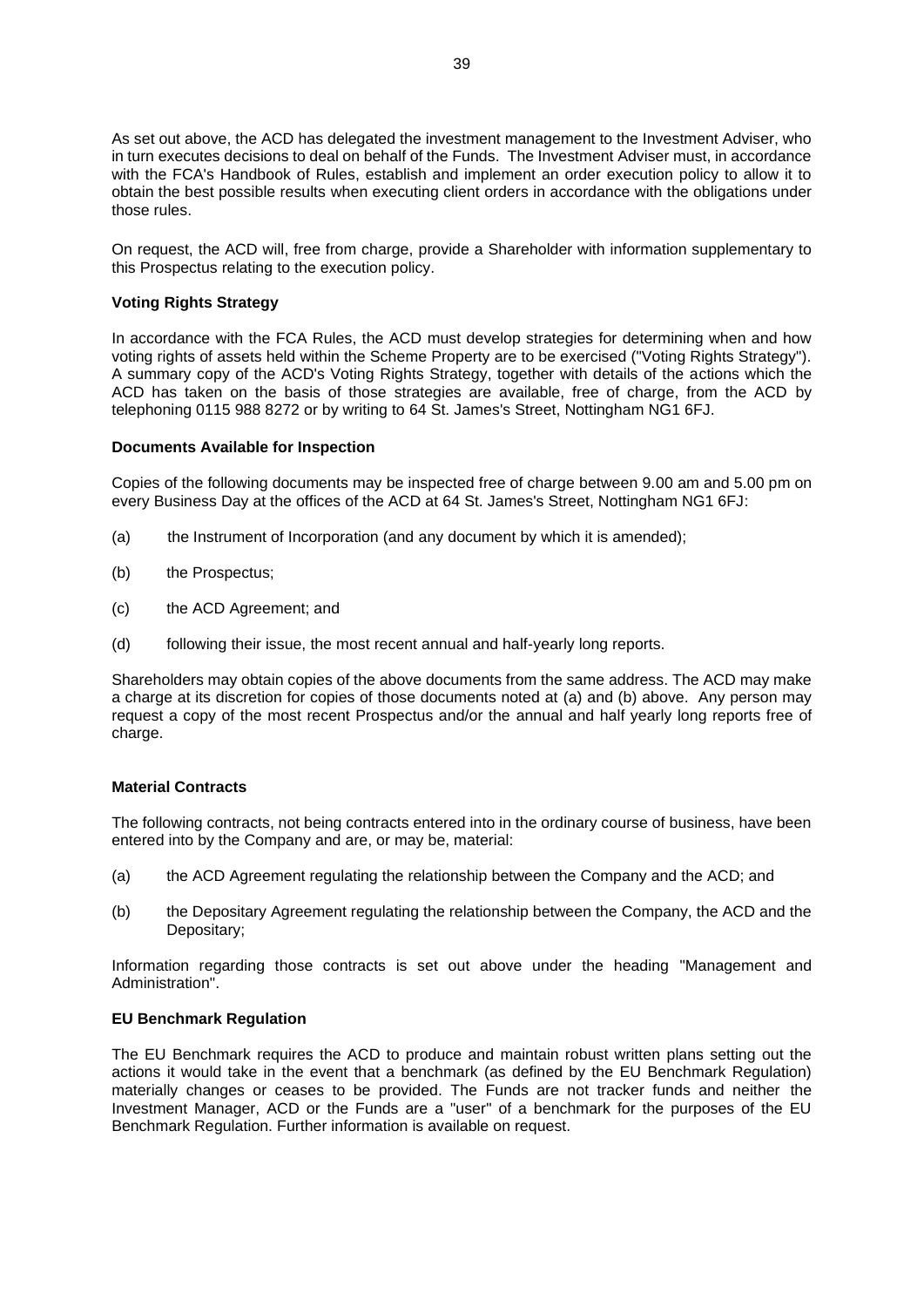Updated information, if required, as to whether any benchmark for the Funds is provided by an administrator included in the FCA's register of benchmark administrators will be available from 1 January 2020.

#### **Complaints**

Complaints concerning the operation or marketing of the Company or any Fund should first of all be referred to:

The Compliance Officer T. Bailey Fund Services Limited 64 St. James's Street **Nottingham** NG1 6FJ

The ACD has documented procedures that comply with the FCA Handbook of Rules for the due consideration and proper handling of complaints. Copies of our complaints handling procedures are available on request from the ACD at the above address. The ACD will investigate all complaints in accordance with these internal procedures and, if a complaint is not resolved within 8 weeks after its receipt by the ACD, we will inform the complainant that we have been unable to reach an agreement and, if the complaint is about a matter covered by the Financial Ombudsman Service, details of this service will be provided to the complainant.

The Financial Ombudsman Service will normally only consider a complaint after having given the ACD the opportunity to resolve the complaint to the satisfaction of the customer.

The address for the Financial Ombudsman is:

The Financial Ombudsman Service Exchange Tower London<sup>1</sup> E14 9SR [complaint.info@financial-ombudsman.org.uk](mailto:complaint.info@financial-ombudsman.org.uk)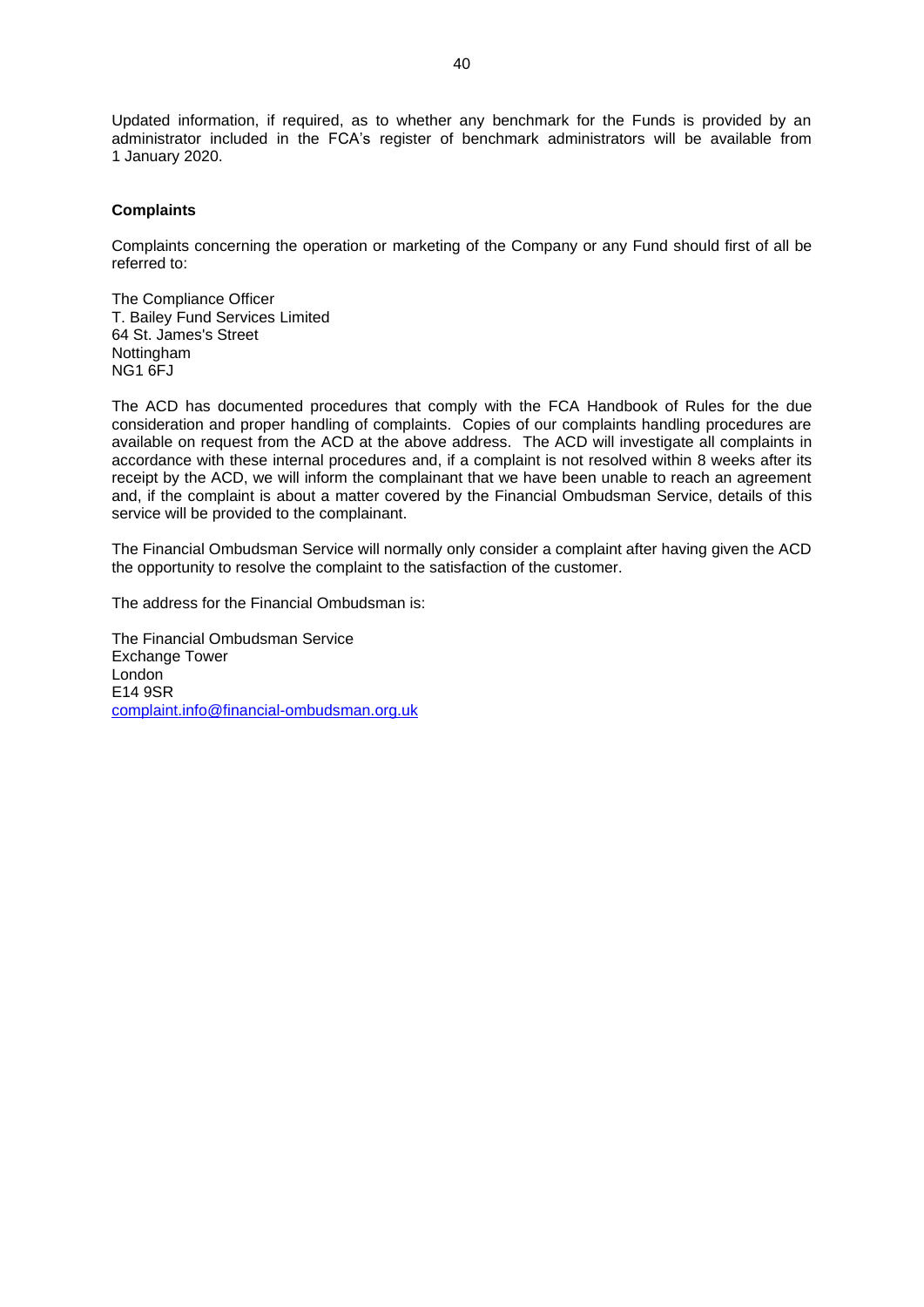## **Appendix A Eligible Markets**

<span id="page-40-0"></span>Markets which are regulated markets (as defined for the purposes of the FCA Rules) or which are markets established in the United Kingdom or any EEA State which are regulated, operate regularly and are open to the public are eligible markets for all Funds.

A list of those other eligible securities markets and eligible derivatives markets for each Fund is set out below. A securities or derivatives market may be added to any of those lists in accordance with the FCA Rules.

#### **Other Eligible Securities Markets**

| United States of America | The New York Stock Exchange (NYSE)<br>The NASDAQ Stock Market (NASDAQ)<br><b>NYSE MKT LLC</b> |
|--------------------------|-----------------------------------------------------------------------------------------------|
| Australia                | The Australian Securities Exchange (ASX)                                                      |
| Brazil                   | <b>BM&amp;F Bovespa</b>                                                                       |
| Canada                   | Montreal Exchange (ME)<br>Toronto Stock Exchange (TSX)<br><b>TSX Venture Exchange</b>         |
| China                    | Shanghai Stock Exchange (SSE)<br>Shenzhen Stock Exchange (SZSE)                               |
| Cyprus                   | Cyprus Stock Exchange (CSE)                                                                   |
| Hong Kong                | Hong Kong Stock Exchange (SEHK)                                                               |
| India                    | Bombay Stock Exchange (BSE)<br>National Stock Exchange (NSE)                                  |
| Indonesia                | Indonesia Stock Exchange                                                                      |
| Israel                   | Tel Aviv Stock Exchange                                                                       |
| Japan                    | Japan Exchange Group (JPX)<br>Nagoya Stock Exchange (NSE)<br>Sapporo Securities Exchange      |
| Korea                    | Korea Exchange (KRX)                                                                          |
| Malaysia                 | Bursa Malaysia (MYX)                                                                          |
| Mexico                   | Mexican Stock Exchange (BMV)                                                                  |
| New Zealand              | NZX Limited (NZX)                                                                             |
| Russia                   | Moscow Exchange MICEX-RTS                                                                     |
| Singapore                | Singapore Exchange (SGX)                                                                      |
| South Africa             | <b>JSE Limited (JSE)</b>                                                                      |
| Switzerland              | <b>SIX Swiss Exchange</b>                                                                     |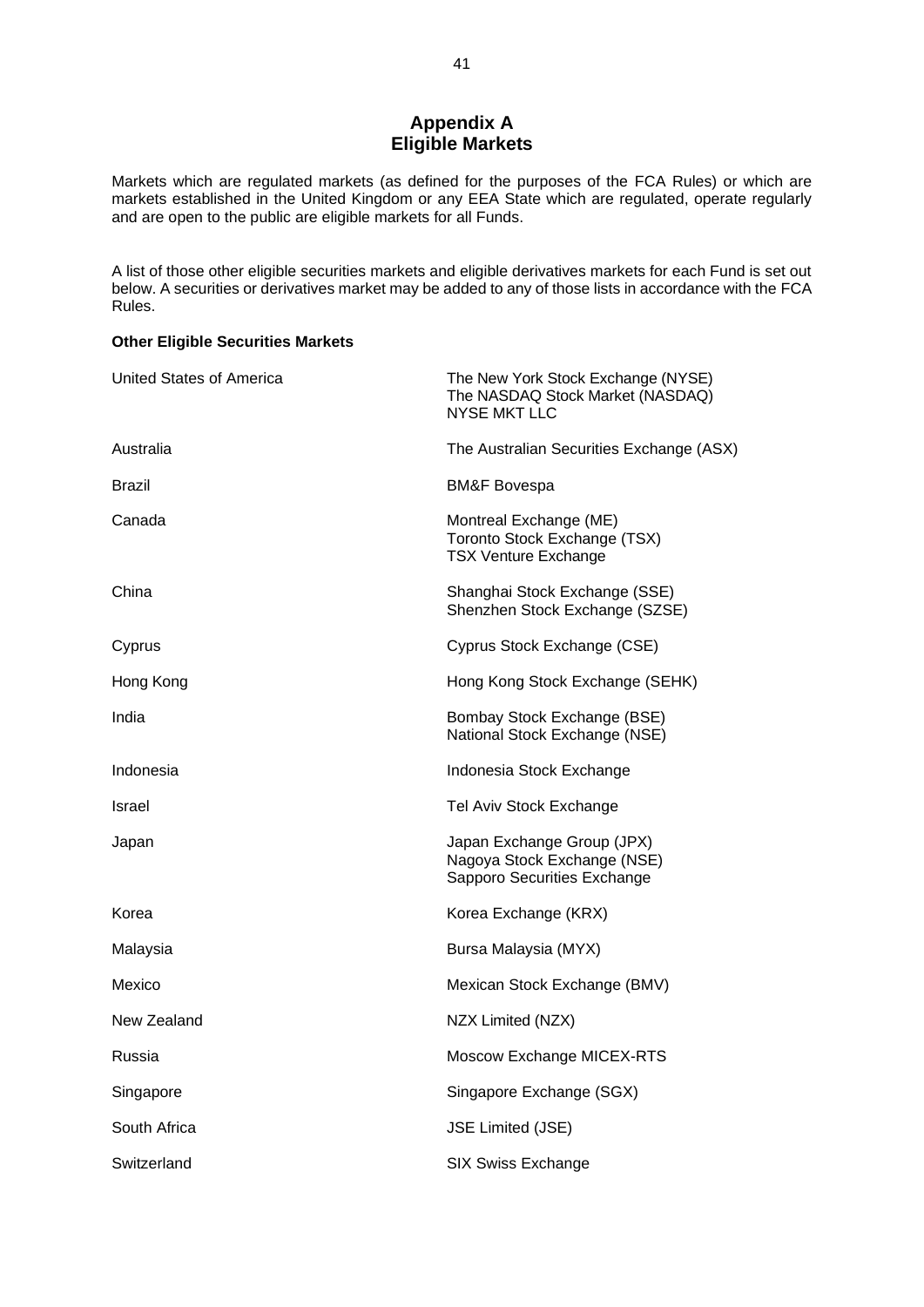| Taiwan                                    | Taiwan Stock Exchange Corporation (TSEC) |
|-------------------------------------------|------------------------------------------|
| Thailand                                  | Stock Exchange of Thailand (SET)         |
| Turkey                                    | Istanbul Stock Exchange (ISE)            |
| <b>United Arab Emirates</b>               | Abu Dhabi Securities Exchange (ADX)      |
| United Kingdom                            | The Alternative Investment Market (AIM)  |
| <b>Other Eligible Derivatives Markets</b> |                                          |
| (Not currently applicable)                |                                          |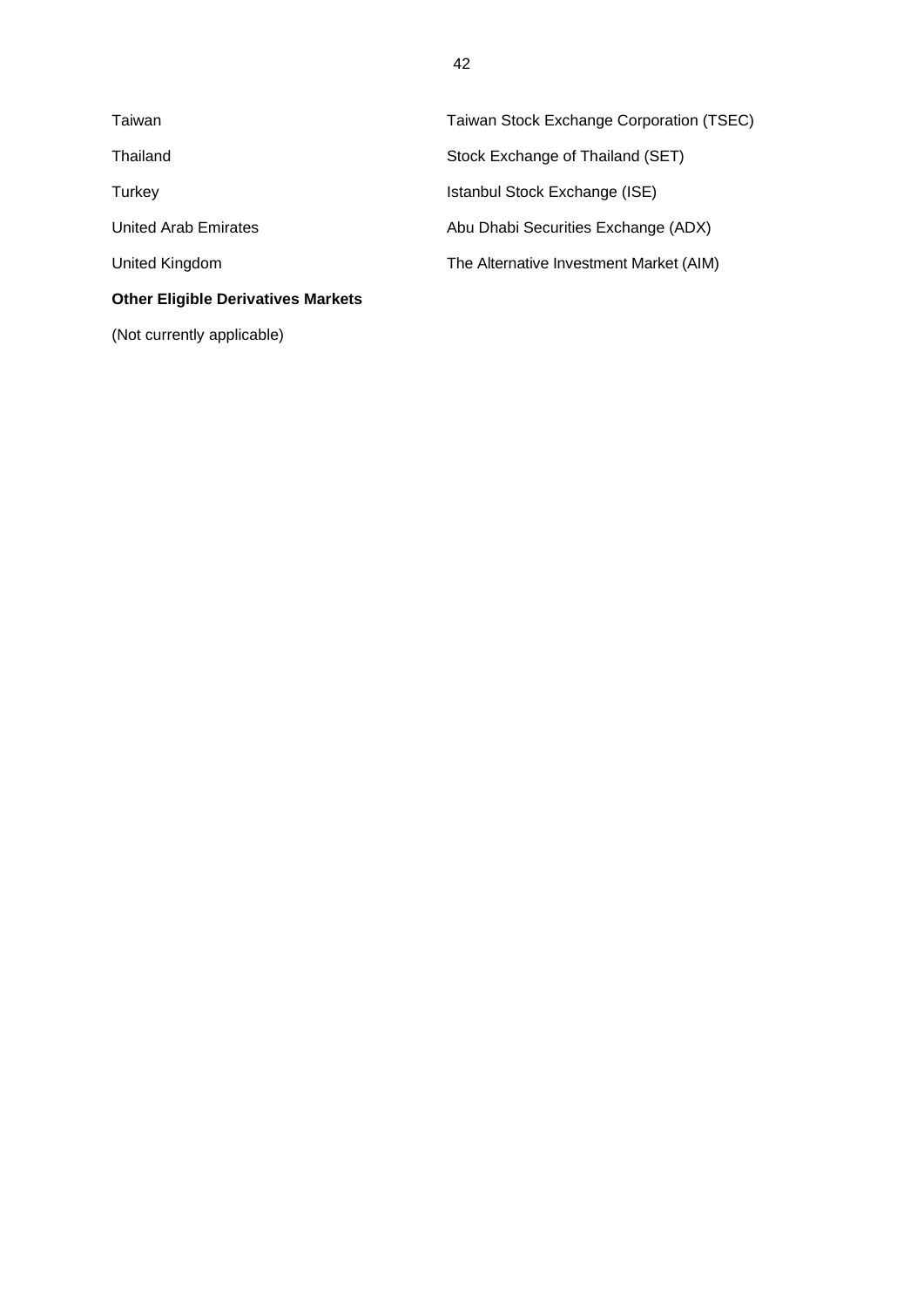## **Appendix B Investment and Borrowing Powers of the Company**

<span id="page-42-0"></span>This Appendix sets out a summary of the investment and borrowing powers applicable in terms of the FCA Rules to each Fund as they apply to UK UCITS schemes.

The Scheme Property of each of the Funds will be invested with the aim of achieving the investment objective of that Fund but subject to the limits on investment set out in COLL 5 of the FCA Rules.

Cash and near cash may be held in the Scheme Property to the extent that this may reasonably be regarded as necessary to enable the pursuit of the Fund's investment objectives, shares to be redeemed, efficient management of that Fund in accordance with its investment objectives or other purposes which may reasonably be regarded as ancillary to the investment objectives of that Fund.

The ACD's policy is to make use of the flexibility to hold cash and near cash, as the Investment Adviser considers appropriate.

The following is a summary of the investment limits under the FCA Rules which currently apply to each Fund:

- 1. the Scheme Property of a Fund must, except where otherwise provided in COLL 5 of the FCA Rules, only consist of any or all of:
	- a. transferable securities (including warrants);
	- b. approved money market instruments (see point [20](#page-45-0) below);
	- c. permitted derivatives and forward transactions (see below);
	- d. permitted deposits (see point [21](#page-45-1) below);
	- e. permitted collective investment scheme units (see point [16](#page-44-0) below).
- 1A. Transferable securities and approved money market instruments must, subject to points [2](#page-42-1) and [3](#page-42-2) below, be admitted to or dealt on an eligible market or, (i) in the case of an approved money market instrument which is not so admitted or dealt, be within (b) of point [20](#page-45-0) below, or (ii) in the case of transferable securities be recently issued provided the terms of the issue include an undertaking that application will be made to be admitted to an eligible market and such admission is secured within a year of issue.
- 1B. The eligible markets for each Fund are listed in Appendix A. New eligible markets may be added to those lists in the manner described in that Appendix.
- <span id="page-42-1"></span>2. not more than 10% of the Net Asset Value of the Scheme Property of a Fund may consist of transferable securities which do not fall within point 1A above and approved money market instruments which do not fall within point [20](#page-45-0) below;
- <span id="page-42-2"></span>3. not more than 5% of the Net Asset Value of the Scheme Property of the Heriot Global Fund and the Heriot Global Smaller Companies Fund may consist of transferable securities which are warrants. Call options are not deemed to be warrants for the purposes of this 5% restriction;
- 4. for the purposes of points [5](#page-42-3) to [10](#page-43-0) below, companies included in the same group for the purposes of consolidated accounts, as defined in accordance with section 399 of Companies Act 2006, Directive 2013/34/EU or in the same group in accordance with international accounting standards are regarded as a single body;
- <span id="page-42-3"></span>5. not more than 20% of the Net Asset Value of the Scheme Property of a Fund may consist of deposits with a single body;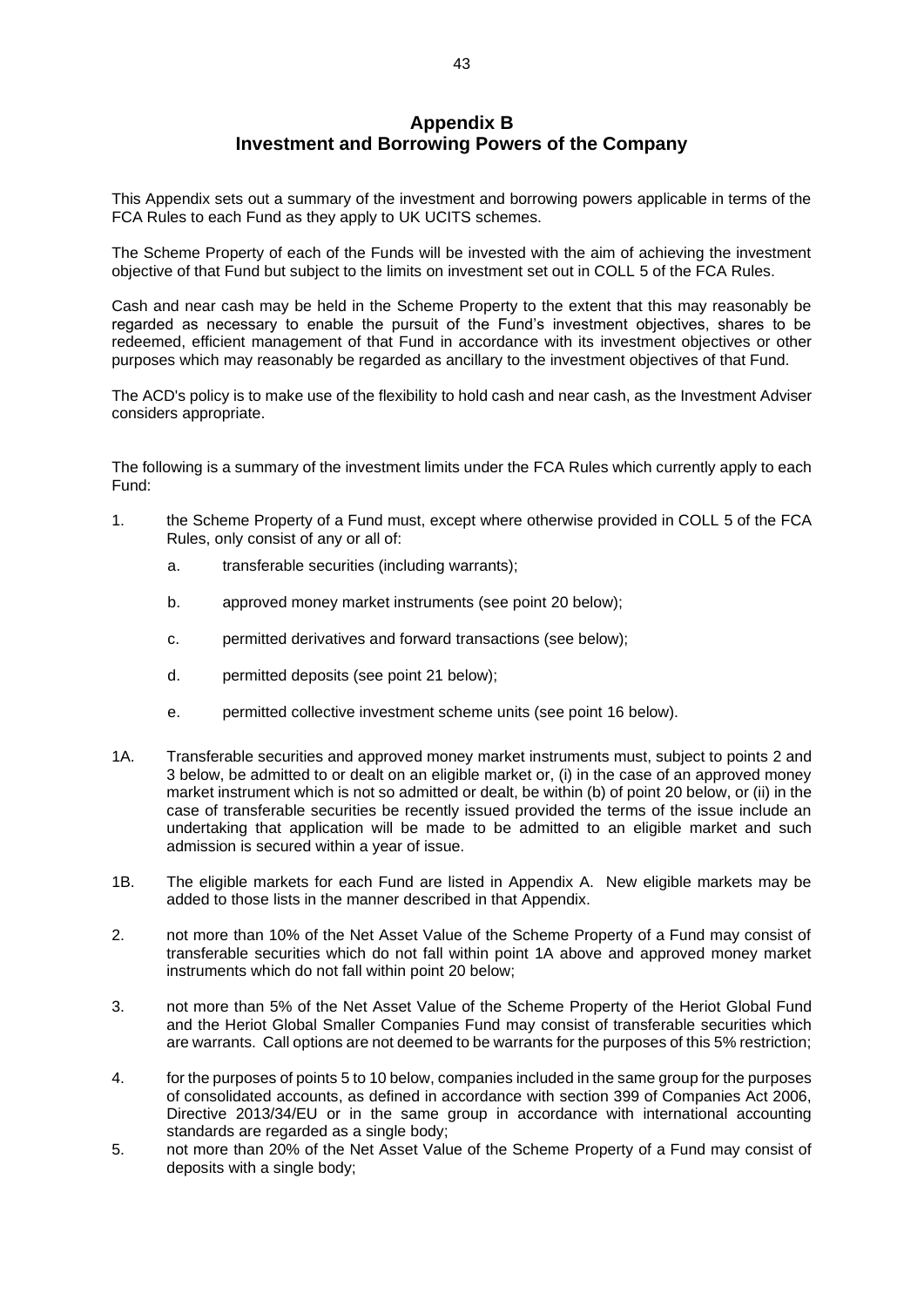- <span id="page-43-1"></span>6. not more than 5% of the Net Asset Value of the Scheme Property of a Fund may consist of transferable securities or approved money market instruments issued by any single body, except that (i) the figure of 5% may be increased to 10% in respect of up to 40% of the Net Asset Value of the Scheme Property of a Fund and (ii) the figures of 5% may be increased to 25% in respect of covered bonds provided that when a Fund invests more than 5% in covered bonds issued by a single body, the total value of covered bonds must not exceed 80% of the Net Asset Value of the Scheme Property of a Fund. Certificates representing certain securities are treated as equivalent to the underlying security;
- <span id="page-43-2"></span>7. the exposure to any one counterparty in an over the counter derivative transaction must not exceed 5% of the Net Asset Value of the Scheme Property of a Fund (10% where the counterparty is an approved bank);
- 8. not more than 20% of the Net Asset Value of the Scheme Property of a Fund is to consist of transferable securities and approved money market instruments issued by the same group (as referred to in point 4 above);
- <span id="page-43-5"></span>9. not more than 20% of the Net Asset Value of the Scheme Property of a Fund is to consist of the units of any one collective investment scheme. For this purpose, each sub-fund of an umbrella scheme is treated as a separate scheme. **Neither the Heriot Global Fund nor the Heriot Global Smaller Companies Fund, will consist of units in collective investment schemes**;
- <span id="page-43-0"></span>10. in applying the limits in points [5,](#page-42-3) [6,](#page-43-1) and [7,](#page-43-2) and subject to point 6(ii) above, not more than 20% of the Net Asset Value of the Scheme Property of a Fund is to consist of any combination of two or more of the following: (a) transferable securities (including covered bonds) or approved money market instruments issued by; or (b) deposits made with; or (c) exposures from over the counter derivatives transactions made with; a single body. Notwithstanding point 11 below and subject to points 12 and 13 below, in applying this 20% limit with respect to a single body, government and public securities issued by that body shall be taken into account;
- 10.1 for the purpose of calculating the limits in points [7](#page-43-2) and [10:](#page-43-0)
	- (a) the exposure in respect of an OTC derivative may be reduced to the extent that collateral is held in respect of it if the collateral meets certain conditions specified in COLL 5.6.7R(8) of the FCA Rules; and
	- (b) OTC derivative positions with the same counterparty may be netted provided that the ACD is able to legally enforce the netting agreements on behalf of the Company and those agreements do not apply to any other exposures that the Company may have with the same counterparty.
- 11. the limitations referred to in points [5](#page-42-3) to 10A above do not apply to government and public securities;
- <span id="page-43-4"></span>12. up to 35% of the Net Asset Value of the Scheme Property of a Fund may be invested in government and public securities issued by any one body, in which case there is no limit on the amount which may be invested in such securities or in any one issue;
- <span id="page-43-3"></span>13. more than 35% of the Net Asset Value of the Scheme Property of a Fund can be invested in government and public securities issued by any one body provided that (a) the ACD has, before any such investment is made, consulted with the Depositary and as a result considers that the issuer of such securities is one which is appropriate in accordance with the investment objectives of the Fund; (b) no more than 30% of the Net Asset Value of the Scheme Property of that Fund consists of such securities of any one issue; (c) the Scheme Property of that Fund includes such securities issued by that or another issuer of at least six different issues and (d) certain details have been disclosed in the Instrument of Incorporation and Prospectus;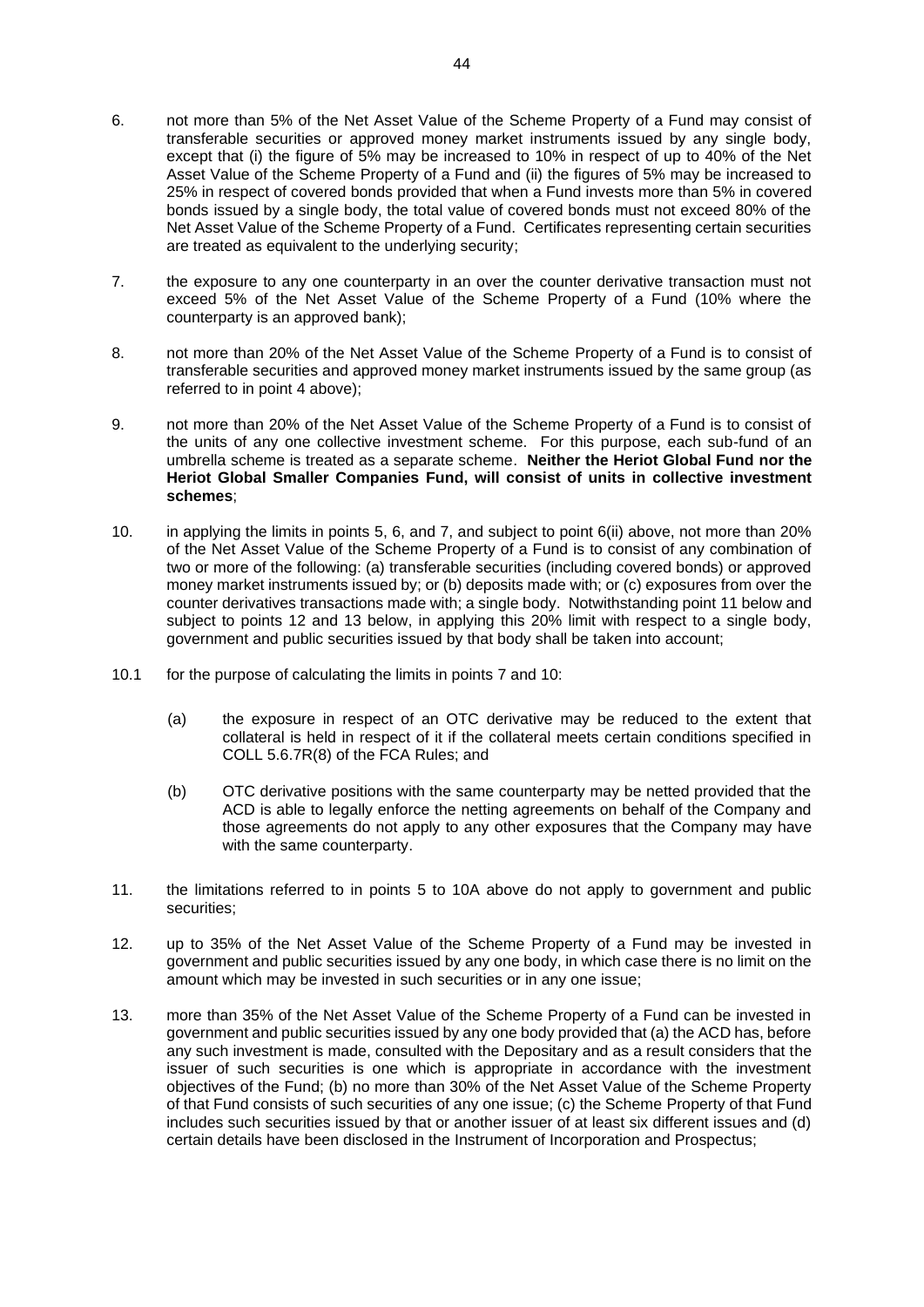<span id="page-44-1"></span>14. the table below sets out (i) the Funds in respect of which point [13](#page-43-3) above is applicable and (ii) the names of the States, local authorities and public international bodies ("the issuers") issuing government and public securities in which each such Fund may invest over 35% of its assets (if any):

| Fund                                 | <b>Issuer</b>  |
|--------------------------------------|----------------|
| <b>Heriot Global Fund</b>            | Not applicable |
| Heriot Global Smaller Companies Fund | Not applicable |

- 15. in and for the purposes of points [12,](#page-43-4) [13](#page-43-3) and [14](#page-44-1) above, "issue", "issued" and "issuer" include "guarantee", "guaranteed" and "guarantor" and an issue differs from another if there is a difference as to repayment date, rate of interest, guarantor or other material term to the issue;
- <span id="page-44-0"></span>16. not more than 30% of the Net Asset Value of the Scheme Property of a Fund can be invested in collective investment schemes within (a)(ii) to (iv) below. **As stated at point [9](#page-43-5) above, the Scheme Property of the Heriot Global Fund and the Heriot Global Smaller Companies Fund will not consist of units in collective investment schemes.** A Fund can only invest in another collective investment scheme if that other scheme:
	- (a) is a scheme which (i) is a UK UCITS, or satisfies the conditions necessary for it to enjoy the rights conferred by the UCITS Directive as implemented in the EEA; (ii) is a recognised scheme that is authorised by the supervisory authorities of Guernsey, Jersey or the Isle of Man (provided that the requirements of COLL 5.2.13AR of the FCA Rules are met); (iii) is authorised as a non-UCITS retail scheme (provided the requirements of COLL 5.2.13AR(1), (3) and (4) of the FCA Rules are met); (iv) is authorised in an EEA State (provided the requirements of the said COLL 5.2.13AR are met); or (v) is authorised by the competent authority of an OECD member country (other than another EEA state) which has signed the IOSCO Multilateral Memorandum of Understanding and which has approved the scheme's management company, rules and depositary/custody arrangements (provided the requirements of the said COLL 5.2.13AR are met); and
	- (b) complies with the rules, where relevant, with COLL 5.2.15R of the FCA Rules on investment in associated collective investment schemes) and COLL 5.2.16R of the FCA Rules on investment other group schemes (see point [18](#page-45-2) below); and
	- (c) has terms prohibiting more than 10% of the Net Asset Value of its Scheme Property consisting of units in collective investment schemes.

For this purpose each sub-fund of an umbrella scheme is treated as a separate scheme;

- 16A. the Scheme Property attributable to a Fund may include Shares in another Fund of the Company (the "Second Fund") subject to the requirements of point 16B below;
- 16B a Fund may invest in or dispose of Shares of a "Second Fund" provided that:
	- (a) The Second Fund does not hold Shares in any other Fund of the Company;
	- (b) The requirements set out at point [18](#page-45-2) below are complied with; and
	- (c) Not more than 35% in value of the Scheme Property of the investing or disposing Fund is to consist of Shares in the Second Fund;
- 17. point[s 5](#page-42-3) to [14](#page-44-1) above do not apply until the expiry of a period of 6 months after the effective date of the authorisation order of the Fund (or the date on which the initial offer commenced (if later)) provided that the rules on a prudent spread of risk are complied with;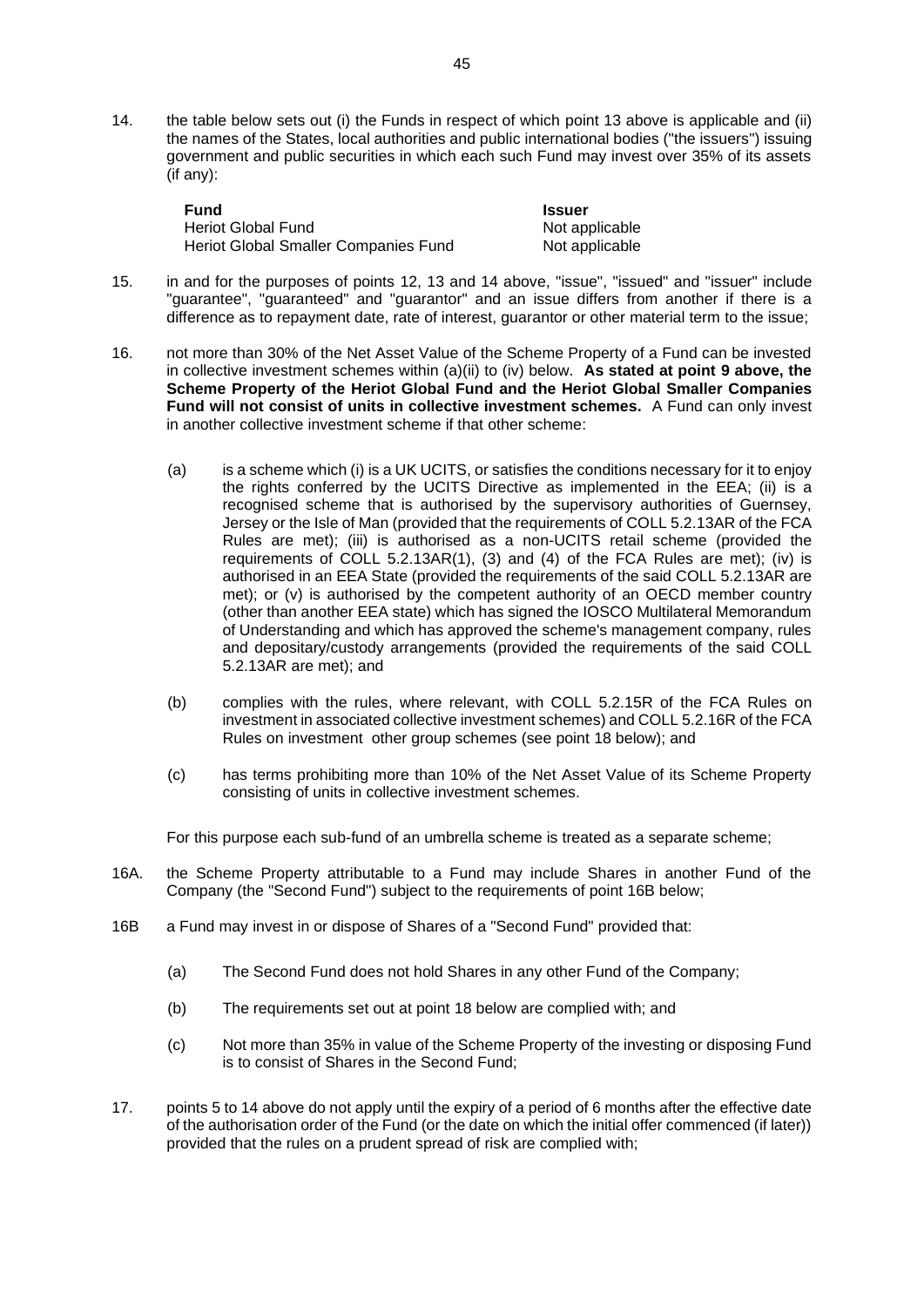- <span id="page-45-2"></span>18. a Fund may invest in other collective investment schemes managed or operated by, or which have, as their authorised corporate director, the ACD or an associate of the ACD provided that the provisions of the FCA Rules regarding investment in such schemes are complied with;
- 19. transferable securities or approved money market instruments on which any sum is unpaid may be held only if it is reasonably foreseeable that the amount of any existing and potential call for any sum unpaid could be paid by the relevant Fund at the time when the payment is required without contravening the FCA Rules;
- <span id="page-45-0"></span>20. a Fund may invest in approved money market instruments which are dealt in on the money market, are liquid and whose value can be accurately determined at any time, provided:
	- (a) the approved money market instrument is admitted to or dealt on an eligible market; or
	- (b) the issue or issuer of the approved money market instrument is regulated for the purpose of protecting investors and savings and the money market instrument is:
		- (i) issued or guaranteed by a central, regional or local authority, a central bank of an EEA State, the Bank of England, the European Central Bank, the European Union or the European Investment Bank, a non-EEA State or, in the case of a Federal State, by one of the members making up the federation, or by a public international body to which the United Kingdom or one or more EEA States belong; or
		- (ii) issued by a body, any securities of which are dealt in on an eligible market; or
		- (iii) issued or guaranteed by an establishment subject to prudential supervision in accordance with criteria defined by Community law or by an establishment which is subject to and complies with prudential rules considered by the FCA to be at least as stringent as those laid down by Community law; or
	- (c) it is another money market instrument with a regulated issuer and the FCA has given its express consent (in the form of a waiver) for a Fund to invest in it.
- <span id="page-45-1"></span>21. a Fund may invest in deposits only with an approved bank and which are repayable on demand or have the right to be withdrawn, and maturing in no more than 12 months; and
- <span id="page-45-3"></span>22. where the investment policy of the Fund is to replicate the composition of a relevant index, the Fund may invest up to 20% of the Net Asset Value of its Scheme Property in shares and debentures which are issued by the same body, which limit can be raised to 35% in respect of one body only and where justified by exceptional market conditions. The Scheme Property need not consist of the exact composition and weighting of the underlying in the relevant index where the investment objective of the Fund is to achieve a result consistent with the replication of an index rather than an exact replication. A relevant index is one which satisfies three criteria: the composition must be sufficiently diversified; the index must represent an adequate benchmark for the market to which it refers and the index must be published in an appropriate manner.

What would otherwise be a breach of any of the above limits will not be treated as such where it arises from the exercise of a right attributable to an investment acquired by a Fund in certain circumstances and the prior written consent of the Depositary is obtained to its exercise but, in that event and in the event of any breach of any of the above investment limits which was beyond the control of the ACD and the Depositary, the ACD must take such steps as are necessary to restore compliance with the relevant investment limits as soon as is reasonably practicable having regard to the interests of Shareholders in the relevant Fund and, in any event, within a period of six months (or, in the case of a derivatives or a forward transaction within 5 business days unless such period can be extended pursuant to the FCA Rules) after the date of discovery of the relevant circumstance.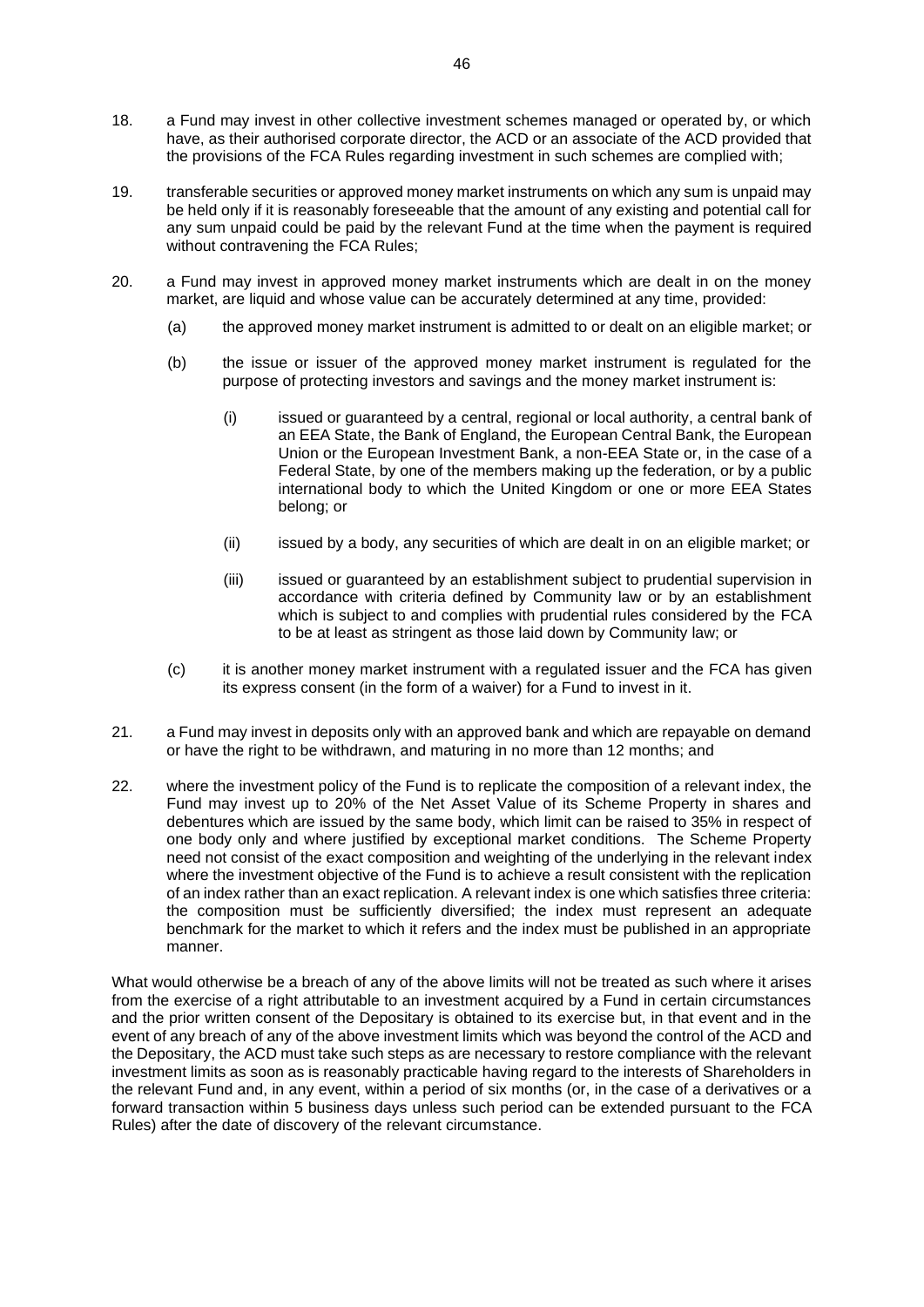#### **Derivatives and forward transactions**

Only certain types of derivatives and forward transactions can be effected for a Fund, namely:

- 1. transactions in approved derivatives (i.e. effected on or under the rules of an eligible derivatives market); and
- 2. permitted over the counter transactions in derivatives.

The underlying must consist of any or all of the following (to which the Fund is dedicated): permitted transferable securities; permitted approved money market instruments; permitted deposits; permitted derivatives; permitted collective investment scheme units; financial indices; interest rates; foreign exchange rates and currencies. A derivatives transaction must not cause the Fund to diverge from its stated investment objectives and must not be entered into if the intended effect is to create the potential for an uncovered sale of one or more transferable securities, approved money market instruments, collective investment scheme units or derivatives.

The eligible derivatives markets for each Fund are listed in Appendix A and a new eligible derivatives market may be added to any of those lists in the manner described in that Appendix.

Any forward transactions must be with an eligible institution or an approved bank.

Where a Fund invests in derivatives, the exposure to the underlying assets must not exceed the limits in points [5](#page-42-3) – [14](#page-44-1) above. Where a transferable security or approved money market instrument embeds a derivative, this must be taken into account for the purposes of complying with COLL 5.2 of the FCA Rules. Where the Fund invests in an index based derivative, provided the index is a relevant index as set out in point [22](#page-45-3) above, and subject to the ACD taking account of the rules on prudent spread of risk, the underlying constituents of the index do not have to be taken into account for the purposes of the limits in points  $5 - 14$ .

A derivatives or forward transaction which will or could lead to delivery of property for the account of the Fund may be entered into only if such property can be held by the Fund and the ACD having taken reasonable care determines that delivery of the property under the transaction will not occur or will not lead to a breach of the FCA Rules.

Except in relation to deposits, no agreement by or on behalf of a Fund to dispose of Scheme Property or rights may be made unless the obligation to make the disposal (and any other similar obligation) could immediately be honoured by the Fund by delivery of property or the assignment (or, in Scotland, assignation) of rights and the property and rights are owned by the Fund at the time of the agreement.

Any transaction in an over the counter derivative must be:

- (a) in a future, option or contract for differences;
- (b) with an approved counterparty (namely an eligible institution, an approved bank or a person whose permission (including any requirements or limitations) as published in the Financial Services Register, permits it to enter into the transaction as a principal off-exchange, a CCP (as defined in the FCA Rules) that is authorised in that capacity for the purposes of EMIR (as defined in the FCA Rules), a CCP that is recognised in that capacity in accordance with the process set out in article 25 of EMIR or to the extent not already covered, a CCP supervised in a jurisdiction that (i) has implemented the relevant G20 reforms on over-the-counter derivatives to at least the same extent as the UK; and (ii) is identified as having done so by the Financial Stability Board in its summary report on progress in implementation of G20 financial regulatory reforms fated 25 June 2019);
- (c) on approved terms (i.e. the ACD carries out a reliable and verifiable valuation in respect of that transaction corresponding to its fair value and which does not rely only on market quotations by the counterparty at least daily; and can enter into one or more transactions to sell, liquidate or close out that transaction at any time, at its fair value);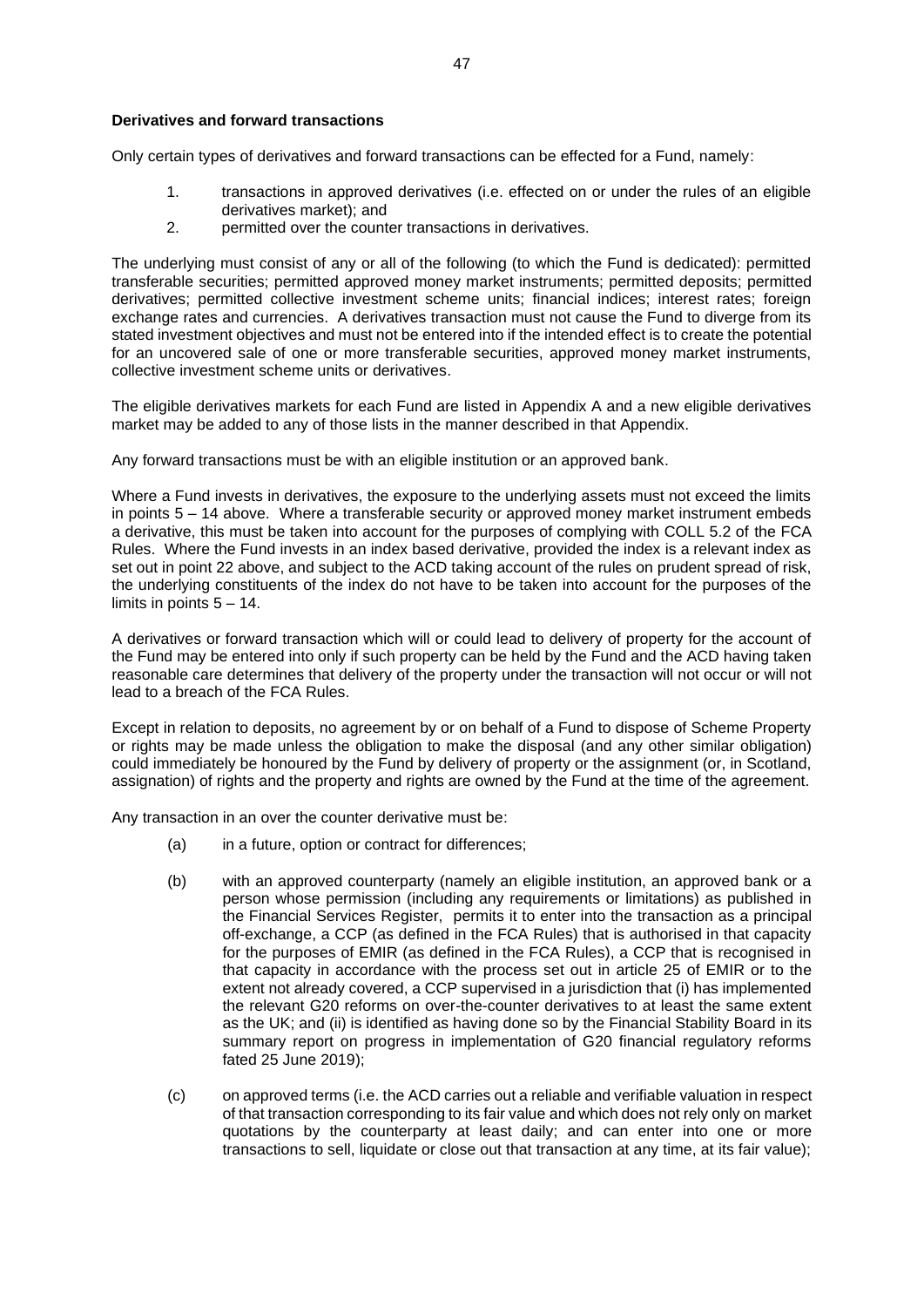- (d) capable of reliable valuation (i.e. if the ACD having taken reasonable care determines that, throughout the life of the derivative (if the transaction is entered into), it will be able to value the investment concerned with reasonable accuracy on the basis of an up-todate market value which the ACD and the Depositary have agreed is reliable or (if this is not available) on the basis of a pricing model which the ACD and the Depositary have agreed uses an adequate recognised methodology); and
- (e) subject to verifiable valuation (i.e. if throughout the life of the derivative (if the transaction is entered into) verification of the valuation is carried out entirely by an appropriate third party independent of the counterparty at an adequate frequency in such a way that the ACD is able to check it or, by a department within the ACD which is independent from the department managing the Scheme Property and which is adequately equipped for the purpose).

The Heriot Global Fund and the Heriot Global Smaller Companies Fund will not use derivatives.

#### **Cover for transactions in derivatives and forward transactions**

Investments in derivatives and forward transactions may be made as long as the exposure to which the scheme is committed by that transaction itself is suitably covered from within its scheme property. A scheme is required to hold scheme property sufficient in value or amount to match the exposure arising from a derivative obligation to which the scheme is committed. In other words, the exposure must be covered globally.

The ACD must, calculate its global exposure on at least a daily basis, taking into account the current value of the underlying assets, the counterparty risk, future market movements and the time available to liquidate positions. The ACD must ensure that the global exposure relating to derivatives and forward transactions do not exceed the net value of the scheme property of a Fund. There are currently 2 methods allowed under the FCA Rules for calculating global exposure:

- 1) the incremental exposure and leverage generated through the use of derivatives and forward transactions, which may not exceed 100% of the Net Asset Value of the Scheme Property of the Fund (the "commitment approach"); or
- 2) the market risk of the Fund, by way of the value at risk approach, being a measure of the maximum expected loss at a given confidence level over the specific time period.

The ACD decides on the method of calculating global exposure suitable for each Fund by taking into account the investment strategy; types and complexities of the derivatives and forward transactions used and the proportion of the Fund comprising derivatives and forward transactions.

The ACD may apply other calculation methods which are equivalent to the standard commitment approach.

#### **Use of derivatives**

#### **The Heriot Global Fund and the Heriot Global Smaller Companies Fund will not use derivative transactions for any purpose.**

#### **Efficient Portfolio Management**

The ACD may utilise the Scheme Property of any Fund to enter into transactions for the purposes of Efficient Portfolio Management ("**EPM**"). Permitted EPM transactions (excluding stock lending arrangements) are transactions in derivatives e.g. to hedge against price or currency fluctuations, dealt with or traded on an eligible derivatives market; off-exchange options or contracts for differences resembling options; or synthetic futures in certain circumstances. The ACD must take reasonable care to ensure that the transaction is economically appropriate to the reduction of the relevant risks (whether in the price of investments, interest rates or exchange rates) or to the reduction of the relevant costs and/or to the generation of additional capital or income with a risk level which is consistent with the risk profile of the relevant Fund and the risk diversification rules laid down in COLL. The exposure must be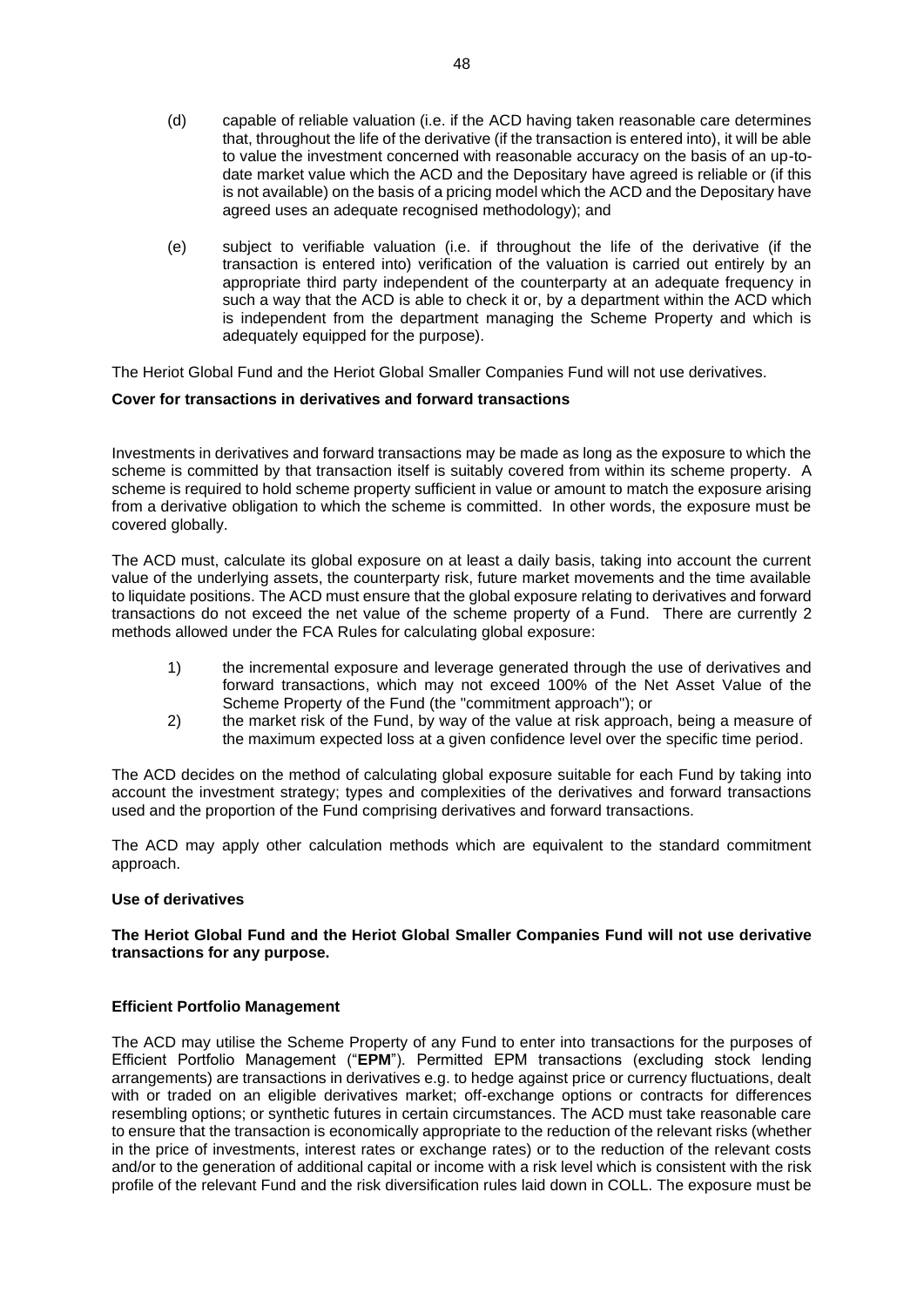fully "covered" by cash and/or other property sufficient to meet any obligation to pay or deliver that could arise.

Permitted transactions are those that the ACD reasonably regards as economically appropriate to EPM, that is:

- Transactions undertaken to reduce risk or cost in terms of fluctuations in prices, interest rates or exchange rates where the ACD reasonably believes that the transaction will diminish a risk or cost of a kind or level which it is sensible to reduce; or
- Transactions for the generation of additional capital growth or income for the relevant Fund by taking advantage of gains which the ACD reasonably believes are certain to be made (or certain, barring events which are not reasonably foreseeable) as a result of:
	- pricing imperfections in the market as regards the property which the relevant Fund holds or may hold; or
	- receiving a premium for the writing of a covered call option or a cash covered put option on property of the Sub-fund which the Company is willing to buy or sell at the exercise price, or
	- stock lending arrangements.

A permitted arrangement in this context may at any time be closed out.

Transactions may take the form of "derivatives transactions" (that is, transactions in options, futures or contracts for differences) or forward currency transactions. A derivatives transaction must either be in a derivative which is traded or dealt in on an eligible derivatives market (and effected in accordance with the rules of that market), or be an off-exchange derivative which complies with the relevant conditions set out in the FCA Rules, or be a "synthetic future" (that is a composite derivative created out of two separate options). Forward currency transactions must be entered into with counterparties who satisfy the FCA Rules. A permitted transaction may at any time be closed out.

#### **Stock lending and Underwriting**

The Company (or the Depositary at the request of the Company) may enter into repo or stock lending transactions in respect of any Fund. Briefly, such transactions are those where the seller/lender sells/delivers securities which are the subject of the transaction in return for which it is agreed that securities of the same kind and amount should be resold/redelivered to the seller/lender at a later date and, at the time of initial delivery, the seller/lender receives collateral to cover against the risk of the future resale/redelivery not being completed. There is no limit on the Net Asset Value of the Scheme Property of any Fund which may be the subject of such transactions. Stock lending may be a part of the Efficient Portfolio Management process.

Such transactions must always comply with the relevant requirements of the Taxation of Chargeable Gains Act 1992 and the relevant requirements of the FCA Rules as amended from time to time.

Agreements and understandings with regard to the acceptance of placing commitments may also, subject to certain conditions set out in the FCA Rules, be entered into for the account of any Fund.

#### **Borrowing Powers**

The Company may, in accordance with the FCA Rules, borrow money from an eligible institution or approved bank (as defined for the purposes of the FCA Rules) for the use of any Fund on terms that the borrowing is to be repayable out of the Scheme Property of that Fund.

Borrowings must not be persistent. Each borrowing must be on a temporary basis and in any event must not be for a period exceeding three months without the prior consent of the Depositary, which may be given only on such conditions as appear appropriate to the Depositary to ensure that the borrowing does not cease to be on a temporary basis.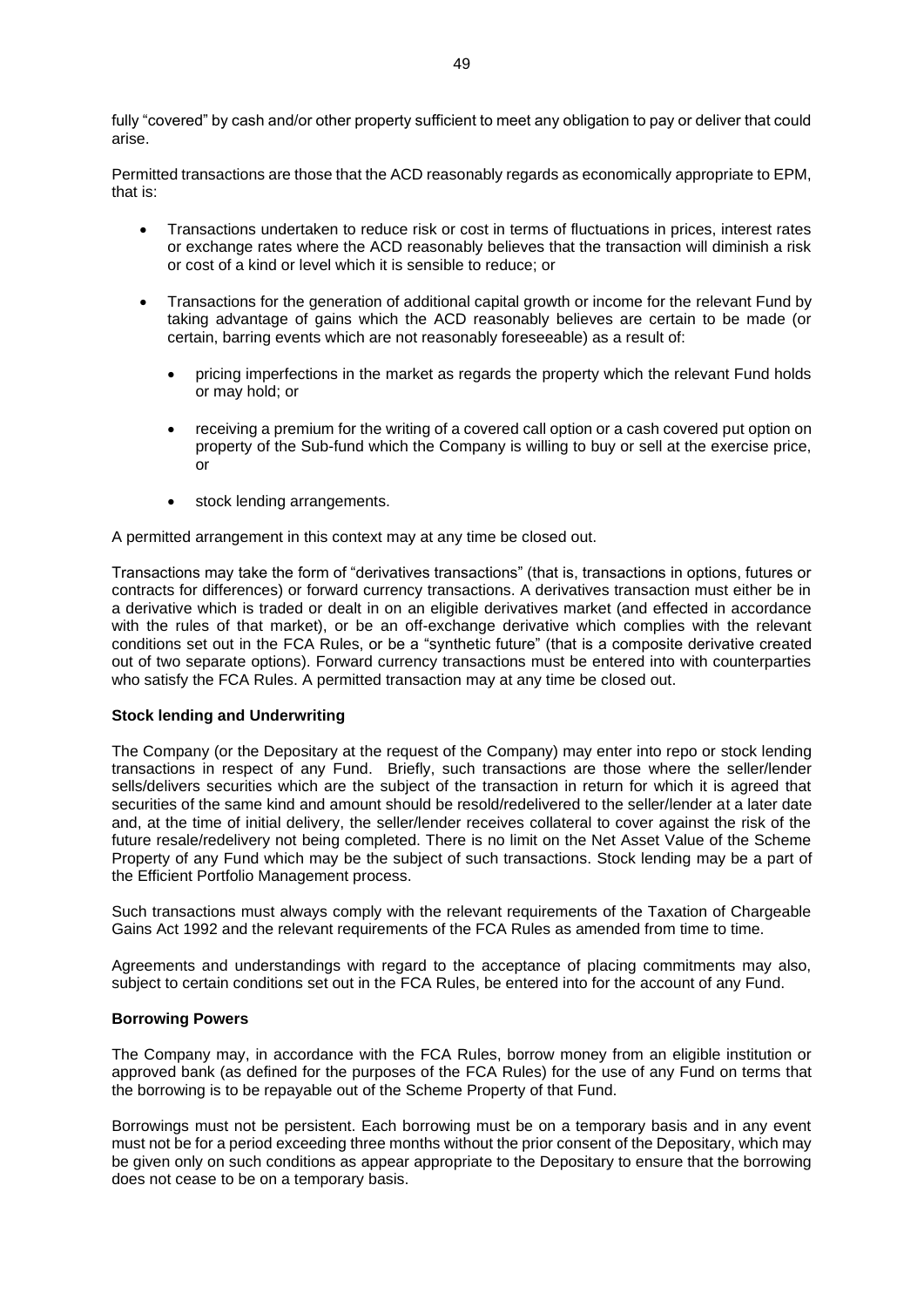The ACD must ensure that a Fund's borrowing does not, on any business day, exceed 10% of the Net Asset Value of the Scheme Property of that Fund.

These borrowing restrictions do not apply to "back to back" borrowing for currency hedging purposes (i.e. borrowing permitted in order to reduce or eliminate risk arising by reason of fluctuations in exchange rates).

#### **Investment Limits applicable to the Company as a whole**

There are some limits which apply to the Company as a whole:

- 1. The Company must not acquire:
	- a. transferable securities (other than debt securities) which do not carry a right to vote on any matter at a general meeting of the body corporate that issued them and which represent more than 10% of those securities issued by that body corporate;
	- b. more than 10% of the debt securities issued by any single body;
	- c. more than 25% of the units in a collective investment scheme; or
	- d. more than 10% of the approved money market instruments issued by a single body

but need not comply with those limits in b, c and d above if, at the time of acquisition, the net amount in issue of the relevant investment cannot be calculated.

2. The Company may only acquire transferable securities issued by a body corporate carrying rights to vote at a general meeting of that body corporate if the aggregate number of such securities held by the Company does not give the Company power significantly to influence the conduct of business of that body corporate immediately before the acquisition and the acquisition will not give Company such power. The power significantly to influence is assumed if such securities allow the Company to exercise or control the exercise of 20% or more of the voting rights in that body corporate.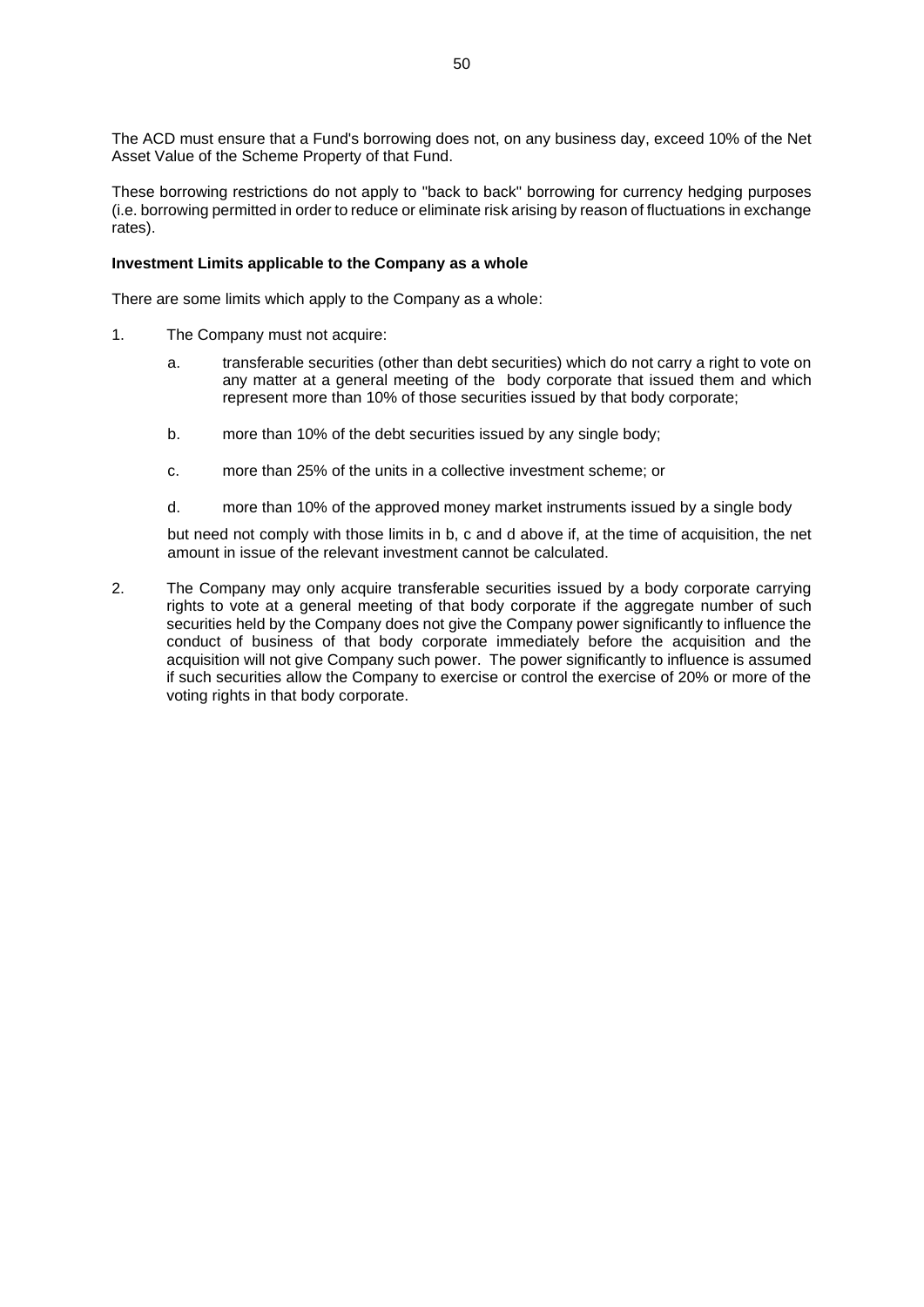## **Appendix C Determination of Net Asset Value**

#### <span id="page-50-0"></span>**Calculation of the Net Asset Value**

The Net Asset Value of the scheme property of the Company or sub-fund (as the case may be) shall be the value of its assets less the value of its liabilities and shall be determined in accordance with the following provisions:

- 1. all the scheme property (including receivables) is to be included, subject to the following provisions;
- <span id="page-50-2"></span>2. property which is neither an asset dealt with in paragraphs [3](#page-50-1) to [4A](#page-51-0) (inclusive) below shall be valued as set out below and the prices used shall (subject as set out below) be the most recent prices which it is practicable to obtain:
	- (a) units or shares in a collective investment scheme:
		- (i) if a single price for buying and selling units or shares is quoted, at that price; or
		- (ii) if separate buying and selling prices are quoted, at the average of the two prices provided the buying price has been reduced by any initial or preliminary charge included therein and the selling price has been increased by any exit or redemption charge attributable thereto; or
		- (iii) if, in the opinion of the ACD, the price obtained is unreliable or no recent traded price is available or if no recent price exists or if the most recent price available does not reflect the ACD's best estimate of the value of the units or shares, at a value which, in the opinion of the ACD, is fair and reasonable;
	- (b) any other transferable security:
		- (i) if a single price for buying and selling the security is quoted, at that price; or
		- (ii) if separate buying and selling prices are quoted, at the average of the two prices; or
		- (iii) if, in the opinion of the ACD, the price obtained is unreliable or no recent traded price is available or if no price exists or if the most recent price available does not reflect the ACD's best estimate of the value of the security, at a value which, in the opinion of the ACD, is fair and reasonable;
	- (c) property other than that described in sub-paragraphs [\(a\)](#page-50-2) and [\(b\)](#page-50-3) above, at a value which, in the opinion of the ACD, represents a fair and reasonable mid-market price;
- <span id="page-50-3"></span><span id="page-50-1"></span>3. cash and amounts held in current deposit and margin accounts and in other time-related deposits shall be valued at their nominal values;
- 3A. approved money market instruments which have a residual maturity of less than three months and have no specific sensitivity to market parameters, including credit risk, shall be valued on an amortised cost basis;
- 4. exchange-traded derivative contracts:
	- (a) if a single price for buying and selling the exchange-traded derivative contract is quoted, at that price; or
	- (b) if separate buying and selling prices are quoted, at the average of the two prices;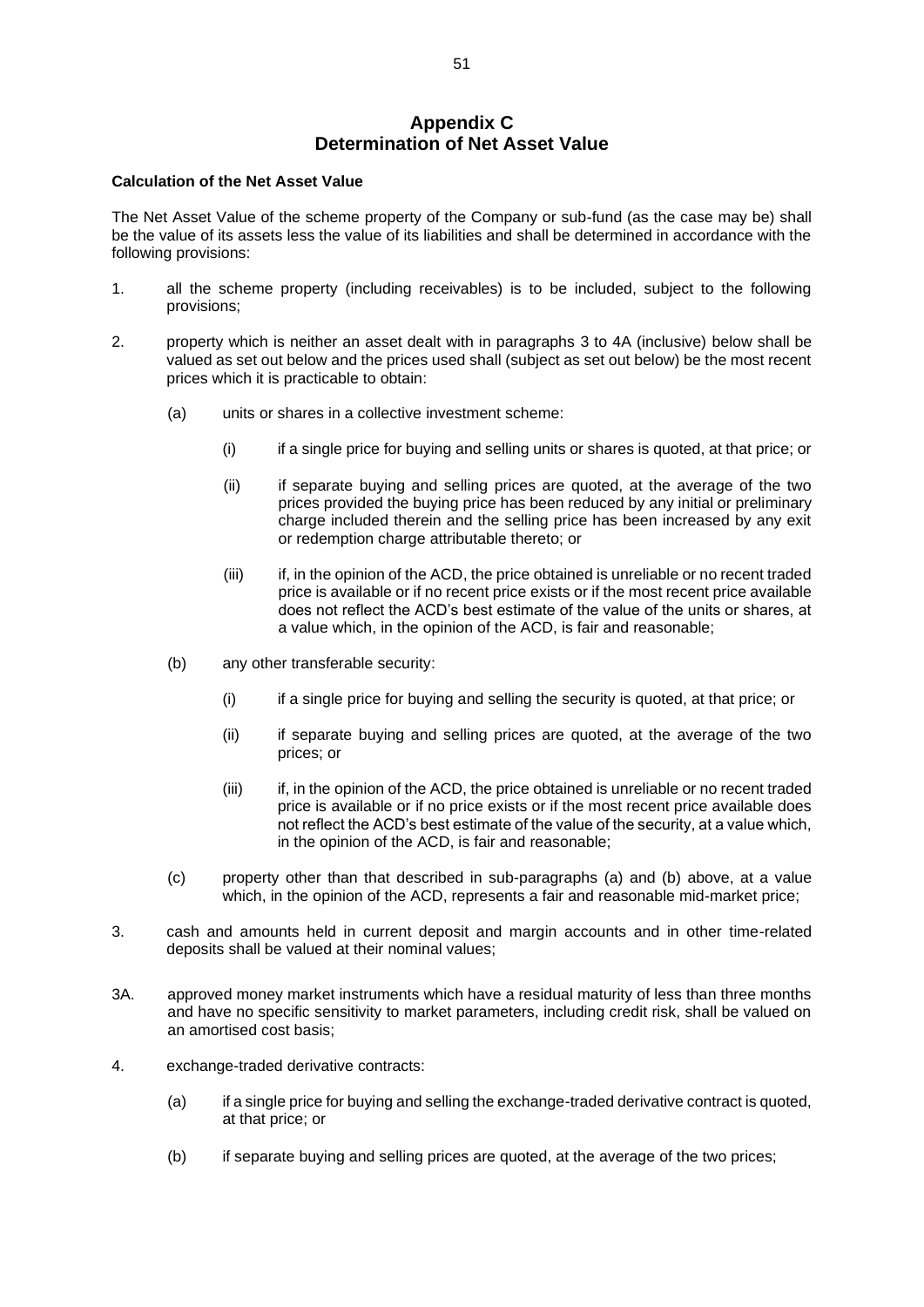- <span id="page-51-0"></span>4A. over-the-counter derivative contracts shall be valued on the basis of an up-to-date market valuation which the ACD and the Depositary have agreed is reliable or if this is not available, on the basis of a pricing model which the ACD and the Depositary have agreed;
- 5. all instructions given to issue or cancel shares shall be assumed to have been carried out (and any cash paid or received) whether or not this is the case;
- <span id="page-51-2"></span>6. subject to paragraph [7](#page-51-1) below, agreements for the unconditional sale or purchase of property (excluding futures or contracts for differences which are not yet due to be performed and unexpired and unexercised written or purchased options) which are in existence but uncompleted shall be assumed to have been completed and all consequential action required to have been taken. Such unconditional agreements need not be taken into account if they are made shortly before the valuation takes place and, in the opinion of the ACD, their omission will not materially affect the final net asset amount;
- <span id="page-51-1"></span>7. all agreements are to be included under paragraph [6](#page-51-2) which are, or ought reasonably to have been, known to the person valuing the property;
- 8. deduct an estimated amount for anticipated tax liabilities (on unrealised gains where the liabilities have accrued and are payable out of the property of the Scheme; on realised gains in respect of previously completed and current accounting periods; and on income where liabilities have accrued) at that point in time including (as applicable and without limitation) any liability for capital gains tax, income tax, corporation tax, value added tax, stamp duty and stamp duty reserve tax;
- 9. deduct an estimated amount for any liabilities payable out of the scheme property and any tax thereon, for this purpose treating periodic items as accruing from day to day;
- 10. deduct the principal amount of any outstanding borrowings whenever payable and any accrued but unpaid interest on borrowings;
- 11. add an estimated amount for accrued claims for tax of whatever nature which may be recoverable;
- 12. add any other credits or amounts due to be paid into the scheme property;
- 13. add a sum representing any interest or any income accrued due or deemed to have accrued but not received and any stamp duty reserve tax provision anticipated to be received;
- 14. currencies or values in currencies other than base currency of the Company or (as the case may be) the designated currency of a sub-fund shall be converted at the relevant Valuation Point at a rate of exchange that is not likely to result in any material prejudice to the interests of shareholders or potential shareholders.

#### **Proportionate Interests**

- 1. If there is more than one Class in issue in respect of a Fund, the proportionate interests of each Class in the assets and income of the Fund shall be ascertained as follows:
	- (i) A notional account will be maintained for each Class. Each account will be referred to as a "**Proportion Account**".
	- (ii) The word "proportion" in the following paragraphs means the proportion which the balance on a Proportion Account at the relevant time bears to the balance on all the Proportion Accounts of a Fund at that time. The proportionate interest of a Class of share in the assets and income of a Fund is its "proportion".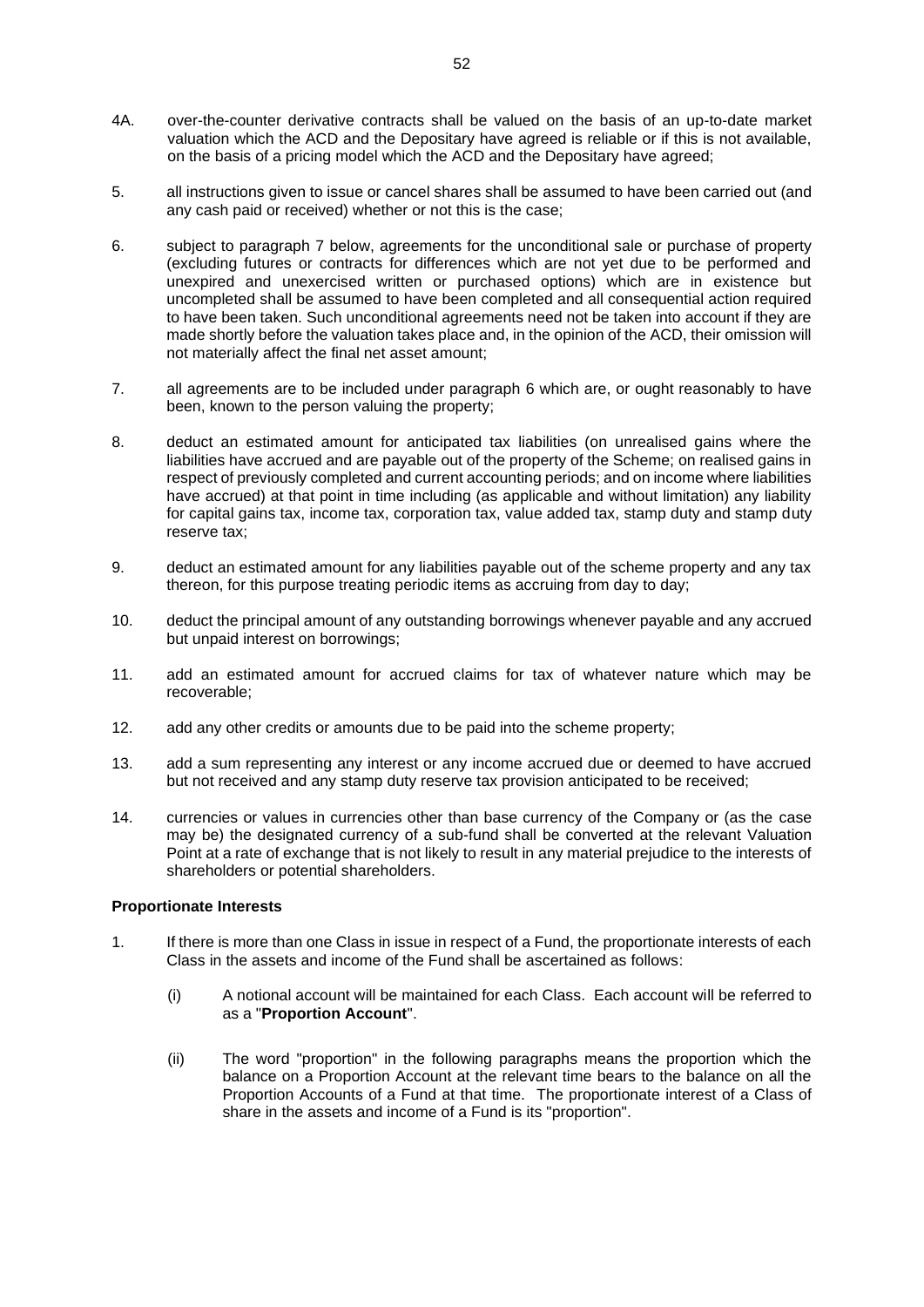- (iii) There will be credited to a Proportion Account:
	- the subscription money (excluding any initial or preliminary for the issue of Shares of the relevant Class;
	- that Class's proportion of the amount by which the Net Asset Value of the Fund exceeds the total subscription money for all Shares in the Fund;
	- the Class's proportion of the Fund's income received and receivable; and
	- any notional tax benefit under paragraph (v) below.
- (iv) There will be debited to a Proportion Account:
	- the redemption payment (including any exit or redemption charges payable to the ACD) for the cancellation of Shares of the relevant Class;
	- the Class's proportion of the amount by which the Net Asset Value of the Fund falls short of the total subscription money for all Shares in the Fund;
	- all distributions of income (including equalisation if any) made to Shareholders of that Class;
	- all costs, charges and expenses incurred solely in respect of that Class:
	- that Class's proportion of the costs, charges and expenses incurred in respect of that Class and one or more other Classes in the Fund, but not in respect of the Fund as a whole;
	- that Class's proportion of the costs, charges and expenses incurred in respect of or attributable to the Fund as a whole; and
	- any notional tax liability under paragraph (y).
- (v) Any tax liability in respect of the Fund and any tax benefit received or receivable in respect of the Fund will be allocated between Classes in order to achieve, so far as possible, the same result as would have been achieved if each Class were itself a Fund so as not materially to prejudice any Class. The allocation will be carried out by the ACD after consultation with the Company's auditors.
- (vi) Where a Class is denominated in a currency which is not the base currency of the Company, the balance on the Proportion Account shall be converted into the base currency of the Company in order to ascertain the proportions of all Classes. Conversions between currencies shall be at a rate of exchange decided by the ACD as being a rate that is not likely to result in any material prejudice to the interests of Shareholders or potential Shareholders.
- (vii) The Proportion Accounts are notional accounts maintained for the purpose of calculating proportions. They do not represent debts from the Company to Shareholders or the other way round.
- 2. Each credit and debit to a Proportion Account shall be allocated to that account on the basis of that Class's proportion immediately before the allocation. All such adjustments shall be made as are necessary to ensure that on no occasion on which the proportions are ascertained is any amount counted more than once.
- 3. When Shares are issued thereafter each such Share shall represent the same proportionate interest in the property of the relevant Fund as each other Share of the same category and Class then in issue in respect of that Fund.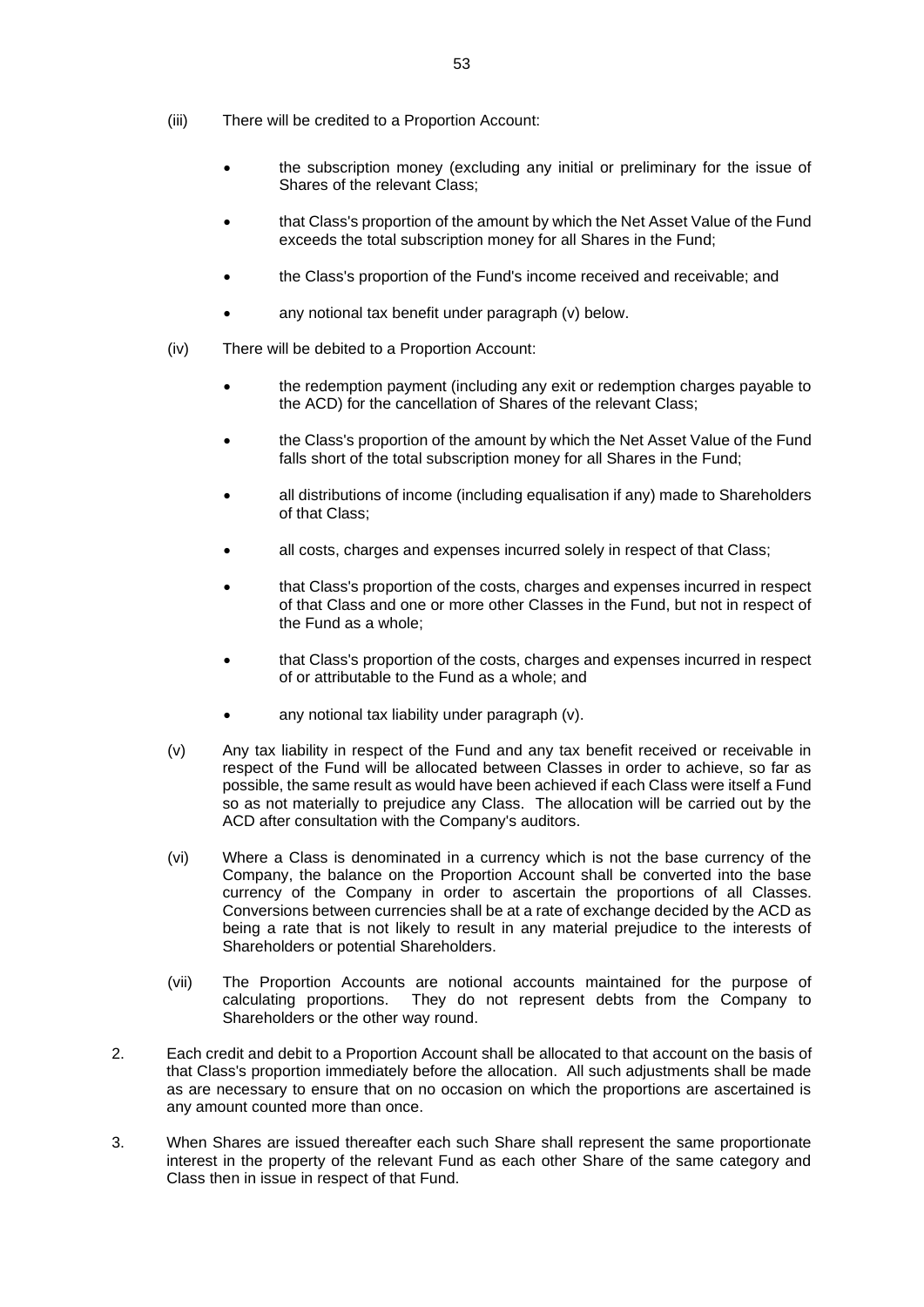- 4. The Company shall allocate the amount available for income allocation (calculated in accordance with the FCA Rules) between the Shares in issue relating to the relevant Fund according to the respective proportionate interests in the property of the Fund represented by the Shares at the Valuation Point in question.
- 5. The Company may adopt a different method of calculating the proportionate interests of each Class in the assets and income of a Fund from that set out in this part of Appendix C provided that the Directors are satisfied that such method is fair to Shareholders and that it is reasonable to adopt such method in the given circumstances.
- 6. For Shares of each Class a smaller denomination share of that Class shall represent such proportion of a larger denomination share of that Class for the purposes of calculating the proportionate interests of such Shares in the assets and income of a Fund as the proportion which a smaller denomination share bears to a larger denomination share in accordance with this Prospectus and the Instrument of Incorporation.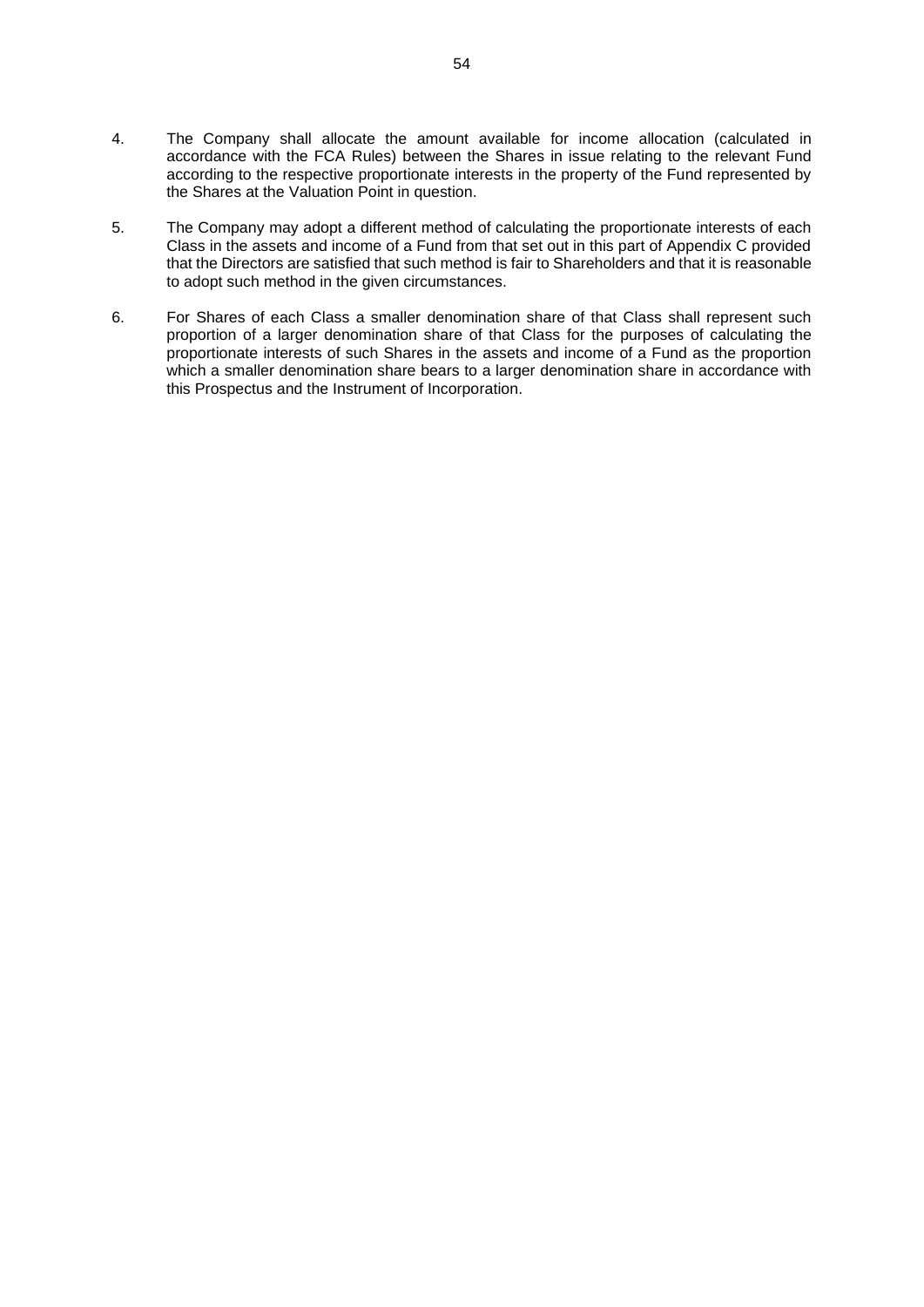## **Appendix D Fund Details**

<span id="page-54-0"></span>

| Name:                                                            | <b>Heriot Global Fund</b>                                                                                                                                                                                                                                                                                                                                                                                                                                                                                                                                                                                                                                                                   |         |
|------------------------------------------------------------------|---------------------------------------------------------------------------------------------------------------------------------------------------------------------------------------------------------------------------------------------------------------------------------------------------------------------------------------------------------------------------------------------------------------------------------------------------------------------------------------------------------------------------------------------------------------------------------------------------------------------------------------------------------------------------------------------|---------|
| <b>Product Reference</b><br>Number ("PRN"):                      | 645054                                                                                                                                                                                                                                                                                                                                                                                                                                                                                                                                                                                                                                                                                      |         |
| Investment<br>Objective:                                         | The aim of the Fund is to provide capital appreciation over the long term (5 years or<br>more) by investing in dividend growth companies.                                                                                                                                                                                                                                                                                                                                                                                                                                                                                                                                                   |         |
| <b>Investment Policy:</b>                                        | The Fund invests in listed global equities. The Fund aims to invest in a portfolio of<br>approximately 60-100 companies which have high levels of profitability and cash<br>generation, consistent re-investment, low levels of debt and prudent governance in<br>order to deliver the investment objective. The Investment Adviser will perform research<br>to identify shares in companies that provide this. To the extent that the Fund is not fully<br>invested in the asset class listed above, investments may be made in money market<br>instruments, deposits, cash and near cash. Such investments are not intended to be<br>more than 10% in aggregate of the value of the Fund. |         |
| Use of Derivatives,<br>impact on risk profile<br>and volatility: | The Fund will not use derivatives.                                                                                                                                                                                                                                                                                                                                                                                                                                                                                                                                                                                                                                                          |         |
| Investment in other<br>Collective<br>Investment<br>Schemes:      | This Fund will not invest any of its Scheme Property in units or shares of collective<br>investment schemes.                                                                                                                                                                                                                                                                                                                                                                                                                                                                                                                                                                                |         |
| Comparator<br><b>Benchmark</b>                                   | You may wish to compare the performance of the Fund against the MSCI All Country<br>World Index (the "Index"). The Index contains over 2,500 global listed equities and is<br>considered that overall this is the most representative benchmark for comparison<br>Please note the Fund is not constrained by or managed to the Index. In particular, the<br>Index is not used to dictate the weighting of assets held and the Fund may also invest<br>in equities that are not contained in the Index.                                                                                                                                                                                      |         |
|                                                                  | Shareholders may also wish to compare the Fund's performance against other funds<br>within the Investment Association's Global sector as that will give investors an<br>indication of how the Fund is performing compared with others investing in a similar<br>but not identical investment universe. As the sector aligns with the Fund's asset<br>allocation, it is considered that this is an appropriate comparator.                                                                                                                                                                                                                                                                   |         |
| ISA:                                                             | It is intended that the Fund will be managed so as to ensure that Shares in the Fund<br>constitute qualifying investments for the purposes of the HM Revenue & Customs<br>regulations governing Individual Savings Accounts as they apply from time to time.                                                                                                                                                                                                                                                                                                                                                                                                                                |         |
| <b>Share Classes</b><br>currently available                      | Class A Sterling accumulation shares                                                                                                                                                                                                                                                                                                                                                                                                                                                                                                                                                                                                                                                        |         |
| as at the date of this<br>Prospectus:                            | Class A Sterling income shares                                                                                                                                                                                                                                                                                                                                                                                                                                                                                                                                                                                                                                                              |         |
|                                                                  | Class B* Sterling accumulation shares                                                                                                                                                                                                                                                                                                                                                                                                                                                                                                                                                                                                                                                       |         |
|                                                                  | Class B* Sterling income shares                                                                                                                                                                                                                                                                                                                                                                                                                                                                                                                                                                                                                                                             |         |
| Minimum Initial<br>Investment:                                   | Class A Sterling accumulation shares:                                                                                                                                                                                                                                                                                                                                                                                                                                                                                                                                                                                                                                                       | £10,000 |
|                                                                  | Class A Sterling income shares:<br>(save in the case of Class A shares for investors in the<br>Regular Savings Plan)                                                                                                                                                                                                                                                                                                                                                                                                                                                                                                                                                                        | £10,000 |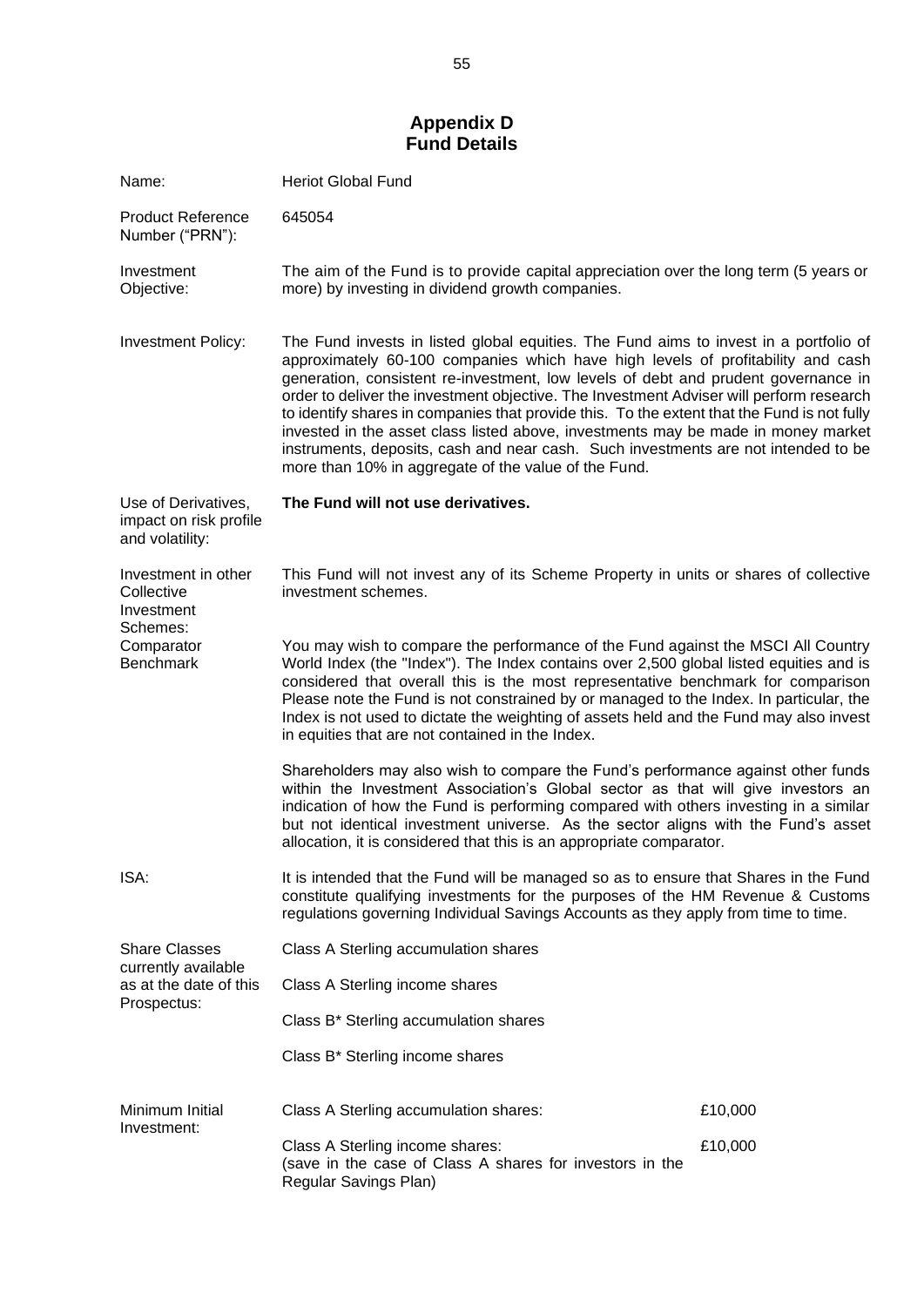|                                | Class B* Sterling accumulation shares:                                            | £100,000,000                   |
|--------------------------------|-----------------------------------------------------------------------------------|--------------------------------|
|                                | Class B* Sterling income shares:                                                  | £100,000,000                   |
| Minimum                        | Class A Sterling accumulation shares:                                             | £1,000                         |
| Subsequent<br>Investment:      | Class A Sterling income shares:                                                   | £1,000                         |
|                                | (save in the case of Class A shares for investors in the<br>Regular Savings Plan) |                                |
|                                | Class B* Sterling accumulation shares:                                            | £10,000                        |
|                                | Class B* Sterling income shares:                                                  | £10,000                        |
| Minimum Holding:               | Class A Sterling accumulation shares:                                             | £10,000                        |
|                                | Class A Sterling income shares:                                                   | £10,000                        |
|                                | (save in the case of Class A shares for investors in the<br>Regular Savings Plan) |                                |
|                                | Class B* Sterling accumulation shares:                                            | £100,000,000                   |
|                                | Class B* Sterling income shares:                                                  | £100,000,000                   |
| Regular<br>Savings Plan:       | Class A Sterling accumulation shares:<br>Class A Sterling income shares:          | £50 per month<br>£50 per month |
| Minimum Partial<br>Redemption: | All Class A and Class B* Sterling denominated share classes:                      | £1,000                         |
| Preliminary Charge:            | Class A Sterling accumulation shares:                                             | Nil                            |
|                                | Class A Sterling income shares:                                                   | Nil                            |
|                                | Class B* Sterling accumulation shares:                                            | n/a                            |
|                                | Class B* Sterling income shares:                                                  | n/a                            |
| Annual Management<br>Charge:   | Class A Sterling accumulation shares:                                             | 0.65%                          |
|                                | Class A Sterling income shares:                                                   | 0.65%                          |
|                                | Class B* Sterling accumulation shares:                                            | 0.40%                          |
|                                | Class B* Sterling income shares:                                                  | 0.40%                          |

\* *The minimum investment levels may be waived at the ACD's discretion and do not apply to those holding shares in this Class as at 29 July 2019.* 

Charges taken from income: No

Annual Accounting Period: 1 June to 31 May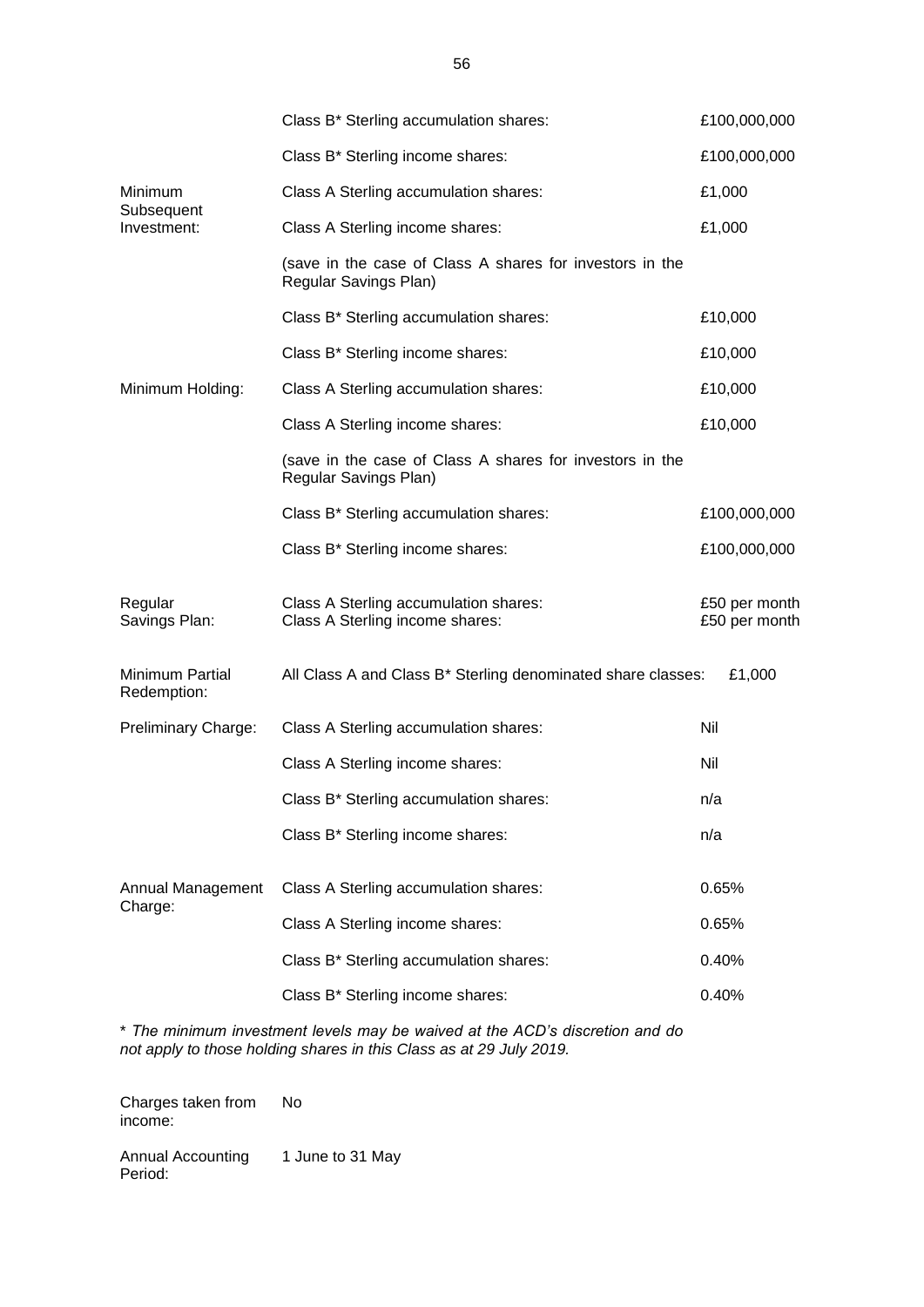| Interim Accounting<br>Period(s):                          | 1 June to 30 November                                                                                                                                                                                                                                                                                                                                                                                                                                                                                                                                                                               |
|-----------------------------------------------------------|-----------------------------------------------------------------------------------------------------------------------------------------------------------------------------------------------------------------------------------------------------------------------------------------------------------------------------------------------------------------------------------------------------------------------------------------------------------------------------------------------------------------------------------------------------------------------------------------------------|
| Income Allocation<br>Dates:                               | 1 June and 1 December*                                                                                                                                                                                                                                                                                                                                                                                                                                                                                                                                                                              |
|                                                           | *Note: these are the cut-off dates for income accrued during the relevant accounting<br>period.                                                                                                                                                                                                                                                                                                                                                                                                                                                                                                     |
| Income Distribution<br>Dates:                             | 31 July and 31 January*                                                                                                                                                                                                                                                                                                                                                                                                                                                                                                                                                                             |
|                                                           | *Note: these are the dates on which income in respect of an accounting period is paid<br>out (for income shares) or accumulated (for accumulation shares)                                                                                                                                                                                                                                                                                                                                                                                                                                           |
| Additional power re<br>government & public<br>securities: | Not Applicable                                                                                                                                                                                                                                                                                                                                                                                                                                                                                                                                                                                      |
| Historic<br>performance:                                  | See Appendix F.                                                                                                                                                                                                                                                                                                                                                                                                                                                                                                                                                                                     |
| Profile of typical<br>investor:                           | The Fund is designed for investors who plan to hold their investment for the long term.<br>Potential investors should fully understand the additional risks associated with this<br>particular asset class and be able to take a long term view of any investment in the<br>Fund.                                                                                                                                                                                                                                                                                                                   |
| <b>Identified Target</b><br>Market:                       | The following section sets out the type of clients for whose needs, characteristics and<br>objectives the Fund is compatible.                                                                                                                                                                                                                                                                                                                                                                                                                                                                       |
|                                                           | Type of client: Given the nature of the Fund (a non-complex UCITS fund) the Fund is<br>targeted towards retail clients, professional clients and eligible counterparties.                                                                                                                                                                                                                                                                                                                                                                                                                           |
|                                                           | Knowledge and experience of client: the Fund is compatible with those clients who<br>have basic investment knowledge and experience, including knowledge of collective<br>investment schemes and the asset classes in which the Fund may invest.                                                                                                                                                                                                                                                                                                                                                    |
|                                                           | Financial situation of client with a focus on the ability to bear losses: As the value<br>of the Fund can go down as well as up, the fund is compatible for investors that can<br>bear capital losses of up to the amount invested. However, the nature of the Fund<br>means that there would be no loss beyond the amount of capital invested.                                                                                                                                                                                                                                                     |
|                                                           | Risk tolerance of client and compatibility of the risk/reward profile of the Fund<br>with the target market: Due to the historic volatility of the fund, the fund has a<br>Synthetic Risk and Reward Indicator (SRRI), as calculated in accordance with UCITS<br>methodology, of 5 <sup>1</sup> (on a scale of 1-7, with 1 being the lowest risk and 7 being the<br>highest risk), and is therefore compatible with investors with a medium-high risk<br>tolerance. Investors should be willing to accept price fluctuations in exchange for the<br>opportunity to achieve possible higher returns. |
|                                                           | Objectives and needs of client: Those clients who seek capital growth and income<br>growth over the medium- to long-term.                                                                                                                                                                                                                                                                                                                                                                                                                                                                           |
|                                                           | Clients who should not invest in the Fund (negative target market): This product<br>is deemed incompatible for investors who are:<br>seeking full or partial capital protection<br>(i)                                                                                                                                                                                                                                                                                                                                                                                                              |

 $<sup>1</sup>$  This figure may have been updated since the date that this prospectus was published - please see latest</sup> published Key Investor Information Document (KIID) published on the T. Bailey Fund Services Limited website [\(www.tbaileyfs.co.uk\)](http://www.tbaileyfs.co.uk/).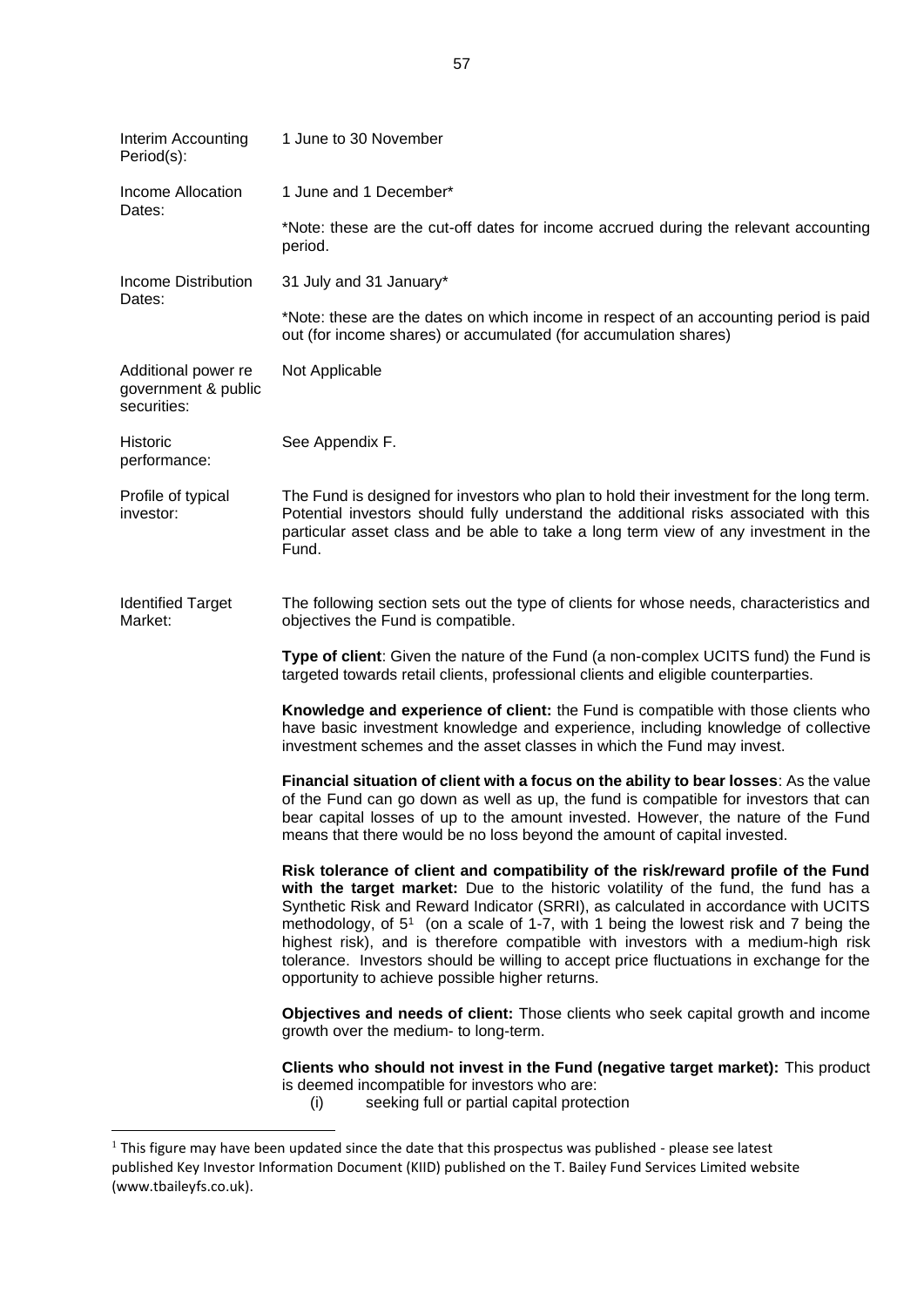(ii) fully risk averse and have no or low tolerance for risk

**Distribution channels:** The Fund is eligible for all distribution channels (e.g. execution only, non-advised sales, advised sales and portfolio management).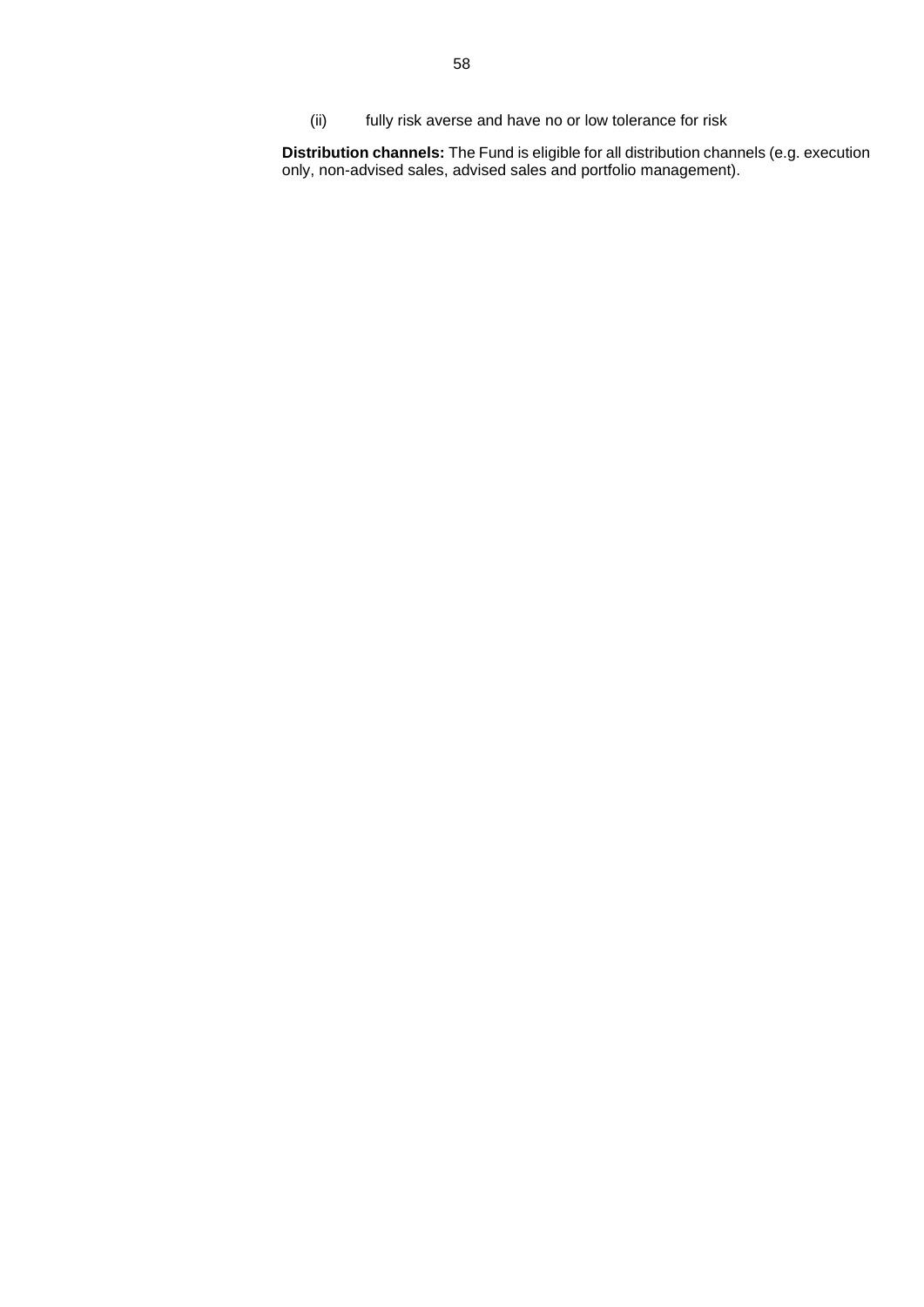| <b>Heriot Global Smaller Companies Fund</b><br>Name:             |                                                                                                                                                                                                                                                                                                                                                                                                                                                                                                                                                                                                                                                                                                      |
|------------------------------------------------------------------|------------------------------------------------------------------------------------------------------------------------------------------------------------------------------------------------------------------------------------------------------------------------------------------------------------------------------------------------------------------------------------------------------------------------------------------------------------------------------------------------------------------------------------------------------------------------------------------------------------------------------------------------------------------------------------------------------|
|                                                                  | 958215                                                                                                                                                                                                                                                                                                                                                                                                                                                                                                                                                                                                                                                                                               |
| <b>Product Reference</b><br>Number ("PRN"):                      |                                                                                                                                                                                                                                                                                                                                                                                                                                                                                                                                                                                                                                                                                                      |
| Investment<br>Objective:                                         | The aim of the Fund is to provide capital appreciation over the long term (5 years<br>or more).                                                                                                                                                                                                                                                                                                                                                                                                                                                                                                                                                                                                      |
| <b>Investment Policy:</b>                                        | The Fund will invest at least 90% of its assets in shares of companies, globally.                                                                                                                                                                                                                                                                                                                                                                                                                                                                                                                                                                                                                    |
|                                                                  | The Fund is not constrained by a benchmark and will invest in shares of companies in<br>any country and in any sector. These will typically, at the time of initial purchase, have<br>a market capitalisation that is no larger (by market capitalisation) than the largest<br>company in the MSCI ACWI Small Cap Index (the "Index"). The Investment Adviser<br>will monitor the market capitalisation of companies held and will, using its discretion,<br>seek, at the timing of its choice, to dispose of those holdings where the company's<br>market capitalisation has consistently outgrown that of the largest company in the<br>Index.                                                     |
|                                                                  | The companies selected have high levels of profitability and cash generation,<br>consistent re-investment, and low levels of debt. The Investment Adviser will perform<br>research to identify shares in companies that provide this. To the extent that the Fund<br>is not fully invested in listed equities, investments may be made in cash-like<br>instruments, such as money market instruments, deposits, cash and near cash. Such<br>investments are not intended to be more than 10% in aggregate of the value of the<br>Fund.                                                                                                                                                               |
|                                                                  | The Fund will be actively managed and in selecting investments for the Fund, the<br>Investment Adviser will take into account its Baseline Exclusion Criteria (as set out in<br>section 13 of the Prospectus).                                                                                                                                                                                                                                                                                                                                                                                                                                                                                       |
| Use of Derivatives,<br>impact on risk profile<br>and volatility: | The Fund will not use derivatives.                                                                                                                                                                                                                                                                                                                                                                                                                                                                                                                                                                                                                                                                   |
| Investment in other<br>Collective<br>Investment<br>Schemes:      | This Fund will not invest any of its Scheme Property in units or shares of collective<br>investment schemes.                                                                                                                                                                                                                                                                                                                                                                                                                                                                                                                                                                                         |
| Comparator<br><b>Benchmark</b>                                   | You may wish to compare the performance of the Fund against the MSCI ACWI Small<br>Cap Index (the "Index"). The Index captures small cap representation across a number<br>of developed market countries; and has a considerable number of constituents,<br>covering approximately 14% of the free float-adjusted market capitalization in each<br>country. It is considered that overall this is the most representative benchmark for<br>comparison purposes. Please note the Fund is not constrained by or managed to the<br>Index. In particular, the Index is not used to dictate the weighting of assets held and<br>the Fund may also invest in equities that are not contained in the Index. |
| ISA:                                                             | It is intended that the Fund will be managed so as to ensure that Shares in the Fund<br>constitute qualifying investments for the purposes of the HM Revenue & Customs<br>regulations governing Individual Savings Accounts as they apply from time to time.                                                                                                                                                                                                                                                                                                                                                                                                                                         |
| <b>Share Classes</b>                                             | Class A Sterling accumulation shares                                                                                                                                                                                                                                                                                                                                                                                                                                                                                                                                                                                                                                                                 |
| currently available<br>as at the date of this<br>Prospectus:     | Class A Sterling income shares                                                                                                                                                                                                                                                                                                                                                                                                                                                                                                                                                                                                                                                                       |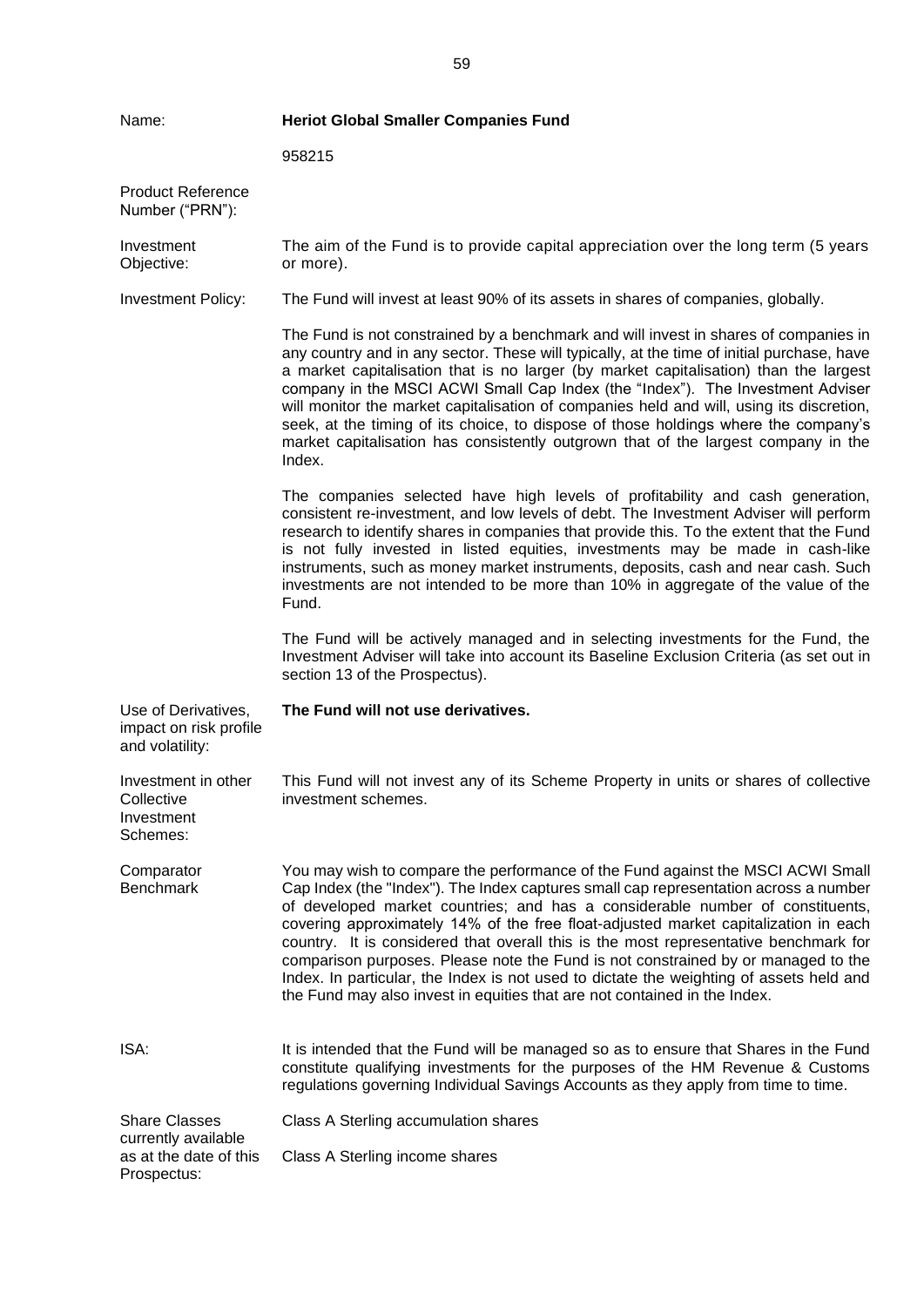|                                | Class B* Sterling accumulation shares                                                                                |                                |  |
|--------------------------------|----------------------------------------------------------------------------------------------------------------------|--------------------------------|--|
|                                | Class B* Sterling income shares                                                                                      |                                |  |
| Minimum Initial                | Class A Sterling accumulation shares:                                                                                | £10,000                        |  |
| Investment:                    | Class A Sterling income shares:<br>(save in the case of Class A Shares for investors in the<br>Regular Savings Plan) | £10,000                        |  |
|                                | Class B* Sterling accumulation shares:                                                                               | £100,000,000                   |  |
|                                | Class B* income shares:                                                                                              | £100,000,000                   |  |
| Minimum                        | Class A Sterling accumulation shares:                                                                                | £1,000                         |  |
| Subsequent<br>Investment:      | £1,000<br>Class A Sterling income shares:                                                                            |                                |  |
|                                | (save in the case of Class A shares for investors in the<br>Regular Savings Plan)                                    |                                |  |
|                                | Class B* Sterling accumulation shares:                                                                               | £10,000                        |  |
|                                | Class B* Sterling income shares:                                                                                     | £10,000                        |  |
| Minimum Holding:               | Class A Sterling accumulation shares:                                                                                | £10,000                        |  |
|                                | Class A Sterling income shares:                                                                                      | £10,000                        |  |
|                                | (save in the case of Class A Shares for investors in the<br>Regular Savings Plan)                                    |                                |  |
|                                | Class B* Sterling accumulation shares:                                                                               | £100,000,000                   |  |
|                                | Class B* Sterling income shares:                                                                                     | £100,000,000                   |  |
| Regular<br>Savings Plan:       | Class A Sterling accumulation shares:<br>Class A Sterling income shares:                                             | £50 per month<br>£50 per month |  |
| Minimum Partial<br>Redemption: | All Class A and Class B* Sterling denominated share classes:<br>£1,000                                               |                                |  |
| Preliminary Charge:            | Class A Sterling accumulation shares:                                                                                | Nil                            |  |
|                                | Class A Sterling income shares:                                                                                      | Nil<br>Nil                     |  |
|                                | Class B* Sterling accumulation shares:                                                                               | Nil                            |  |
|                                | Class B* Sterling income shares:                                                                                     |                                |  |
| Annual Management<br>Charge:   | Class A Sterling accumulation shares:                                                                                | 0.85%                          |  |
|                                | Class A Sterling income shares:                                                                                      | 0.85%                          |  |
|                                | Class B* Sterling accumulation shares:                                                                               | 0.65%                          |  |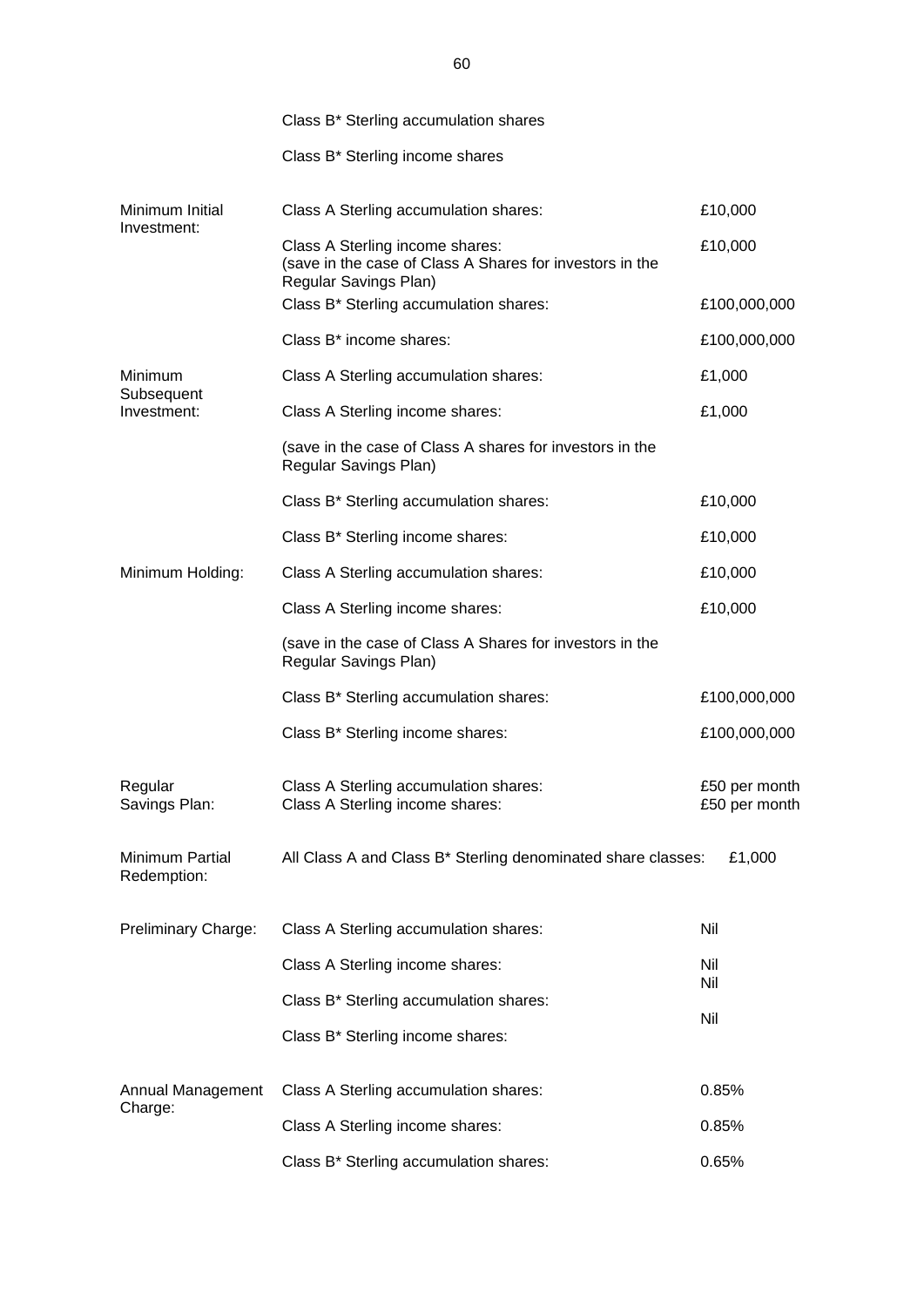## Class B<sup>\*</sup> Sterling income shares: 0.65%

*\*Class B shares are only available to investors with the prior agreement of the ACD. The minimum investment levels may be waived at the ACD's discretion.*

| Charges taken from<br>income:                             | No                                                                                                                                                                                                                                                                                                                                              |  |
|-----------------------------------------------------------|-------------------------------------------------------------------------------------------------------------------------------------------------------------------------------------------------------------------------------------------------------------------------------------------------------------------------------------------------|--|
| <b>Annual Accounting</b><br>Period:                       | 1 June to 31 May                                                                                                                                                                                                                                                                                                                                |  |
| Interim Accounting<br>Period(s):                          | 1 June to 30 November                                                                                                                                                                                                                                                                                                                           |  |
| Income Allocation<br>Dates:                               | 1 June and 1 December*                                                                                                                                                                                                                                                                                                                          |  |
|                                                           | *Note: these are the cut-off dates for income accrued during the relevant accounting<br>period.                                                                                                                                                                                                                                                 |  |
| <b>Income Distribution</b><br>Dates:                      | 31 July and 31 January*                                                                                                                                                                                                                                                                                                                         |  |
|                                                           | *Note: these are the dates on which income in respect of an accounting period is paid<br>out (for income shares) or accumulated (for accumulation shares)                                                                                                                                                                                       |  |
| Additional power re<br>government & public<br>securities: | Not Applicable                                                                                                                                                                                                                                                                                                                                  |  |
| Historic<br>performance:                                  | See Appendix F.                                                                                                                                                                                                                                                                                                                                 |  |
| Profile of typical<br>investor:                           | The Fund is designed for investors who plan to hold their investment for the long term.<br>Potential investors should fully understand the additional risks associated with this<br>particular asset class and be able to take a long term view of any investment in the<br>Fund.                                                               |  |
|                                                           | The Fund is designed for investors who: look for total return through capital and<br>dividend growth; accept the risk associated with the volatile nature of equity<br>investments; plan to hold their investment for at least five years; and favour a portfolio<br>with defensive characteristics.                                            |  |
| <b>Identified Target</b><br>Market:                       | The following section sets out the type of clients for whose needs, characteristics and<br>objectives the Fund is compatible.                                                                                                                                                                                                                   |  |
|                                                           | Type of client: Given the nature of the Fund (a non-complex UCITS fund) the Fund is<br>targeted towards retail clients, professional clients and eligible counterparties.                                                                                                                                                                       |  |
|                                                           | Knowledge and experience of client: the Fund is compatible with those clients who<br>have basic investment knowledge and experience, including knowledge of collective<br>investment schemes and the asset classes in which the Fund may invest.                                                                                                |  |
|                                                           | Financial situation of client with a focus on the ability to bear losses: As the value<br>of the Fund can go down as well as up, the fund is compatible for investors that can<br>bear capital losses of up to the amount invested. However, the nature of the Fund<br>means that there would be no loss beyond the amount of capital invested. |  |
|                                                           | Risk tolerance of client and compatibility of the risk/reward profile of the Fund<br>with the target market: Due to the anticipated volatility of the fund, the fund has a<br>Synthetic Risk and Reward Indicator (SRRI), as calculated in accordance with UCITS                                                                                |  |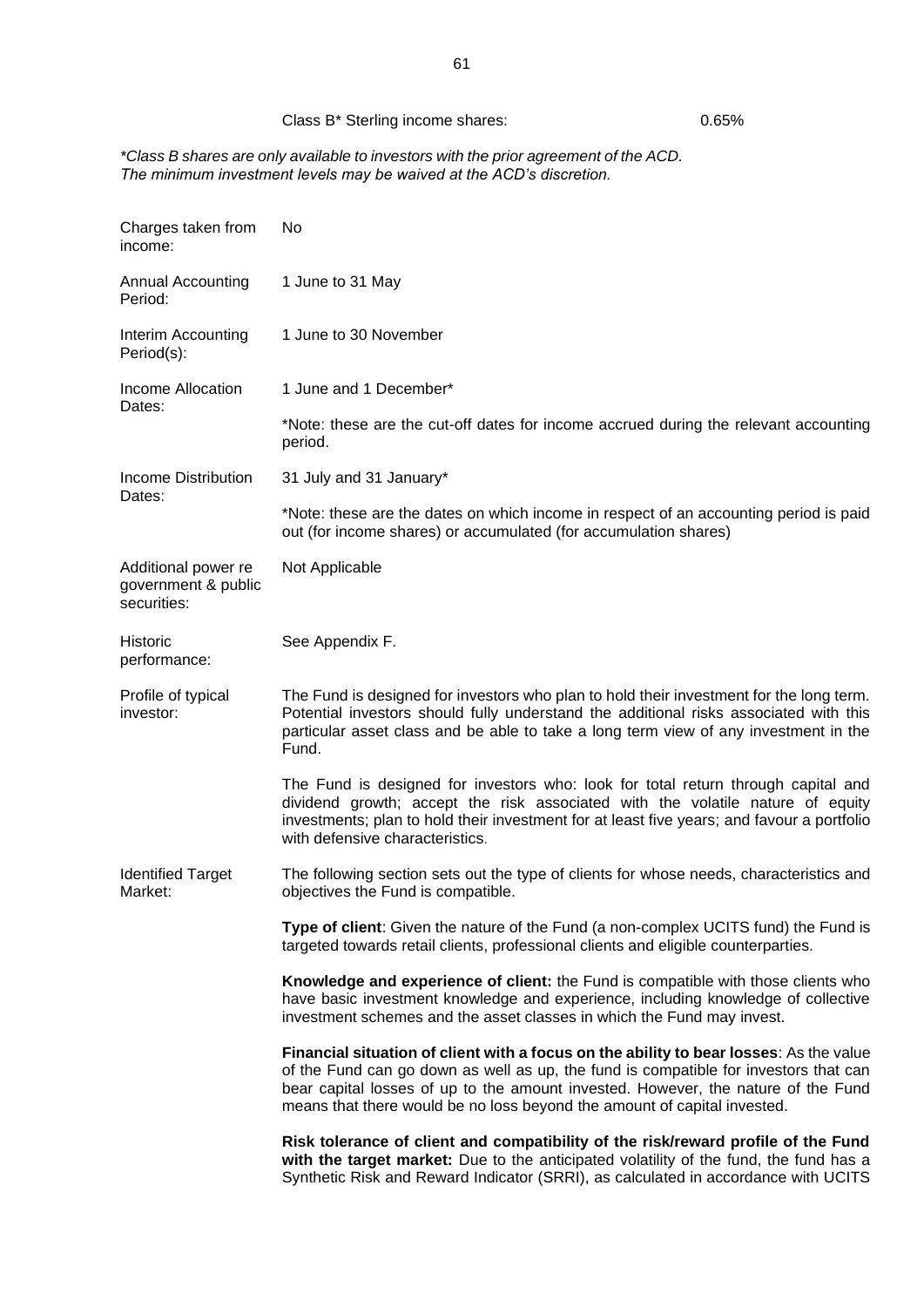methodology, of  $7^2$  (on a scale of 1-7, with 1 being the lowest risk and 7 being the highest risk), and is therefore compatible with investors with a high risk tolerance. Investors should be willing to accept price fluctuations in exchange for the opportunity to achieve possible higher returns.

**Objectives and needs of client:** Those clients who seek capital growth and income growth over the medium- to long-term.

**Clients who should not invest in the Fund (negative target market):** This product is deemed incompatible for investors who are:

- (i) seeking full or partial capital protection
- (ii) fully risk averse and have no or low tolerance for risk

**Distribution channels:** The Fund is eligible for all distribution channels (e.g. execution only, non-advised sales, advised sales and portfolio management).

<sup>&</sup>lt;sup>2</sup> This figure may have been updated since the date that this prospectus was published - please see latest published Key Investor Information Document (KIID) published on the T. Bailey Fund Services Limited website [\(www.tbaileyfs.co.uk\)](http://www.tbaileyfs.co.uk/).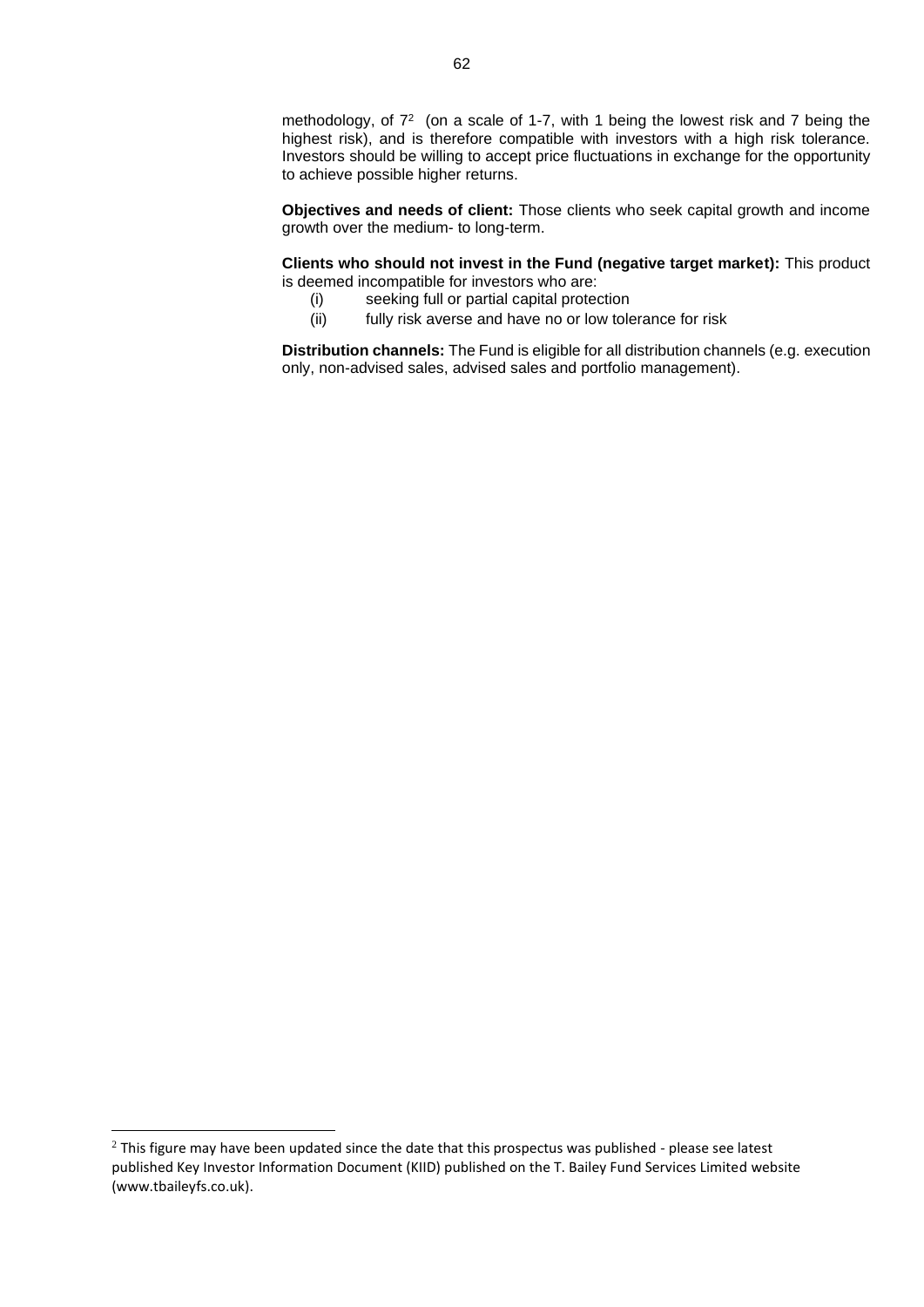## **Appendix E Other Regulated Collective Investment Schemes**

<span id="page-62-0"></span>The ACD also acts as the Authorised Corporate Director/Authorised Fund Manager\* of the following regulated collective investment schemes:

Aptus Investment Fund

- T. Bailey Dynamic Fund\*
- T. Bailey Growth Fund\*
- TB Amati Investment Funds
- TB Doherty Funds
- TB Enigma Funds
- TB Evenlode Investment Funds ICVC
- TB Guinness Investment Funds
- TB Guinness Global Energy Fund\*
- TB Howay Investment Funds
- TB Saracen Investment Funds ICVC
- TB Wise Funds
- The Chapel Funds ICVC
- The Sandwood Fund ICVC
- Ocean Investment Funds
- TB Chawton Investment Funds
- TB Mellifera OEIC
- TB Opie Street ICVC
- TB Whitman OEIC

\*Authorised unit trusts – all other schemes are Open Ended Investment Companies (OEICs)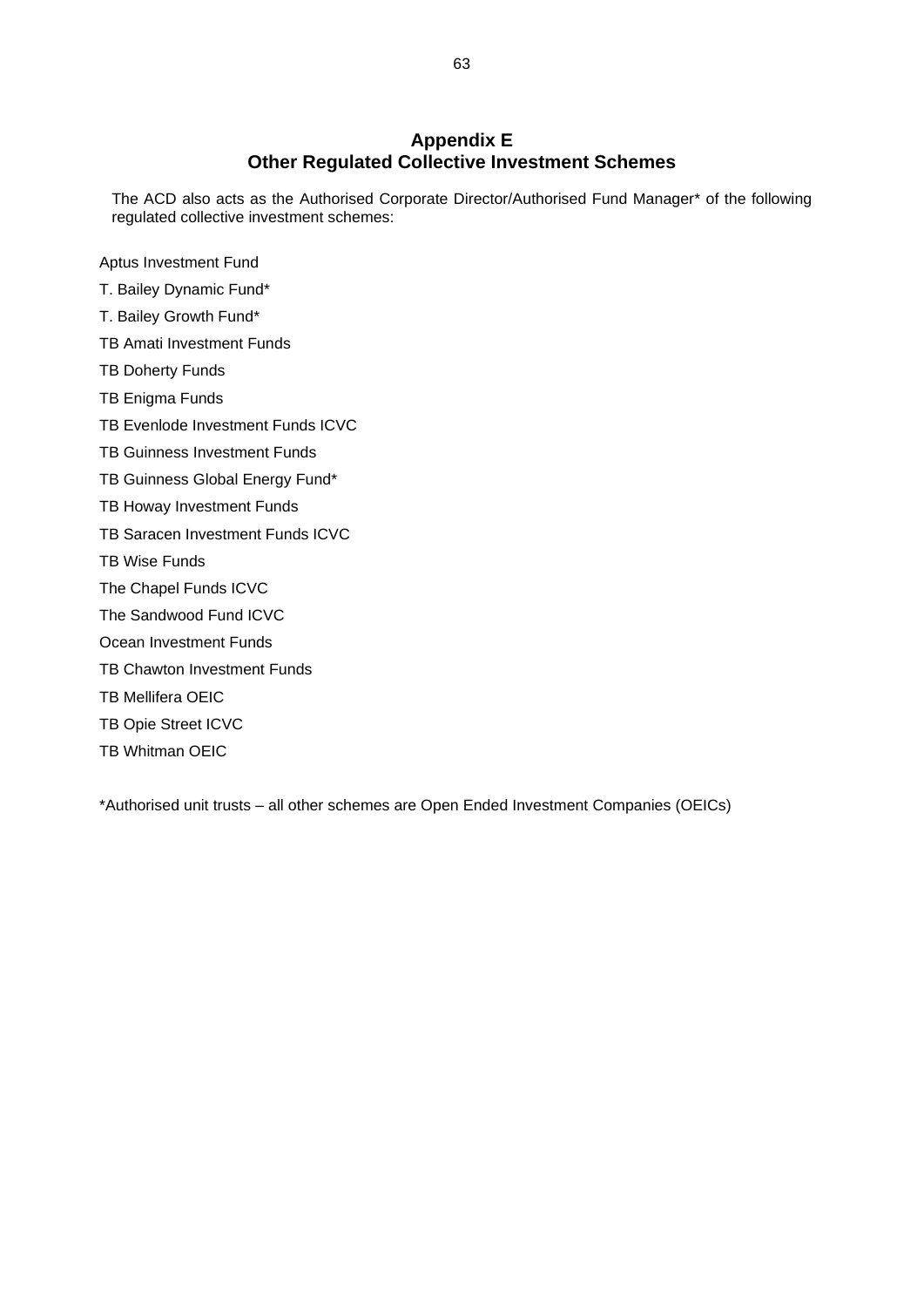## **Appendix F Historic Performance**

<span id="page-63-0"></span>This performance information is net of tax and charges (subscription and redemption fees) but does not include the effect of any preliminary charge that may be paid on the purchase of an investment.

Past performance is no indication of future returns.

Please note that all performance information is at 31 December. For more up-to-date performance information, please contact the ACD.

|                                                       | 12 months<br>ended 31<br><b>December</b><br>2020 | 12 months<br>ended 31<br><b>December</b><br>2019 | 12 months<br>ended 31<br><b>December</b><br>2018 | 12 months<br>ended 31<br><b>December</b><br>2017 | 12 months<br>ended 31<br><b>December</b><br>2016 |
|-------------------------------------------------------|--------------------------------------------------|--------------------------------------------------|--------------------------------------------------|--------------------------------------------------|--------------------------------------------------|
| <b>Heriot Global</b><br>Fund                          | 16.69%                                           | 26.65%                                           | $(0.71\%)$                                       | 15.91%                                           | 23.56%                                           |
| Comparator<br><b>Benchmarks</b>                       |                                                  |                                                  |                                                  |                                                  |                                                  |
| <b>MSCI All</b><br><b>Country World</b><br>Index      | 12.67%                                           | 21.71%                                           | (3.79%)                                          | 13.24%                                           | 28.66%                                           |
| IA Global<br>Sector                                   | 15.27%                                           | 21.92%                                           | (5.72%)                                          | 14.02%                                           | 23.33%                                           |
| <b>Heriot Global</b><br>Smaller<br>Companies<br>Fund* | N/A                                              | N/A                                              | N/A                                              | N/A                                              | N/A                                              |
| <b>MSCI ACWI</b><br>Small Cap<br>Index                | 12.74%                                           | 19.84%                                           | (9.07%)                                          | 13.09%                                           | 33.11%                                           |

Percentage annual performance, A accumulation shares, (total return), based on FE data.

\* This Fund launched on 27 September 2021 and therefore no historic past performance is available.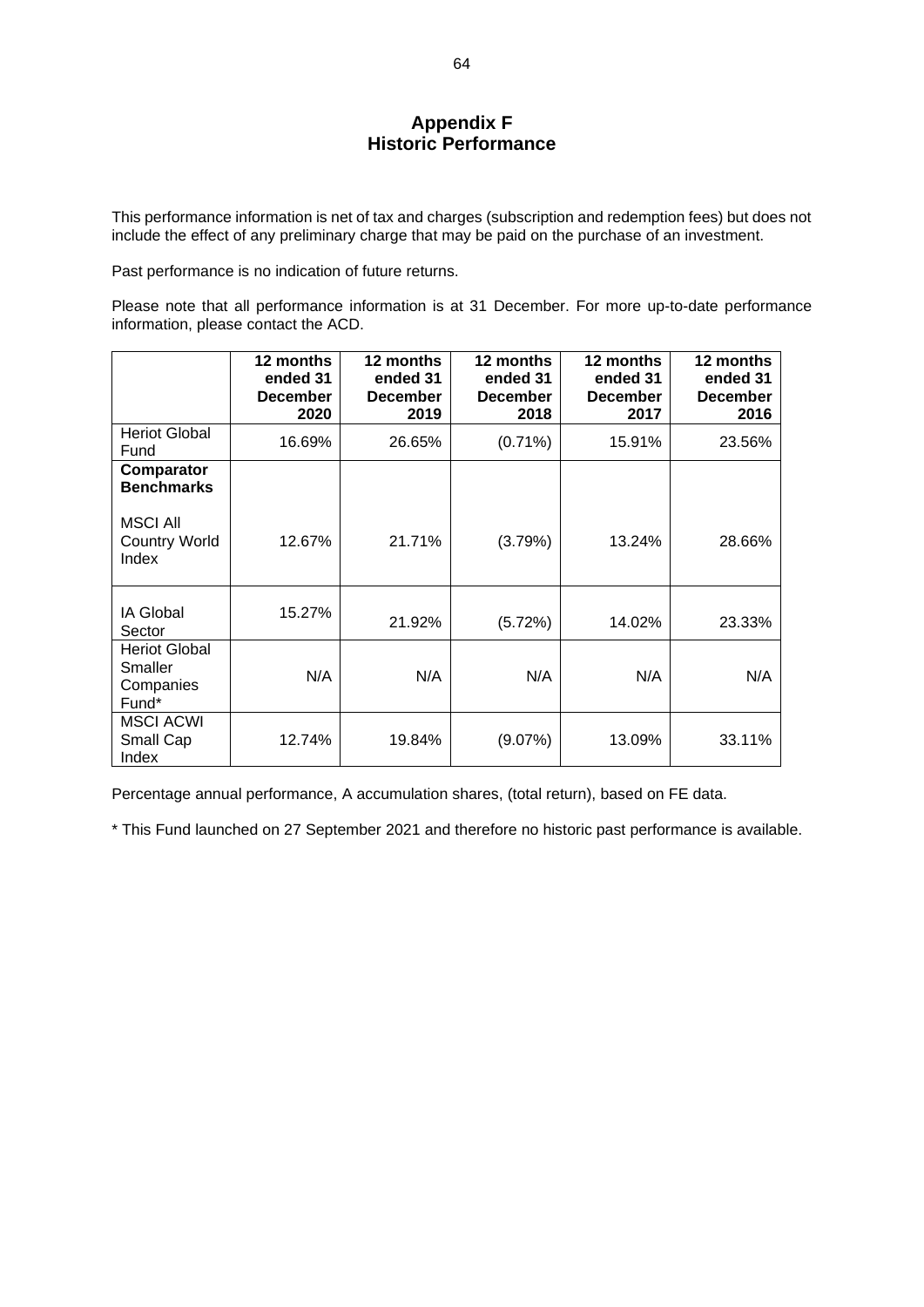## <span id="page-64-0"></span>**Appendix G Directors of the ACD and their business activities as at the date of this Prospectus**

**DIRECTORS OF THE ACD AND MAIN BUSINESS ACTIVITIES OF THE DIRECTORS NOT CONNECTED WITH THE BUSINESS OF THE ACD:**

| <b>Name</b>                                        | <b>Activity</b>                                                                                                                                                                                       |
|----------------------------------------------------|-------------------------------------------------------------------------------------------------------------------------------------------------------------------------------------------------------|
|                                                    |                                                                                                                                                                                                       |
| Jessica Kirk<br>(Chief Executive Officer)          | None                                                                                                                                                                                                  |
| Gavin Padbury<br>(Chief Operating Officer)         | None.                                                                                                                                                                                                 |
| <b>Rachel Elliott</b><br>(Chief Financial Officer) | None.                                                                                                                                                                                                 |
| Anna Troup<br>(Non-Executive Director)             | <b>Pension Protection Fund</b><br>Aberdeen Diversified Income and Growth Trust Plc<br>MS Amlin Investment Company Limited<br><b>British Triathlon Foundation Trust.</b><br>Wesleyan Assurance Society |
| Alain Kerneis<br>(Non-Executive Director)          | Kerneis Advisory Limited.                                                                                                                                                                             |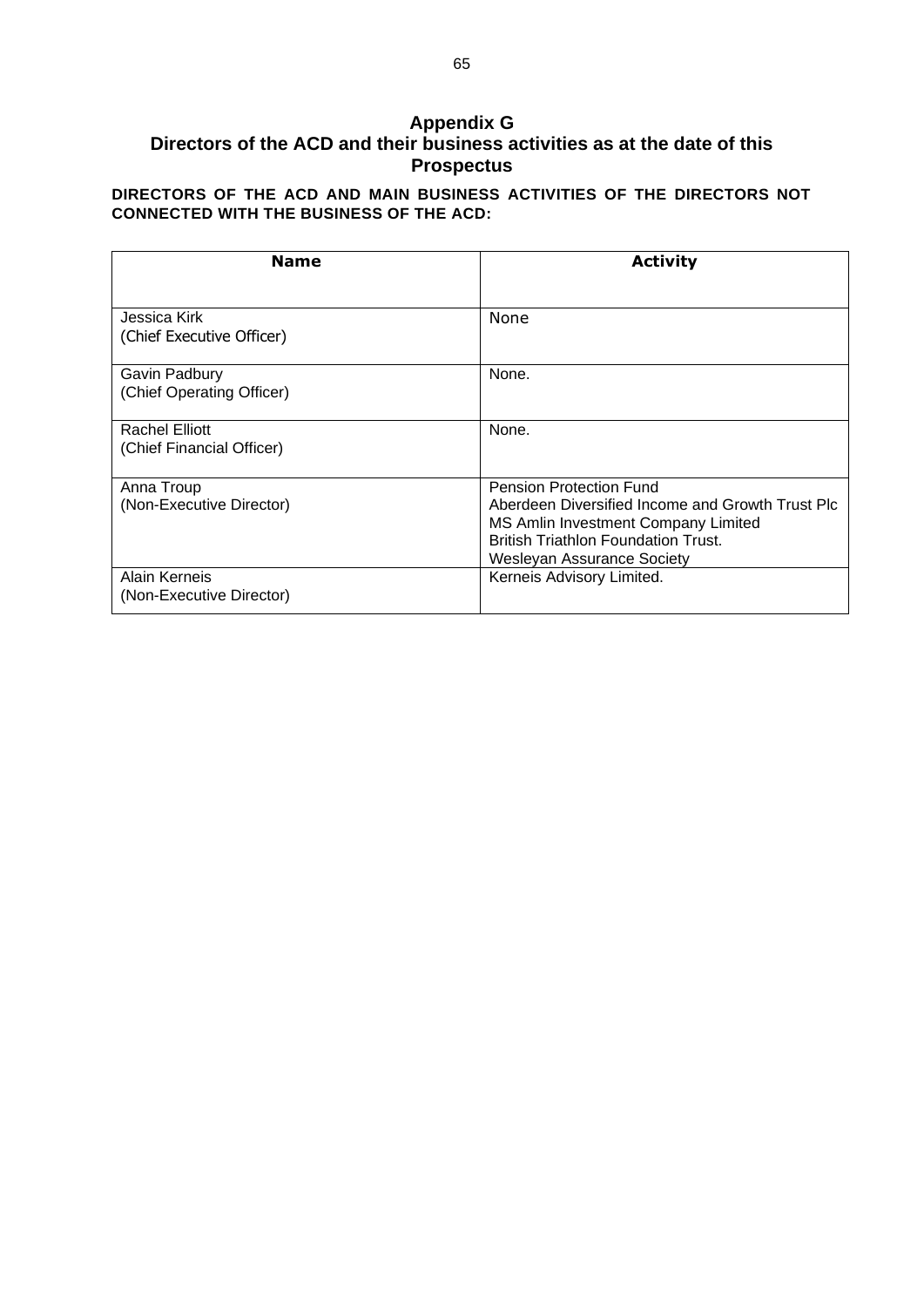## **Appendix H List of sub-custodians**

|     | <b>LIST OF SUB CUSTODIANS USED BY THE NORTHERN TRUST COMPANY</b>                                                                            |                                                                                              |  |
|-----|---------------------------------------------------------------------------------------------------------------------------------------------|----------------------------------------------------------------------------------------------|--|
|     | <b>Country</b>                                                                                                                              | Sub custodian                                                                                |  |
| 1.  | <b>Argentina</b>                                                                                                                            | Citibank N.A.                                                                                |  |
| 2.  | <b>Australia</b>                                                                                                                            | <b>HSBC Bank Australia Limited</b>                                                           |  |
| 3.  | <b>Austria</b>                                                                                                                              | UniCredit Bank Austria AG                                                                    |  |
| 4.  | <b>Bahrain</b>                                                                                                                              | <b>HSBC Bank Middle East Limited</b>                                                         |  |
| 5.  | <b>Bangladesh</b>                                                                                                                           | <b>Standard Chartered Bank</b>                                                               |  |
| 6.  | <b>Belgium</b>                                                                                                                              | The Northern Trust Company, London                                                           |  |
| 7.  | <b>Benin</b>                                                                                                                                | Standard Chartered Bank (Mauritius) Limited                                                  |  |
| 8.  | <b>Bermuda</b>                                                                                                                              | <b>HSBC Bank Bermuda Limited</b>                                                             |  |
| 9.  | <b>Bosnia-Herzegovina - Federation of B</b><br>& H                                                                                          | Raiffeisen Bank International AG                                                             |  |
| 10. | Bosnia-Herzegovina - Republic of<br><b>Srpska</b>                                                                                           | Raiffeisen Bank International AG                                                             |  |
| 11. | <b>Botswana</b>                                                                                                                             | Standard Chartered Bank Botswana Limited                                                     |  |
| 12. | <b>Brazil</b>                                                                                                                               | Citibank N.A.                                                                                |  |
| 13. | <b>Bulgaria</b>                                                                                                                             | Citibank Europe plc                                                                          |  |
| 14. | <b>Burkina Faso</b>                                                                                                                         | Standard Chartered Bank (Mauritius) Limited                                                  |  |
| 15. | <b>CD's USD</b>                                                                                                                             | Deutsche Bank AG, London Branch                                                              |  |
| 16. | <b>Canada</b>                                                                                                                               | (1) The Northern Trust Company, Canada<br>(2) Royal Bank of Canada                           |  |
| 17. | <b>Chile</b>                                                                                                                                | Banco de Chile                                                                               |  |
| 18. | <b>China A</b>                                                                                                                              | (1) HSBC Bank (China) Company Limited<br>(2) Industrial and Commercial Bank of China Limited |  |
| 19. | <b>China B</b>                                                                                                                              | HSBC Bank (China) Company Limited                                                            |  |
| 20. | <b>Clearstream</b>                                                                                                                          | Clearstream Banking S.A.                                                                     |  |
| 21. | Colombia                                                                                                                                    | Cititrust Colombia S.A. Sociedad Fiduciaria                                                  |  |
| 22. | Costa Rica                                                                                                                                  | Banco Nacional de Costa Rica                                                                 |  |
| 23. | <b>Croatia</b>                                                                                                                              | UniCredit Bank Austria AG                                                                    |  |
| 24. | <b>Cyprus</b>                                                                                                                               | Citibank Europe plc, Greece Branch                                                           |  |
| 25. | <b>Czech Republic</b>                                                                                                                       | UniCredit Bank Czech Republic and Slovakia, a.s.                                             |  |
| 26. | <b>Denmark</b>                                                                                                                              | Nordea Bank Abp                                                                              |  |
| 27. | <b>Egypt</b>                                                                                                                                | Citibank NA                                                                                  |  |
| 28. | <b>Estonia</b>                                                                                                                              | Swedbank AS                                                                                  |  |
| 29. | <b>Eswatini (formerly Swaziland)</b>                                                                                                        | Standard Bank Eswatini Limited                                                               |  |
| 30. | <b>Euroclear Bank</b> (classified as International<br>Central<br><b>Securities</b><br>Depositary,<br>not<br>a<br>subcustodian relationship) | Euroclear Bank S.A/N.V                                                                       |  |

<span id="page-65-0"></span> $\overline{1}$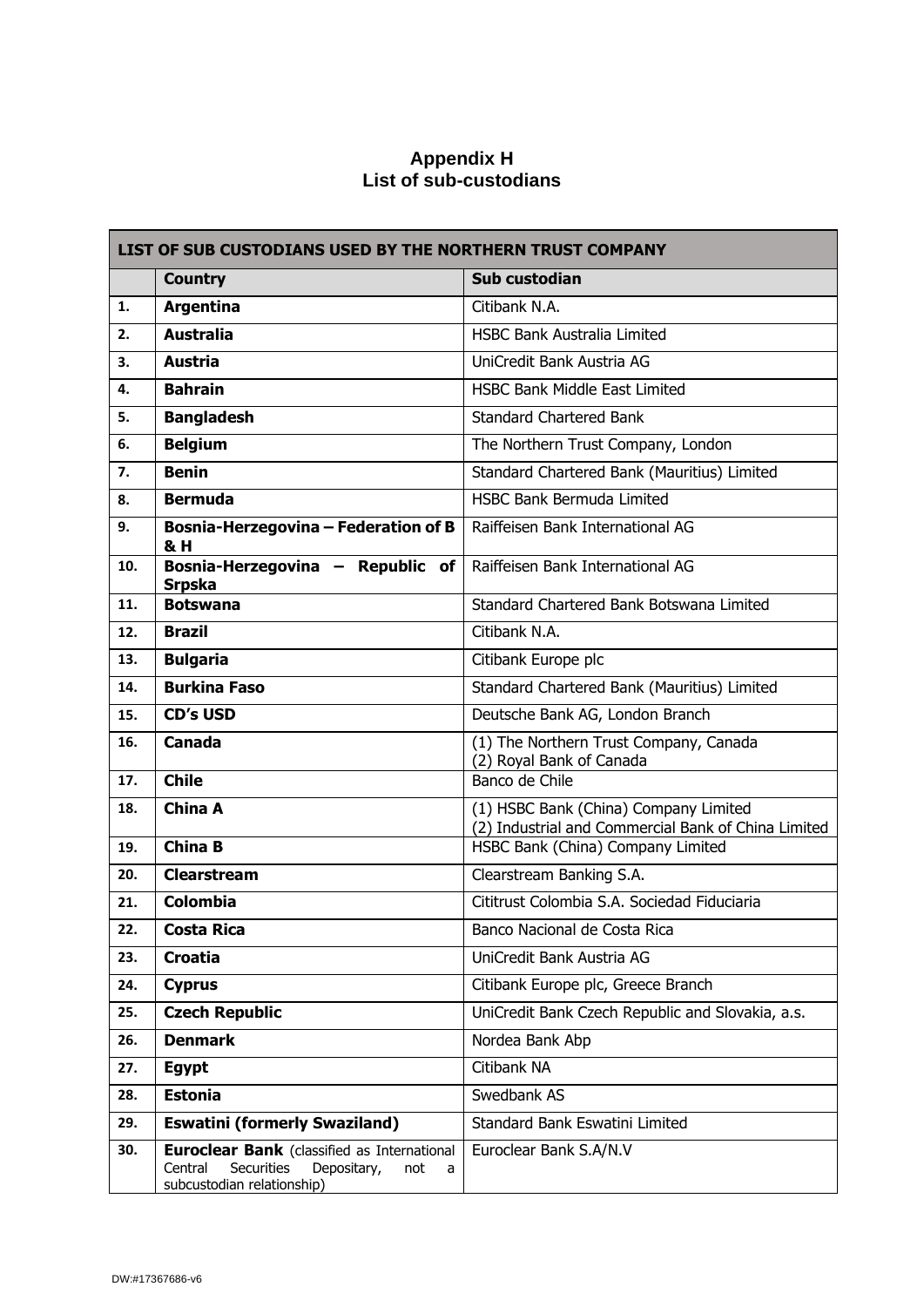| 31. | <b>Finland</b>       | Nordea Bank Finland Abp                                                                                                   |  |
|-----|----------------------|---------------------------------------------------------------------------------------------------------------------------|--|
| 32. | <b>France</b>        | The Northern Trust Company, London                                                                                        |  |
| 33. | Germany              | The Northern Trust Company, London                                                                                        |  |
| 34. | Ghana                | Standard Chartered Bank Ghana Limited                                                                                     |  |
| 35. | <b>Greece</b>        | Citibank Europe plc, Greece Branch                                                                                        |  |
| 36. | <b>Guinea Bissau</b> | Standard Chartered Bank (Mauritius) Limited                                                                               |  |
| 37. | <b>Hong Kong SAR</b> | The Hongkong & Shanghai Banking Corporation Ltd                                                                           |  |
| 38. | <b>Hungary</b>       | UniCredit Bank Hungary Zrt                                                                                                |  |
| 39. | <b>Iceland</b>       | Landsbankinn hf                                                                                                           |  |
| 40. | <b>India</b>         | Citibank, N.A.                                                                                                            |  |
| 41. | <b>Indonesia</b>     | <b>Standard Chartered Bank</b>                                                                                            |  |
| 42. | <b>Ireland</b>       | The Northern Trust Company, London                                                                                        |  |
| 43. | <b>Israel</b>        | Bank Leumi Le-Israel B.M.                                                                                                 |  |
| 44. | <b>Italy</b>         | Citibank Europe Plc                                                                                                       |  |
| 45. | <b>Ivory Coast</b>   | Standard Chartered Bank (Mauritius) Limited                                                                               |  |
| 46. | <b>Japan</b>         | The Hongkong & Shanghai Banking Corporation<br>Limited                                                                    |  |
| 47. | <b>Jordan</b>        | <b>Standard Chartered Bank</b>                                                                                            |  |
| 48. | <b>Kazakhstan</b>    | JSC Citibank Kazakhstan                                                                                                   |  |
| 49. | <b>Kenya</b>         | Standard Chartered Bank Kenya Limited                                                                                     |  |
| 50. | <b>Kuwait</b>        | HSBC Bank Middle East Limited                                                                                             |  |
| 51. | Latvia               | Swedbank AS                                                                                                               |  |
| 52. | <b>Lithuania</b>     | AB SEB Bankas                                                                                                             |  |
| 53. | Luxembourg           | Euroclear Bank S.A/N.V<br>(classified as International Central Securities Depositary,<br>not a subcustodian relationship) |  |
| 54. | <b>Malaysia</b>      | HSBC Bank Malaysia Berhad                                                                                                 |  |
| 55. | Mali                 | Standard Chartered Bank (Mauritius) Limited                                                                               |  |
| 56. | <b>Mauritius</b>     | The Hongkong & Shanghai Banking Corporation Ltd                                                                           |  |
| 57. | <b>Mexico</b>        | Banco Nacional de Mexico S.A.                                                                                             |  |
| 58. | <b>Morocco</b>       | Societe Generale Marocaines de Banques                                                                                    |  |
| 59. | <b>Namibia</b>       | Standard Bank Namibia Ltd                                                                                                 |  |
| 60. | <b>Netherlands</b>   | The Northern Trust Company, London                                                                                        |  |
| 61. | <b>New Zealand</b>   | The Hongkong and Shanghai Banking Corporation<br>Limited                                                                  |  |
| 62. | <b>Niger</b>         | Standard Chartered Bank (Mauritius) Limited                                                                               |  |
| 63. | <b>Nigeria</b>       | Stanbic IBTC Bank Plc                                                                                                     |  |
| 64. | <b>Norway</b>        | Nordea Bank Norge Abp                                                                                                     |  |
| 65. | Oman                 | <b>HSBC Bank Oman SAOG</b>                                                                                                |  |
| 66. | <b>Pakistan</b>      | Citibank NA                                                                                                               |  |
| 67. | Panama               | Citibank, N.A., Panama Branch                                                                                             |  |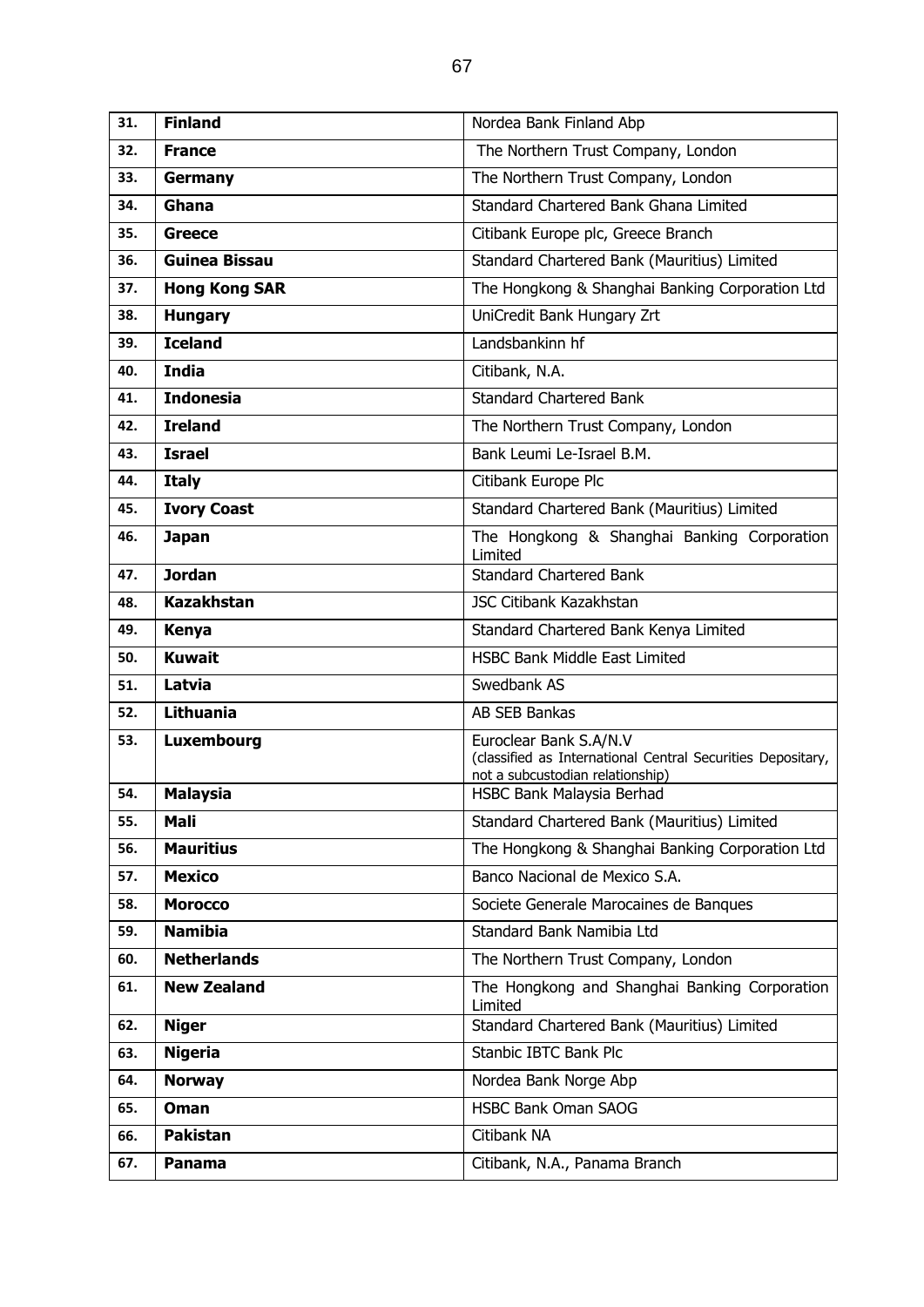| 68.  | <b>Peru</b>                              | Citibank del Peru S.A.                                                        |
|------|------------------------------------------|-------------------------------------------------------------------------------|
| 69.  | <b>Philippines</b>                       | The Hongkong & Shanghai Banking Corporation Ltd                               |
| 70.  | <b>Poland</b>                            | Bank Polska Kasa Opieki SA                                                    |
| 71.  | Portugal                                 | <b>BNP Paribas Securities Services</b>                                        |
| 72.  | Qatar                                    | <b>HSBC Bank Middle East Limited</b>                                          |
| 73.  | <b>Romania</b>                           | Citibank Europe plc                                                           |
| 74.  | <b>Russia</b>                            | <b>AO Citibank</b>                                                            |
| 75.  | Saudi Arabia                             | 1) HSBC Saudi Arabia Limited<br>2) The Northern Trust Company of Saudi Arabia |
| 76.  | <b>Senegal</b>                           | Standard Chartered Bank (Mauritius) Limited                                   |
| 77.  | <b>Serbia</b>                            | UniCredit Bank Austria A.G.                                                   |
| 78.  | <b>Singapore</b>                         | <b>DBS Bank Ltd</b>                                                           |
| 79.  | <b>Slovakia</b>                          | Citibank Europe plc                                                           |
| 80.  | <b>Slovenia</b>                          | UniCredit Banka Slovenija d.d                                                 |
| 81.  | <b>South Africa</b>                      | Standard Bank of South Africa Limited                                         |
| 82.  | <b>South Korea</b>                       | The Hongkong & Shanghai Banking Corporation Ltd                               |
| 83.  | <b>Spain</b>                             | Deutsche Bank SAE                                                             |
| 84.  | <b>Sri Lanka</b>                         | <b>Standard Chartered Bank</b>                                                |
| 85.  | <b>Sweden</b>                            | Svenska Handelsbanken AB (publ)                                               |
| 86.  | <b>Switzerland</b>                       | Credit Suisse (Switzerland) Ltd                                               |
| 87.  | Taiwan*                                  | <b>Bank of Taiwan</b>                                                         |
| 88.  | <b>Tanzania</b>                          | Standard Chartered Bank (Mauritius) Limited                                   |
| 89.  | <b>Thailand</b>                          | Citibank NA                                                                   |
| 90.  | <b>Togo</b>                              | Standard Chartered Bank (Mauritius) Limited                                   |
| 91.  | <b>Tunisia</b>                           | Union Internationale de Banques                                               |
| 92.  | <b>Turkey</b>                            | Deutsche Bank AS                                                              |
| 93.  | <b>Uganda</b>                            | Standard Chartered Bank Uganda Limited                                        |
| 94.  | <b>Ukraine</b> (market suspended)        | JSC "Citibank"                                                                |
| 95.  | <b>United Arab Emirates-ADX</b>          | <b>HSBC Bank Middle East Limited</b>                                          |
| 96.  | <b>United Arab Emirates-DFM</b>          | <b>HSBC Bank Middle East Limited</b>                                          |
| 97.  | <b>United Arab Emirates-NASDAQ Dubai</b> | HSBC Bank Middle East Limited                                                 |
| 98.  | <b>United Kingdom</b>                    | The Northern Trust Company, London                                            |
| 99.  | <b>United States</b>                     | The Northern Trust Company                                                    |
| 100. | <b>Uruguay</b>                           | Banco Itau Uruguay S.A.                                                       |
| 101. | <b>Vietnam</b>                           | HSBC Bank (Vietnam) Ltd                                                       |
| 102. | Zambia                                   | Standard Chartered Bank Zambia plc                                            |
| 103. | Zimbabwe                                 | Standard Chartered Bank (Mauritius) Limited                                   |

*Source: The Northern Trust Company. Updated 20/08/20*